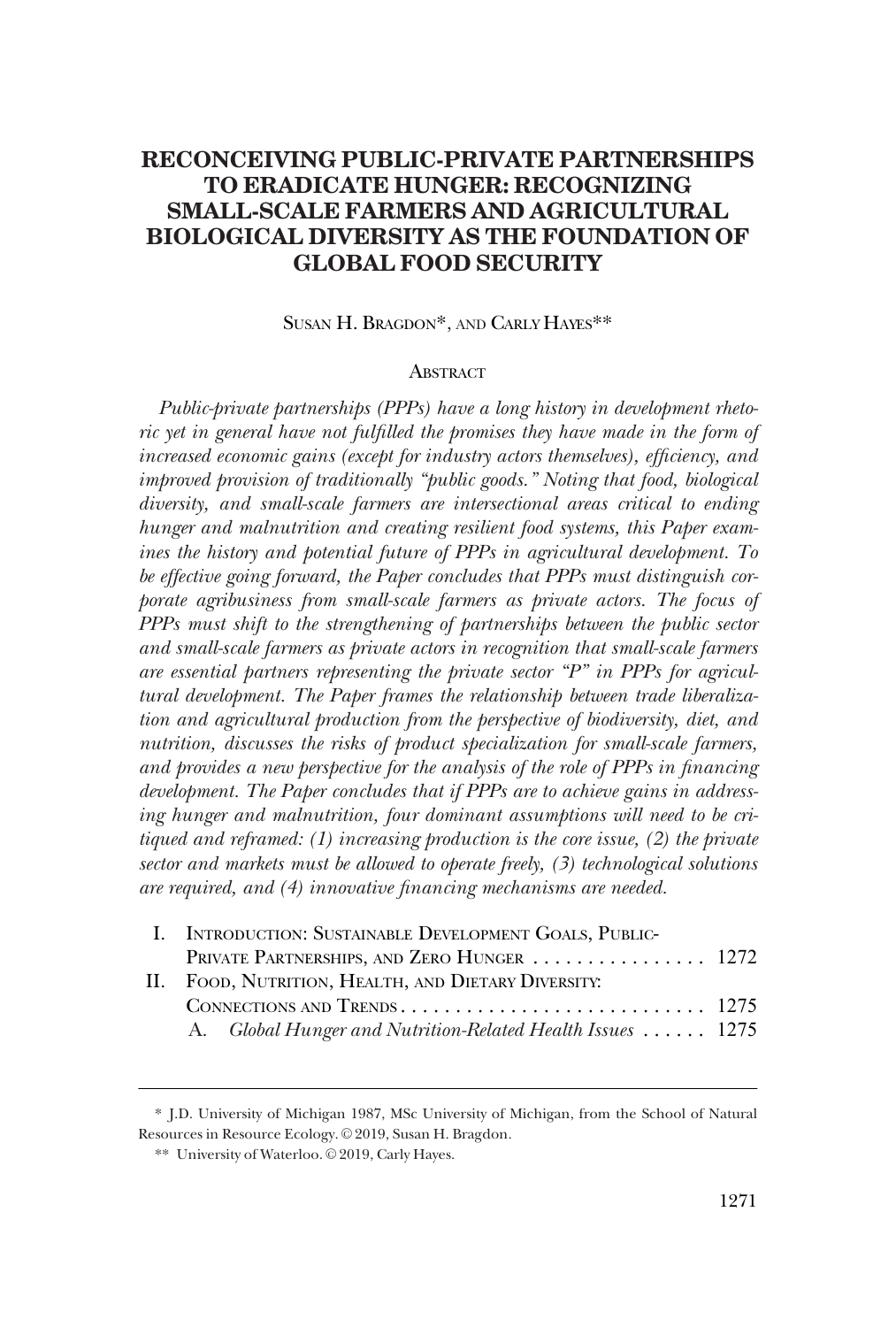<span id="page-1-0"></span>

|     | В.          |    | The Impact of Globalization and Trade Liberalization on                                               |      |
|-----|-------------|----|-------------------------------------------------------------------------------------------------------|------|
|     |             |    |                                                                                                       | 1277 |
| Ш.  |             |    | THE MODERN INDUSTRIAL FOOD SYSTEM AND THE REAL FOOD                                                   |      |
|     |             |    |                                                                                                       | 1281 |
| IV. |             |    |                                                                                                       | 1286 |
|     | $A_{\cdot}$ |    | The Fit between PPPs and Global Development Goals                                                     | 1286 |
|     | В.          |    | Are PPPs Fit to Support Small-Scale Farmers and                                                       |      |
|     |             |    | $\textit{Biodiversity?}\dots \dots \dots \dots \dots \dots \dots \dots \dots \dots \dots \dots \dots$ | 1291 |
|     |             |    | 1. Trends in the Private Sector of Food and                                                           |      |
|     |             |    | Agriculture                                                                                           | 1291 |
|     |             | 2. | Trends in the Public Sector of Food and                                                               |      |
|     |             |    | Agriculture                                                                                           | 1295 |
|     |             | 3. | Reviewing existing PPPs in food and agriculture                                                       | 1297 |
|     |             | 4. | Potential Conflicts of Interest in PPPs                                                               | 1304 |
| V.  |             |    | CONCLUSION: ADDRESSING THE ASSUMPTIONS UNDERLYING                                                     |      |
|     |             |    | AGRICULTURAL DEVELOPMENT                                                                              | 1305 |
|     | A.          |    | Agricultural Production Must be Doubled                                                               | 1306 |
|     | B.          |    |                                                                                                       | 1308 |
|     | C.          |    | Private Sector Efforts are the Most Efficient                                                         | 1309 |
|     | D.          |    | Innovative Financing Mechanisms are Needed                                                            | 1311 |

## I. INTRODUCTION: SUSTAINABLE DEVELOPMENT GOALS, PUBLIC-PRIVATE PARTNERSHIPS, AND ZERO HUNGER<sup>1</sup>

In September 2015, the United Nations General Assembly adopted Agenda 2030 for Sustainable Development (Agenda 2030), with its Preamble stating its determination "to take the bold and transformative steps which are urgently needed to shift the world onto a sustainable and resilient path."2

One challenge is achieving Sustainable Development Goal (SDG) 2, which is to "*[e]nd hunger, achieve food security and improved nutrition[,] and promote sustainable agriculture*" by 2030.3 As this goal recognizes, the number of people who are hungry and/or malnourished—including over- and under-nutrition and micronutrient deficiencies—remains unacceptably high, and the number of people struggling with obesity

Each SDG has an abbreviated version of its longer title. SDG 2 *End Hunger, achieve food*  1. *security and improved nutrition and promote sustainable agriculture* is Zero Hunger. U.N., *Goal 2*, <https://unstats.un.org/sdgs/report/2016/goal-02/> (last visited Oct. 1, 2018).

*Transforming our world: the 2030 Agenda for Sustainable Development*, U.N., [https://](https://sustainabledevelopment.un.org/post2015/transformingourworld) 2. [sustainabledevelopment.un.org/post2015/transformingourworld](https://sustainabledevelopment.un.org/post2015/transformingourworld) (last visited Aug. 10, 2017).

*Sustainable Development Goal 2*, U.N., <https://sustainabledevelopment.un.org/sdg2> (last 3. visited Aug. 10, 2017).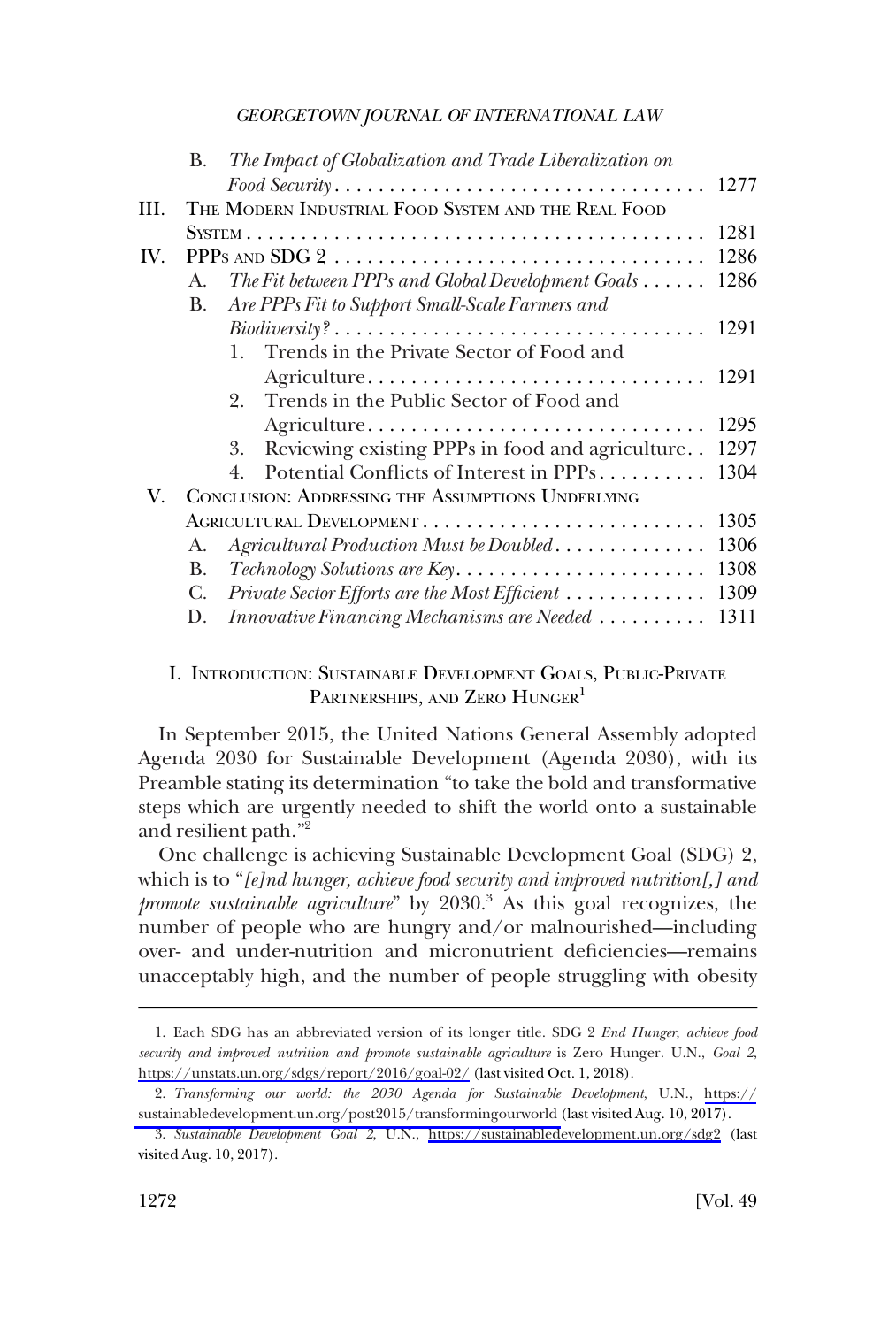and diet-related disease is growing and spreading globally. In addition, twenty million people are experiencing, or on the brink of experiencing, famine—the greatest number since World War II.4

While a food system is the growing, harvesting, processing, packaging, transporting, marketing, consuming, and disposing of food,<sup>5</sup> this Paper will focus on where it all begins: with agricultural production. Specifically, the focus will be on what role public-private partnerships (PPPs) might play in supporting two foundational aspects of agricultural production:

- 1) Small-scale farmers: the 1.5 billion small-scale farmers producing 70% of the food consumed on the planet today, and in some areas up to 90 to 100%, because they are, and need to continue to be, the backbone of global agricultural production; and
- 2) Agricultural diversity: agrobiodiverse systems<sup>6</sup> and agricultural biodiversity because these systems and resources are the key to the health and nutrition of people, as well as the resilience and health of our planet.

Both small-scale farmers and agricultural biodiversity are critical to the achievement of key elements of most of the SDGs.<sup>7</sup> In addition to being essential for the resilience and stability of agricultural production systems and the ability to adapt to climate change and other stressors, agricultural biodiversity is fundamental to the livelihoods, health, and nutrition of billions of people (see Box 1).

Before evaluating PPPs in the context of the SDGs and food and agricultural systems, it is important to take note of critical features and trends that may influence the shape of PPPs:

<sup>4.</sup> South Sudan is currently experiencing famine. Nigeria, Somalia and Yemen are considered on the brink. Max Bearak & Laris Karklis, *Starving to Death*, WASH. POST (Apr. 11, 2017), [https://](https://www.washingtonpost.com/graphics/world/2017-famines/?utm_term=.dac9b3f1971c) [www.washingtonpost.com/graphics/world/2017-famines/?utm\\_term=.dac9b3f1971c.](https://www.washingtonpost.com/graphics/world/2017-famines/?utm_term=.dac9b3f1971c)

<sup>5.</sup> Myriam Welvaert, *The Future Food System: The World on One Plate?*, FAO (Oct. 20, 2016, 05:30 AM),<http://www.fao.org/cfs/home/blog/blog-articles/article/en/c/448182/>.

<sup>6.</sup> Thus, agrobiodiversity and agrobiodiverse systems encompass the variety and variability of animals, plants, and micro-organisms that are necessary for sustaining key functions of the agroecosystem, including its structure and processes for, and in support of, food production and food security. *What is Agrobiodiversity?*, FAO,<www.fao.org/3/a-y5609e.pdf> (last visited Oct. 1, 2018).

<sup>7.</sup> Susan Bragdon, *Living Links Connecting the Sustainable Development Goals: Small-scale farmers and agricultural biodiversity* (forthcoming 2018).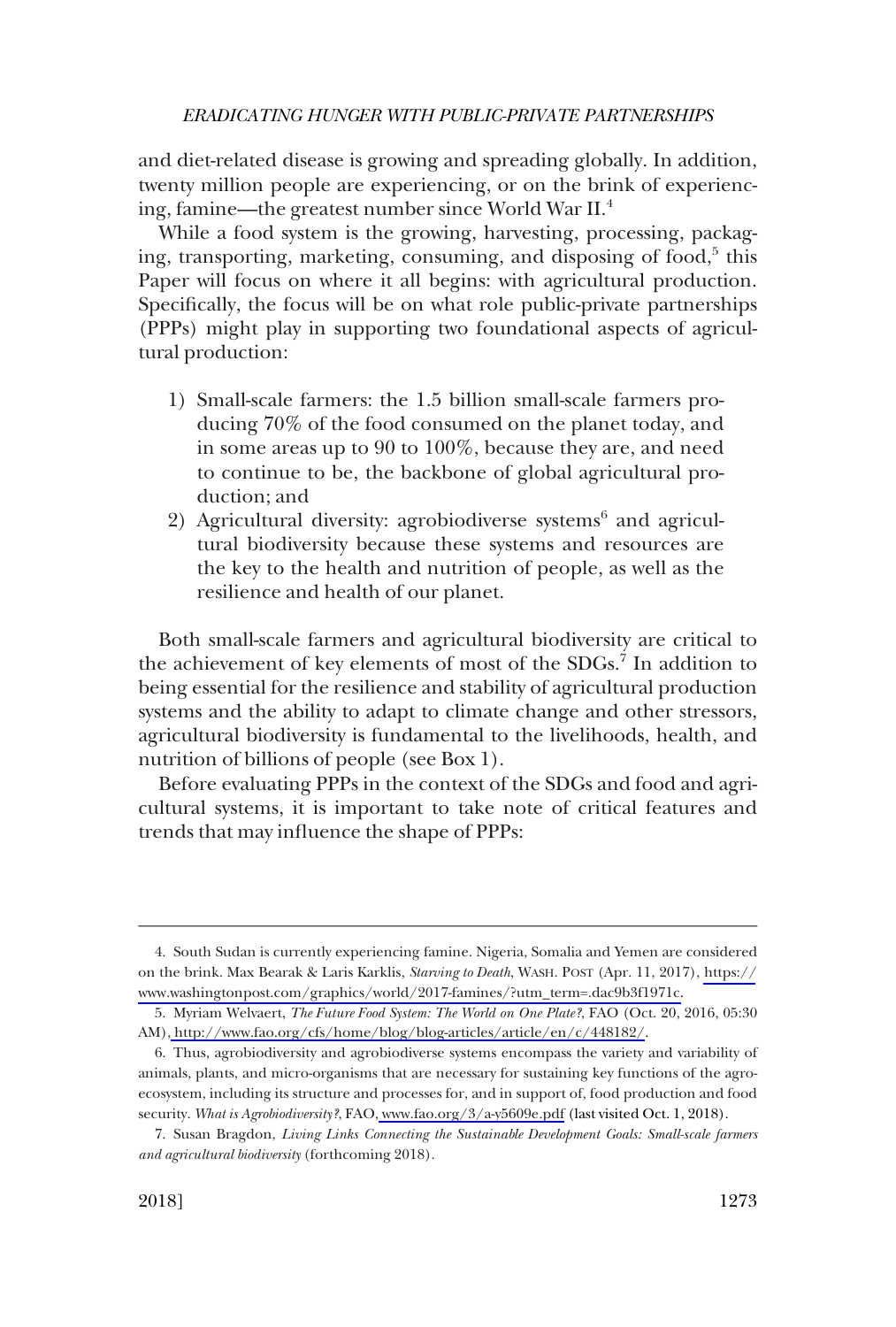- Food is a commodity but is also so much more than a commodity; it is a human right.<sup>8</sup> The duality makes discussions around how to achieve public interest goals tricky when there are differing views on the reach or limitations of the market.
- Small-scale farmers are a critical part of the private sector in agriculture. They are also major investors in agricultural production, even if only in labor.
- Multinational firms dominate agricultural markets, and corporate concentration is growing. The interest of large corporations has a powerful influence on national and international policy-making. Governments and international agencies are under pressure to promote market-friendly policies and, with reduced resources, may be unable to provide goods and services in the public interest or at least to provide a strong counterbalance.<sup>9</sup>
- The growing strength and concentration of agribusiness has been paralleled by a gradual dismantling of the public sector as both a regulator and a provider of goods and services.

There is cause for great hope in the call for PPPs as an implementation mechanism for achieving the SDGs in the context of hunger, health, nutrition, and planetary resilience. But it all depends on how the "P" in private is defined, the strength of the "P" in public, and how meaningful the "P" of partnership will ultimately be.

This Paper argues that PPPs in agricultural production need to be structured in an entirely different way than is traditionally conceived between agribusiness and government. For the partnership to be meaningful in the context of the SDGs, the public sector must be strengthened so that it can effectively support small-scale farmers, as well as the on-farm maintenance and development of agricultural biodiversity. Farming is mainly a private activity implemented locally in most parts of the world by small-scale farmers. Yet their innovative activities, including the ongoing development of agricultural biodiversity, is in the public interest. The "P" for private must therefore be the small-scale farmer working with agricultural biodiversity. In the context of the SDGs, this

<sup>8.</sup> International Covenant on Economic, Social and Cultural Rights, adopted Dec. 16, 1966, 993 U.N.T.S. 3 (entered into force Jan. 3, 1976); Universal Declaration of Human Rights, G.A. Res. 217A (III), U.N. Doc. A/810 at 71 (1948).

*Corporate Concentration*, ETC GROUP, [http://www.etcgroup.org/content/corporate-](http://www.etcgroup.org/content/corporate-concentration)9. [concentration](http://www.etcgroup.org/content/corporate-concentration) (last visited Sept. 3, 2017).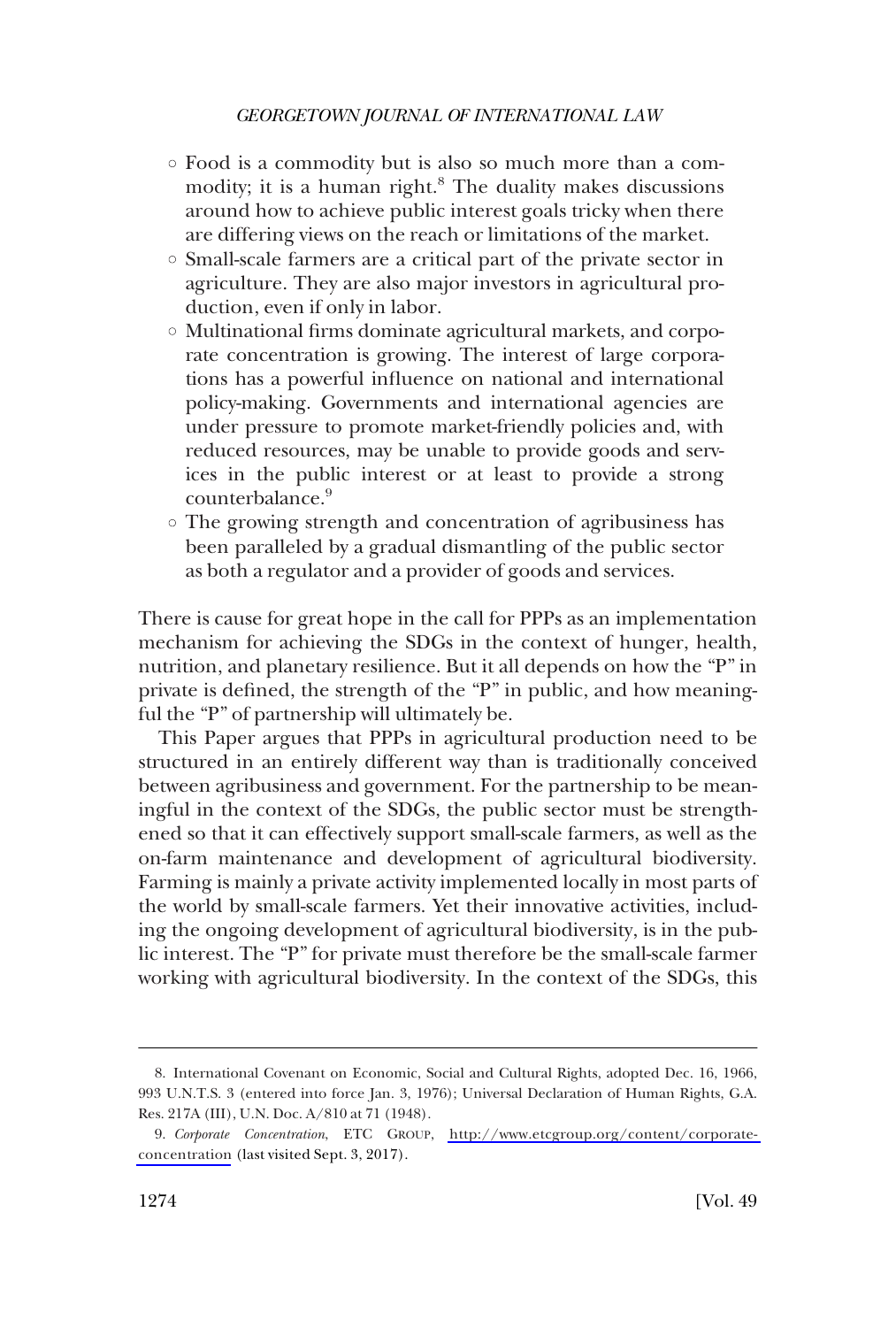<span id="page-4-0"></span>keeps food, nutrition, and the health of people and the planet inseparable.

For purposes of this Paper, we will therefore use the term "industry" rather than "private sector" to distinguish large corporations and agribusiness from private sector actors such as small-scale farmers.

The next section of this Paper surveys the state of food and nutrition security, as well as its connections to health and dietary diversity, before turning to trends related to globalization and trade liberalization affecting food security. Part III then describes the characteristics of the modern industrial food systems that emerged after World War II and feed 30% of humanity; it then describes the system led by 1.5 billion smallscale farmers who feed upwards of 70% of humanity. Part IV examines PPPs in the context of the SDGs generally before turning to the context of agricultural biodiversity and small-scale farmers in particular. Part V concludes with an analysis of the assumptions that must be overcome for the bold transformational change through PPPs to occur in efforts to achieve SDG 2.

## II. FOOD, NUTRITION, HEALTH, AND DIETARY DIVERSITY: CONNECTIONS AND **TRENDS**

#### A. *Global Hunger and Nutrition-Related Health Issues*

One in nine people—or about 795 million globally—go to sleep on an empty stomach each night. <sup>10</sup> Hidden hunger, also known as micronutrient deficiencies, afflicts more than two billion individuals, or around one in three people, globally.<sup>11</sup> The  $2017$  State of Food and Nutrition Security in the World Report alerted the world that 2016 saw the first increase in the number of hungry people in a decade.<sup>12</sup> The vast majority of the world's hungry live in developing countries.<sup>13</sup> According to the 2016 Global Hunger Index (GHI), levels of hunger are serious or alarming in fifty countries.<sup>14</sup> The highest hunger levels are still found in Africa south of the Sahara and South Asia. Although

*Zero Hunger*, WORLD FOOD PROGRAM, <http://www.wfp.org/hunger/who-are>(last visited 10. Oct. 15, 2018).

<sup>11.</sup> KLAUS VON GREBMER, ET AL., INT'L FOOD POLICY RESEARCH INST., 2014 GLOBAL HUNGER INDEX: THE CHALLENGE OF HIDDEN HUNGER (Andrea Sonntag et al. eds., 2014).

<sup>12.</sup> FAO, IFAD, UNICEF, WFP, & WHO, THE STATE OF FOOD SECURITY AND NUTRITION IN THE WORLD 2017,<http://www.fao.org/3/a-I7695e.pdf> (last visited Sept. 22, 2017).

<sup>13.</sup> Zero Hunger, WORLD FOOD PROGRAMME, <https://www1.wfp.org/zero-hunger> (last visited Jan. 17, 2019).

<sup>14.</sup> K. VON GREBMER ET AL., 2016 GLOBAL HUNGER INDEX: GETTING TO ZERO HUNGER 5 (Andrea Sonntag et al. eds., 2016).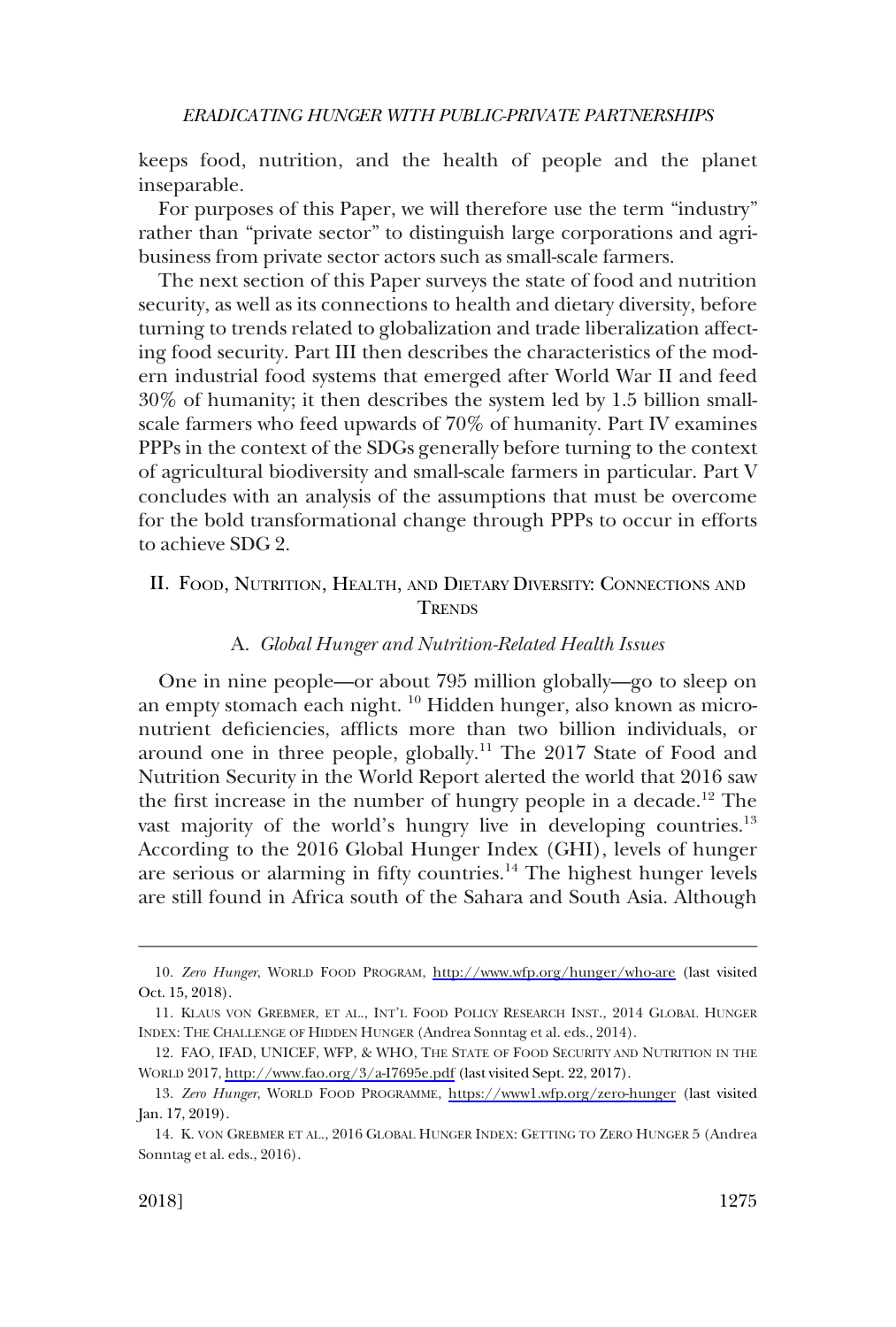GHI scores for these two regions have declined over time, the current levels remain close to the alarming category. In the last few years, the world passed another milestone: for the first time the number of people struggling with obesity surpassed those struggling with hunger and micronutrient deficiency.<sup>15</sup> Today, at least two billion people consume excess calories, many of whom also do not get enough nutrients.<sup>16</sup> Malnutrition is often taken to mean too little nutrition; but really, it means poor nutrition.<sup>17</sup>

Underpinning both overconsumption and undernutrition is dietary simplification. Modern high-input, high-yield agriculture and longdistance transport has increased the availability and affordability of refined carbohydrates (wheat, rice, and sugar) and edible oils, $^{18}$  resulting in a slight decrease in the percentage of people who do not get sufficient calories and the amount of variation in the average diet. And it is dietary simplification that underlies the fact that for the first time in history, the global burden of disease is now primarily diet-related obesity, diabetes, heart disease, cancer, and other non-communicable diseases.19 Our modern system has contributed to the erosion of dietary diversity, nutrient deficiencies, and increasing rates of associated chronic diseases.

*Global* burden of disease means that the diseases noted above are no longer only problems limited to high-income countries; in fact, they are growing fastest in low- and middle-income countries, where 80% of the deaths from these diseases now occur.<sup>20</sup> These diseases account for 70% of all adult deaths in the Western Pacific Region, and the Food Summit held in Vanuatu in April 2010 cited "declines in traditional food crops, increased dependence on imported foods and growing vulnerability to climate change" as among the most important reasons.<sup>21</sup>

21. Emile Frison, *Agricultural Biodiversity for Health and Nutrition*, SCI. ALERT (Nov. 30, 2010), [https://www.sciencealert.com/agricultural-biodiversity-for-nutrition-and-health.](https://www.sciencealert.com/agricultural-biodiversity-for-nutrition-and-health)

<sup>15.</sup> INT'L FED'N OF RED CROSS & RED CRESCENT SOC'Y, WORLD DISASTERS REPORT 2011: FOCUS ON HUNGER AND MALNUTRITION 251 (2011).

The GBD 2015 Obesity Collaborators, *Health Effects of Overweight and Obesity in 195 Countries*  16. *over 25 Years*, 377 NEW ENG. J. MED. 13 (June 17, 2017), [https://www.nejm.org/doi/full/10.1056/](https://www.nejm.org/doi/full/10.1056/NEJMoa1614362) [NEJMoa1614362](https://www.nejm.org/doi/full/10.1056/NEJMoa1614362).

Marie Ng et al., *Global, regional, and national prevalence of overweight and obesity in children and*  17. *adults during 1980–2013: a systematic analysis for the Global Burden of Disease Study 2013*, 384 LANCET 766 (Aug. 30, 2014), [http://www.thelancet.com/pdfs/journals/lancet/PIIS0140-6736\(14\)60460-](http://www.thelancet.com/pdfs/journals/lancet/PIIS0140-6736(14)60460-8.pdf)  [8.pdf.](http://www.thelancet.com/pdfs/journals/lancet/PIIS0140-6736(14)60460-8.pdf) 

<sup>18.</sup> WHO, GLOBALIZATION, DIETS AND NONCOMMUNICABLE DISEASE (2002).

<sup>19.</sup> Stephen S. Lims et al., *A Comparative Risk Assessment of Burden of Disease and Injury Attributable to 67 Risk Factors and Risk Factor Clusters in 21 Regions*, 380 LANCET 2224, 2224-60 (2012).

<sup>20.</sup> The GBD 2015 Obesity Collaborators, *supra* note 16.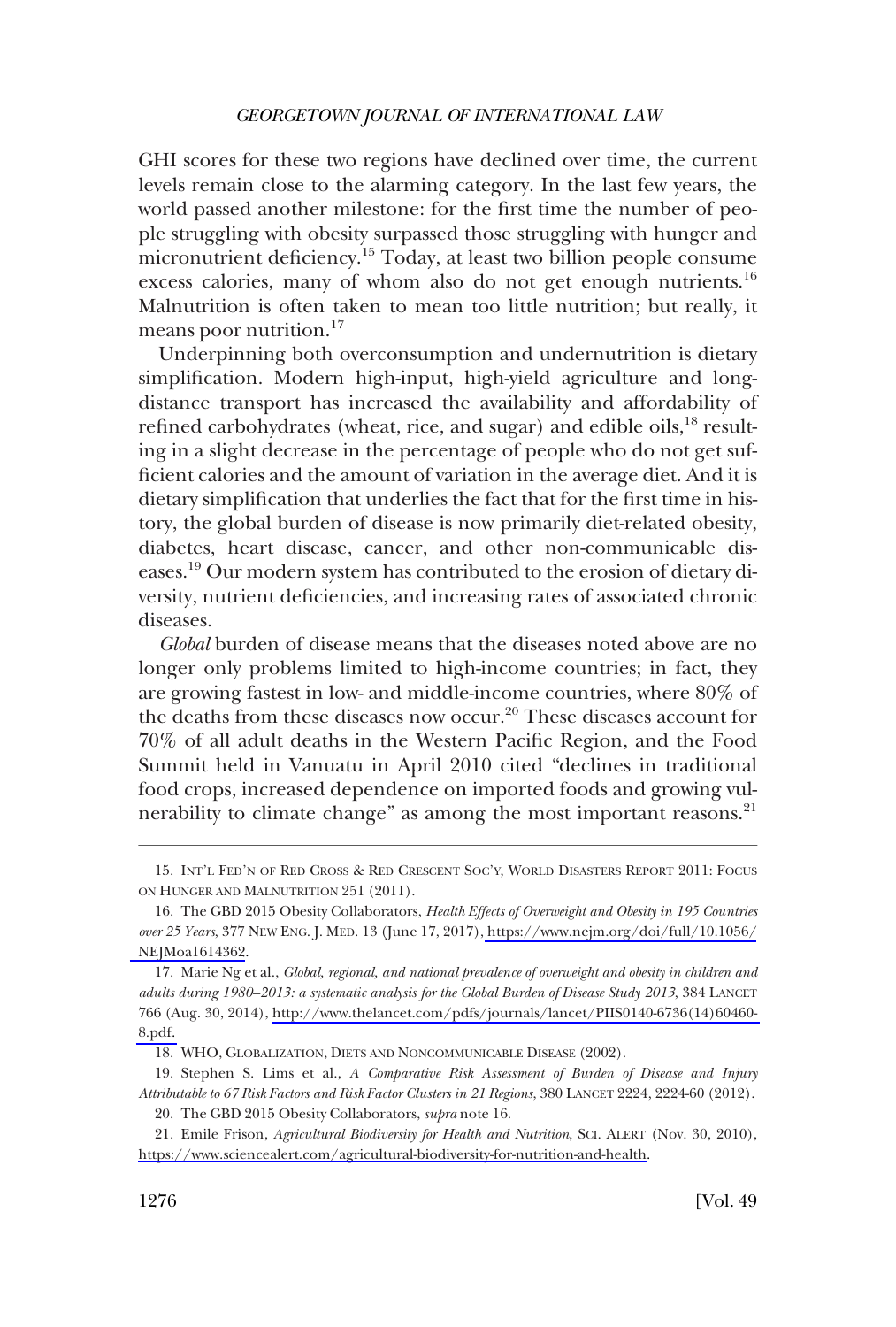<span id="page-6-0"></span>Africa and Asia bear 94% of the global stunting burden, *as well as* 73% of the burden of overweight children under five years old.<sup>22</sup> This "dual burden" of undernutrition and obesity exists not only in countries and communities, but in households as well.<sup>23</sup>

Dietary diversity is one guarantee of an adequate supply of essential micronutrients. Without diversity in their diet, people can have enough to eat and yet still suffer the hidden hunger of malnutrition. Diversity of diet, founded on diverse farming systems, delivers better nutrition and greater health with additional benefits for human productivity and livelihoods. Moreover, it has the added value of being essential to cope with the predicted impact of climate change. $24$ 

The erosion of agricultural biodiversity is occurring as traditional production systems and the cultivation of diverse landrace varieties are replaced with more modern industrialized production systems and the cultivation of uniform, high-yielding varieties,<sup>25</sup> a trend which has been referred to the "homogenization" of the global food supply.<sup>26</sup> Today, twelve plant crops and fourteen animal species provide 98% of world's food needs with wheat, rice, and maize alone accounting for more than 50% of the global energy intake.27 Uniformity of production and wider biodiversity destruction has led to the loss of many wild relatives of crop plants and livestock.28

### B. *The Impact of Globalization and Trade Liberalization on Food Security*

The increasing global reach of obesity and other diet-related diseases, as well as the pressures on farmers in traditional production systems, are deeply rooted in the processes of globalization. Specifically:

UNICEF, WHO, & WBG, LEVELS AND TRENDS IN CHILD MALNUTRITION (2017), [https://](https://data.unicef.org/wp-content/uploads/2017/06/JME-2017_brochure_June-25.pdf) 22. [data.unicef.org/wp-content/uploads/2017/06/JME-2017\\_brochure\\_June-25.pdf.](https://data.unicef.org/wp-content/uploads/2017/06/JME-2017_brochure_June-25.pdf)

<sup>23.</sup> Barry M. Popkin et al., *Now and Then: The Global Nutrition Transition: The Pandemic of Obesity in Developing Countries*, 70 NUTR. REV. 3, 9 (2012).

<sup>24.</sup> Frison, *supra* note 21.

<sup>25.</sup> Comm'n on Genetic Resources for Food and Agriculture, Second Report on the State of the World's Plant Genetic Resources for Food and Agriculture, at 15 (2010).

<sup>26.</sup> Jose´ Esquinas-Alca´zar, *Protecting Crop Genetic Diversity for Food Security: Political, Ethical, and Technical Challenges*, 6 NATURE 946 (2005).

<sup>27.</sup> Paul R. Ehrlich & Edward O. Wilson, *Biodiversity Studies: Science and Policy*, 253 SCIENCE 758 (1991); Lori A. Thrupp, *Linking Agricultural Biodiversity and Food Security: The Valuable Role of Agrobiodiversity for Sustainable Agriculture*, 76 INT'L AFF. 265 (2000).

<sup>28.</sup> JOHN TUXILL, TROPICAL FOREST NETWORK, BENEFITS OF BIODIVERSITY: APPRECIATING THE BENEFITS OF PLANT BIODIVERSITY (1999), [http://www.tropicalforestnetwork.com/biodiversity.](http://www.tropicalforestnetwork.com/biodiversity.html)  [html;](http://www.tropicalforestnetwork.com/biodiversity.html) Secretariat of the Convention on Biological Diversity, Biodiversity Indicators and the 2010 Target: Experiences and Lessons Learnt from the 2010 Biodiversity Indicators Partnership, 53 CBD Technical Series (2010).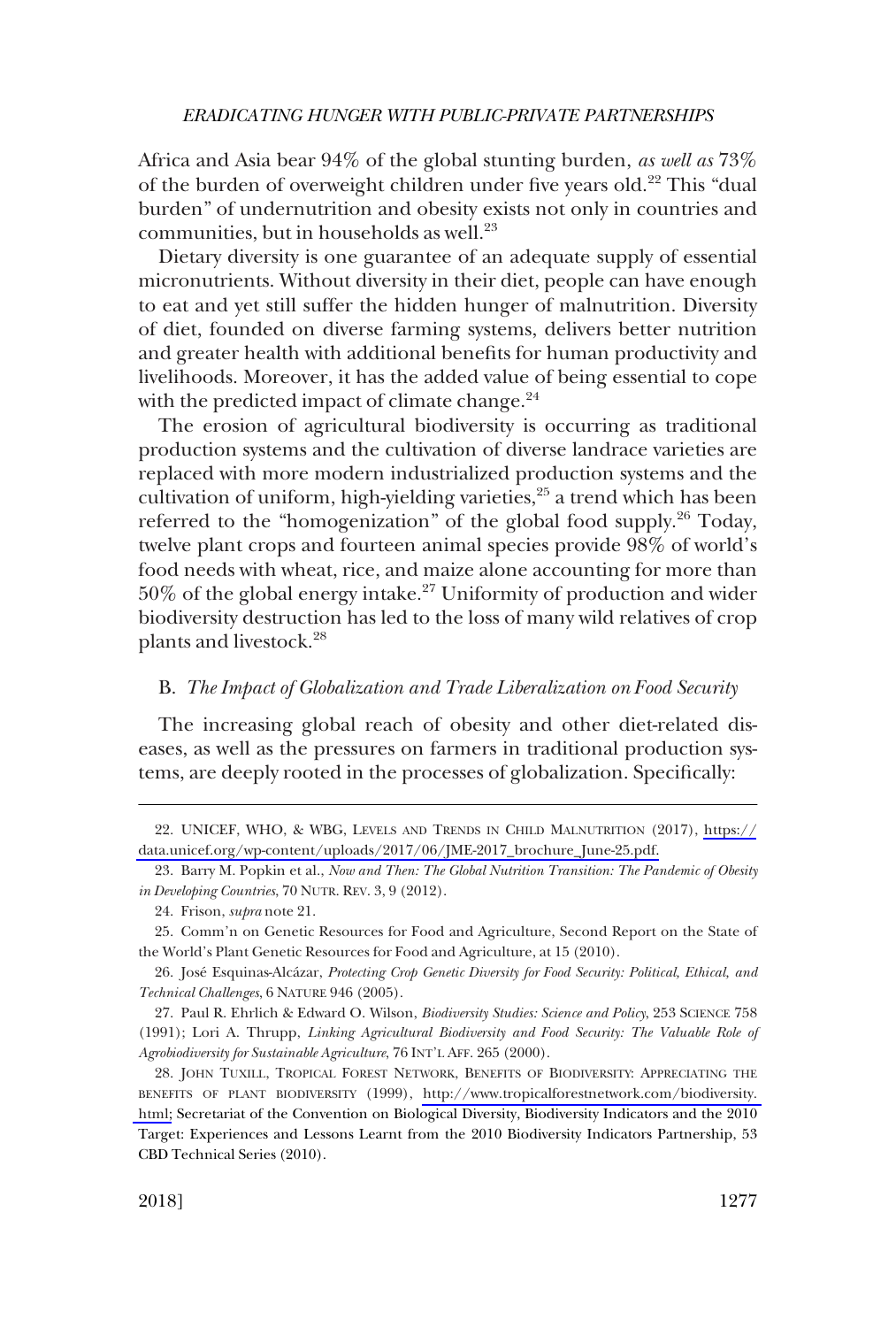Globalization is having a major impact on food systems around the world . . . [which] affect availability and access to food through changes to food production, procurement and distribution . . . in turn bringing about a gradual shift in food culture, with consequent changes in dietary consumption patterns and nutritional status that vary with the socio-economic strata.<sup>29</sup>

The recognition of the differential effect depending on socioeconomic strata goes to the heart of discussions around globalization: that it disproportionately benefits people who are already advantaged both within and between countries. Thus, trade rules and subsidies may provide access to cheaper, less nutritious food for poorer people, as well as expensive off-season fruits and vegetables for those with the resources to access and purchase them.<sup>30</sup> For purposes of this section, we will focus on what we can discern about the forces of globalization and the impact on small-scale farmers, agricultural biodiversity, and dietary trends among the poor, noting that small-scale farmers are often poor and food-insecure themselves.<sup>31</sup>

Trade liberalization is premised on producing what is in a country's comparative advantage to produce and trading for what is not. Beginning with structural adjustment programs followed by trade and investment rules, developing countries throughout the 1980s and 1990s put this premise into practice, weakening both domestic food production capacity and diversified agricultural systems. The approach led countries to rely on international trade to meet domestic food needs, resulting in rising import dependence and declining local production; a bias towards cash crops for export over food production for domestic markets; and support for high-input agricultural methods over diversified and more environmentally sustainable low-input systems.32 Furthermore, this theory of comparative advantage says nothing about nutrition and dietary diversity as a key component of food

Gina Kennedy et al., *Globalization of Food Systems in Developing Countries: A Synthesis of Country*  29. *Case Studies*, FAO (2004), [http://www.fao.org/3/a-y5736e.pdf.](http://www.fao.org/3/a-y5736e.pdf)

<sup>30.</sup> Colin K. Khoury et al., *Increasing homogeneity in global food supplies and the implications for food security*, 111 PROC. NAT'L ACAD. SCI. 4001 (2014).

<sup>31.</sup> TUXILL, *supra* note 29.

<sup>32.</sup> The bulk of industrially-produced grain crops goes to biofuels and confined animal feedlots rather than to food for the world's one billion hungry people. The need to double food production only applies if the priority is feeding the growing population of livestock and cars rather than hungry people.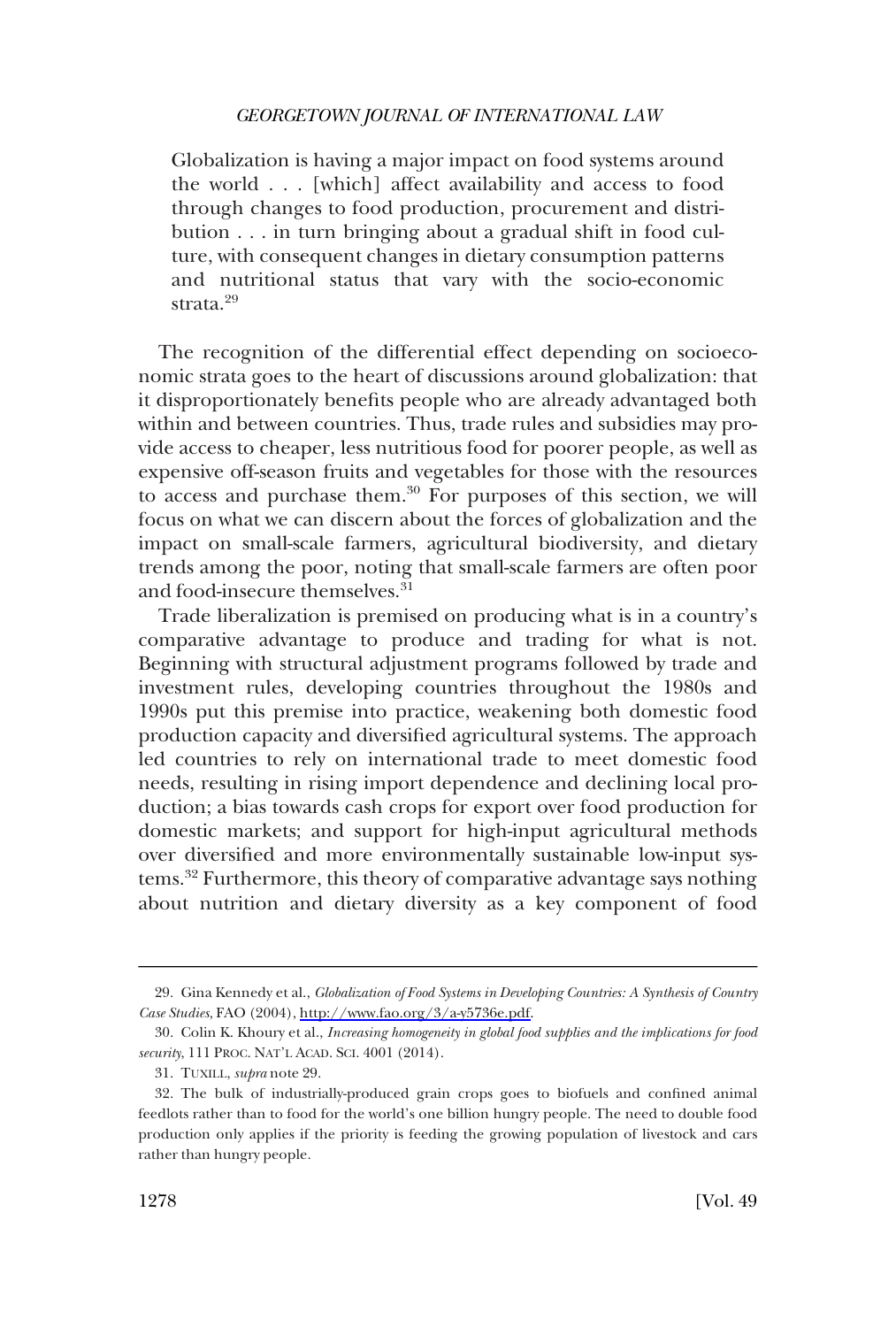security; rather, it equates production and sufficient calories with food security.<sup>33</sup>

With the theory of comparative advantage, trade liberalization tends to support greater production specialization. Once a country specializes in its production of goods, it has little choice but to trade, because adjustment back to a more diverse economy is difficult and timeconsuming.34 This is particularly problematic with small-scale farming, where loss of diversity and knowledge can be irreversible. The challenge is insurmountable if the switch has been made from diverse food crops to non-edibles such as coffee or horticultural products. Even if the seeds, knowledge, and fertile land were still available, it takes a season to produce a crop. In the meantime, a net importing country, particularly a developing country, will be vulnerable to price spikes or shortages due to unforeseen weather events or pests and diseases.

This was demonstrated in the food crisis of 2007 to 2008, when world food prices increased dramatically and caused social unrest in both developed and developing countries. Beginning in the 1970s and 1980s with the policies of structural adjustment and later trade liberalization, developing countries began to shift from being food independent to being net food importing economies.<sup>35</sup> Without improvement in local agriculture, many countries became completely dependent upon food imports.36 During the summer of 2007, twenty-nine countries cut back on food exports to ensure their populations had enough to eat.<sup>37</sup> Several countries in South Asia have limited or banned exports of rice.38 In other countries, exports of wheat and even sunflower seeds have been restricted.<sup>39</sup> The peril of relying on the theory of

<sup>33.</sup> Jennifer Clapp, *Trade Liberalization and Food Security: Examining the Linkages*, QUAKER U.N. ORG. (June 2014), [http://quno.org/sites/default/files/resources/QUNO\\_Food%20Security\\_Clapp.pdf](http://quno.org/sites/default/files/resources/QUNO_Food%20Security_Clapp.pdf).

<sup>34.</sup> Herman E. Daly, *The Perils of Free Tra*de, 269 SCI. AM. 50, 50-57 (1993).

<sup>35.</sup> Susan H. Bragdon, Reinvigorating the Public Sector: The Case of Food Security, Smallscale Farmers, Trade and Intellectual Property Rules, 59 PALGRAVE MACMILLAN & SOC'Y FOR INT'L DEV. 280 (2016).

<sup>36.</sup> MARTIN KHOR, THE IMPACT OF TRADE LIBERALIZATION ON AGRICULTURE IN DEVELOPING COUNTRIES: THE EXPERIENCE OF GHANA (Third World Network 2008); JENNIFER CLAPP, HUNGER IN THE BALANCE: THE NEW POLITICS OF INTERNATIONAL FOOD AID (Cornell Univ. Press 2012).

<sup>37.</sup> Keith Bradsher & Andrew Martin, *Food Crisis Deepens as Countries Restrict Export*, N.Y. TIMES (June 30, 2008), at [https://www.nytimes.com/2008/06/30/business/worldbusiness/30iht-trade.](https://www.nytimes.com/2008/06/30/business/worldbusiness/30iht-trade.4.14106348.html) [4.14106348.html.](https://www.nytimes.com/2008/06/30/business/worldbusiness/30iht-trade.4.14106348.html) David.

<sup>38.</sup> David Montero, Asia Limits Rice Exports and as Prices and Uncertainty Rise, CHRISTIAN SCI. MONITOR (Apr. 22, 2008), at [https://www.csmonitor.com/World/Asia-Pacific/2008/0422/](https://www.csmonitor.com/World/Asia-Pacific/2008/0422/p12s01-woap.html)  [p12s01-woap.html.](https://www.csmonitor.com/World/Asia-Pacific/2008/0422/p12s01-woap.html) 

Mark Hughes, *Global Food Crisis*, INFOPLEASE (Aug. 20, 2017), [https://www.infoplease.com/](https://www.infoplease.com/science-health/environment/global-food-crisis)  39. [science-health/environment/global-food-crisis.](https://www.infoplease.com/science-health/environment/global-food-crisis)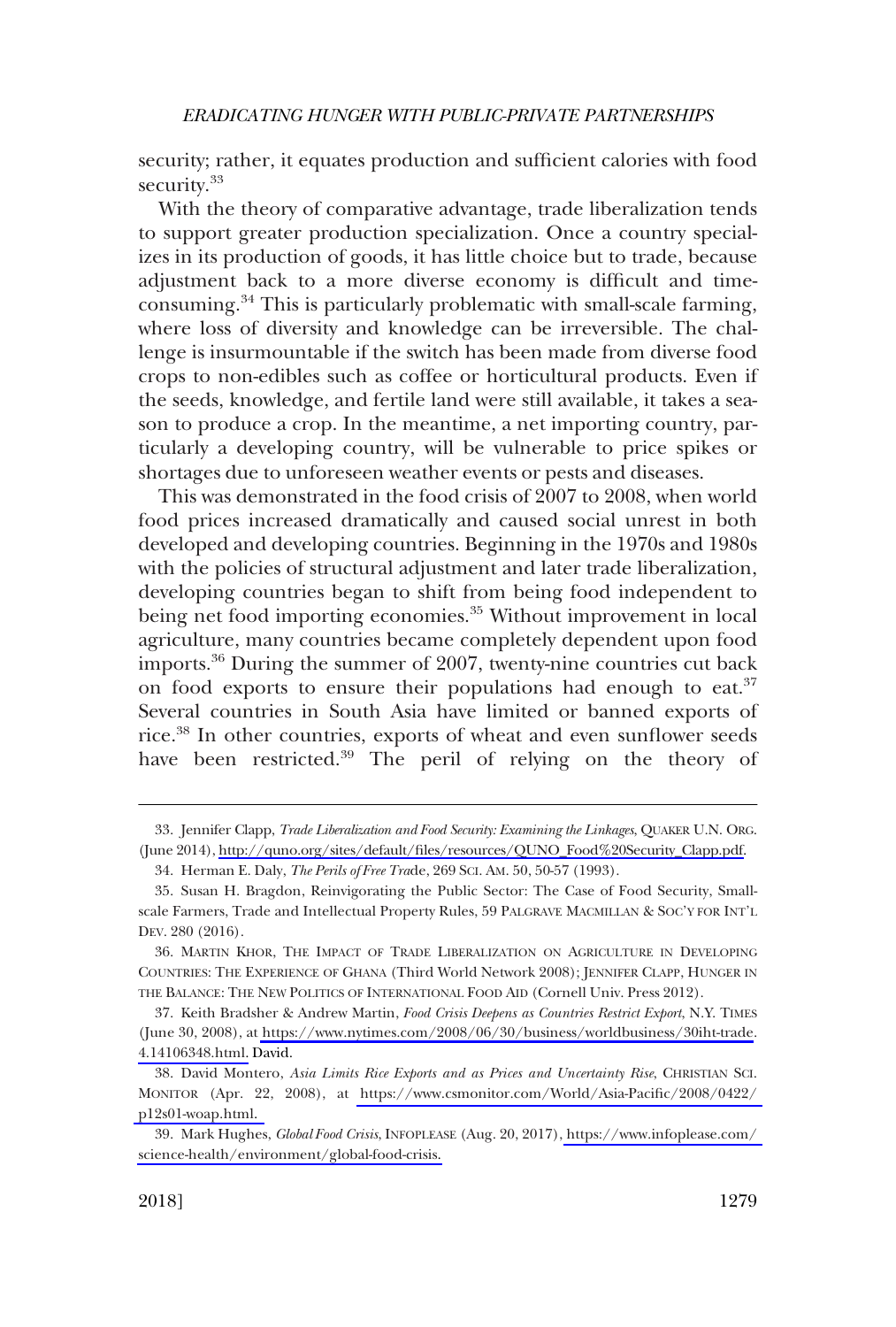comparative advantage—that a country could trade for the food it needed—was revealed. The effects of the social unrest and millions who fell into poverty have proved to have lasting effects up until today, including more dangerous work and less nutritious diets.<sup>40</sup>

The World Trade Organization's Agreement on Agriculture (AoA) and current multilateral negotiations do not support small-scale food production as a means of feeding the world sustainably.<sup>41</sup> Bilateral, regional, and, more recently, "mega-regional" free trade agreements are being negotiated among countries with large disparities in economic development.42 For example, both the AoA and the North American Free Trade Agreement (NAFTA), signed in 1993, opened up domestic markets to products from countries with heavily-subsidised agricultural sectors.<sup>43</sup> Because of their artificially low prices, these products undercut the ability of domestic producers to compete in their own markets. Under NAFTA, this resulted in the unemployment of an estimated two million Mexican maize farmers and the replacement of diverse farming systems with processed foods.<sup>44</sup> NAFTA triggered an immediate surge of direct investment from the United States into Mexico's food processing industry.45 Between 1999 and 2004, three-quarters of the country's

42. PETER DRAPER ET AL., MEGA-REGIONAL FREE TRADE AGREEMENTS: IMPLICATIONS FOR THE AFRICAN, CARIBBEAN AND PACIFIC COUNTRIES (ECIPE Occasional Paper No. 2, 2014).

C.G. Gonzalez, *Institutionalising Inequality: The WTO Agreement on Agriculture, Food Security*  43. *and Developing Countries*, 27 COLUM. J. ENV'T L. 440 (2002); TIMOTHY A. WISE & SOPHIA MURPHY, GLOB. DEV. & ENV'T INST. & INST. FOR AGRIC. & TRADE POLICY, RESOLVING THE FOOD CRISIS: ASSESSING GLOBAL POLICY REFORMS SINCE 2007 (2012), [http://www.ase.tufts.edu/gdae/Pubs/rp/](http://www.ase.tufts.edu/gdae/Pubs/rp/ResolvingFoodCrisis.pdf) [ResolvingFoodCrisis.pdf.](http://www.ase.tufts.edu/gdae/Pubs/rp/ResolvingFoodCrisis.pdf)

44. A.P. Thirlwall, *The Rhetoric and Reality of Trade Liberalization in Developing Countries*, 3 RIVISTA ITALIANA DEGLI ECONOMISTI 3 (2014).

Ramon Vera Herrera, *The Global South has Free Trade to Thank for its Obesity and Diabetes*  45. *Epidemic*, GUARDIAN (Aug. 20, 2017), [https://www.theguardian.com/commentisfree/2015/apr/](https://www.theguardian.com/commentisfree/2015/apr/06/global-south-has-free-trade-to-thank-obesity-diabetes-epidemic)  [06/global-south-has-free-trade-to-thank-obesity-diabetes-epidemic.](https://www.theguardian.com/commentisfree/2015/apr/06/global-south-has-free-trade-to-thank-obesity-diabetes-epidemic)

<sup>40.</sup> PATTA SCOTT-VILLIERS ET AL., PRECARIOUS LIVES: FOOD, WORK AND CARE AFTER THE GLOBAL FOOD CRISIS (Inst. of Dev. Stud. and Oxfam Int'l 2016).

OLIVIER DE SCHUTTER, INTERNATIONAL TRADE IN AGRICULTURE AND THE RIGHT TO FOOD, 21, 41. 35 (Friedrich-Ebert-Stiftung Occasional Paper No. 46, November 2019), [https://library.fes.de/](https://library.fes.de/pdf-files/bueros/genf/06819.pdf)  [pdf-files/bueros/genf/06819.pdf](https://library.fes.de/pdf-files/bueros/genf/06819.pdf) ("Trade liberalization contributes to reshaping the global food supply chain in a way which favors transnational corporations, whose freedom to act is broadened at the same moment as the regulatory tools States may resort to are being limited. But the economic impacts are not all that matters. International trade in agricultural commodities also has profound impacts on the environment, and on nutrition and health, which States cannot ignore"; "It is noteworthy however that the emphasis put on the production of cash crops for exports, a result of greater opportunities created by international trade, encourages the development of homogenization in agriculture, and a substitution of monocropping to polycropping").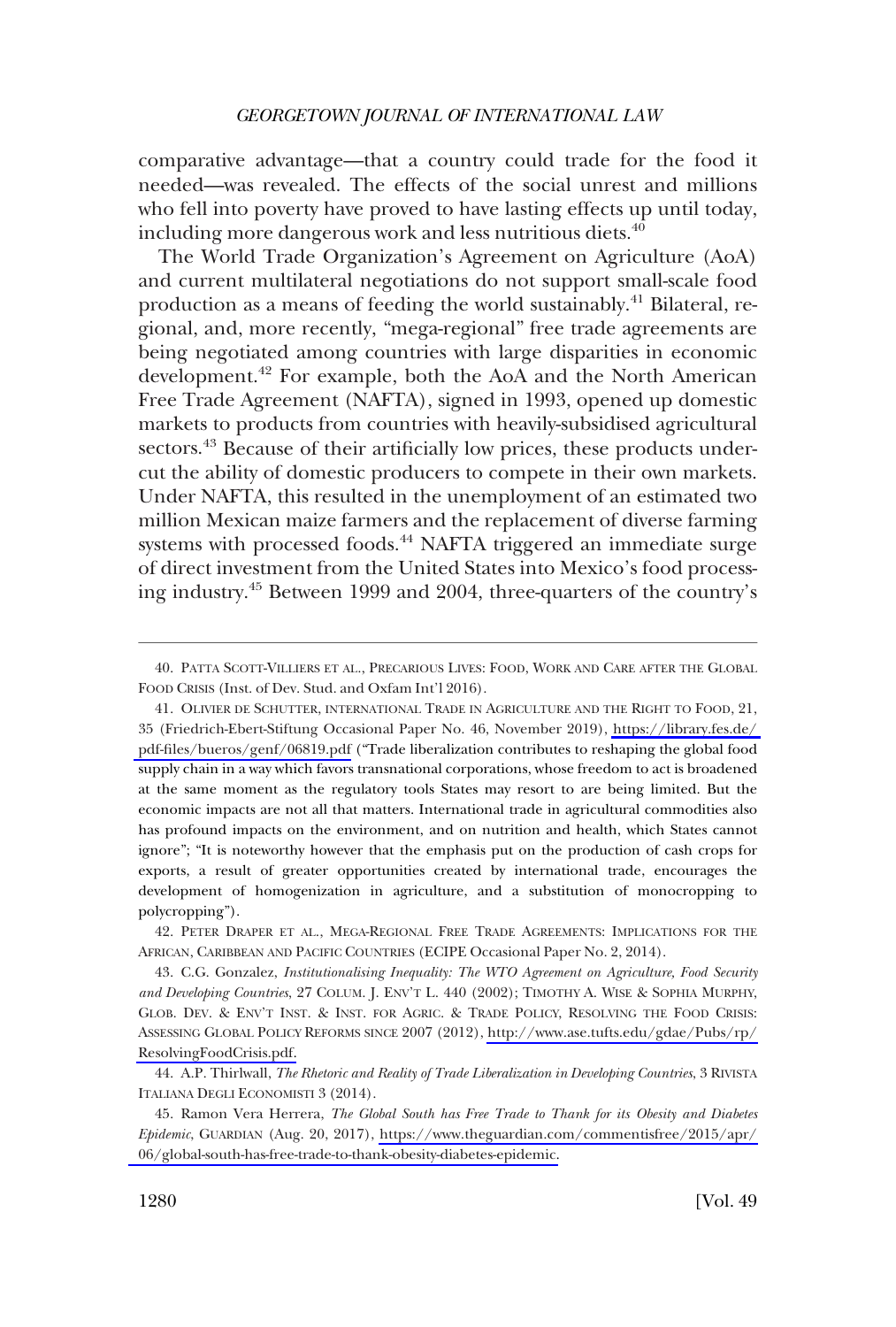<span id="page-10-0"></span>foreign investment went into the production of processed foods, sales of which went up by 5-10% per year. After visiting Mexico in 2012, Olivier de Shutter, the U.N. Special Rapporteur on the Right to Food, reported that "[t]he overweight and obesity emergency that Mexico is facing could have been avoided, or largely mitigated, if the health concerns linked to shifting diets had been integrated into the design of the country's trade policies."46

#### III. THE MODERN INDUSTRIAL FOOD SYSTEM AND THE REAL FOOD SYSTEM

The modern industrial food system that emerged after World War II has, in many ways, radically altered the way food is produced, processed, packaged, distributed, sold, and consumed in many, and increasing, parts of the world. This Paper focuses on the first stop in a food system: agricultural production. Industrial agriculture is an intensive, high-input, linear system focusing on increasing production and yields without regard for the environmental, social, or health costs. The focus on production and yields leads to a focus on a smaller number of crops, decreasing not only dietary diversity but the nutritional value of the diminished number of crops grown.<sup>47</sup>

Furthermore, the environmental impact of these agricultural methods in the long run produces a greater cost than can possibly be sustained over time. Industrial agriculture is the single greatest user of freshwater resources on the planet and the greatest driver of biodiversity loss.48 Given its dependence on fossil fuels and agrochemicals, agriculture is well known as one of the greatest contributors to climate and land-use change.<sup>49</sup> Despite the arguments put forth by proponents of the Green Revolution and high-input agriculture,<sup>50</sup> it is unclear to what extent these methods prevented greater land from coming into production. Some argue that 20% of the yield increases that arose from

Olivier de Schutter (Special Rapporteur on the Right to Food), *Mission to Mexico*, U.N. Doc. 46. A/HRC/19/59/add.2 (Jan. 17, 2012), [http://www2.ohchr.org/english/bodies/hrcouncil/](http://www2.ohchr.org/english/bodies/hrcouncil/docs/19session/A-HRC-19-59-Add2_en.pdf)  [docs/19session/A-HRC-19-59-Add2\\_en.pdf.](http://www2.ohchr.org/english/bodies/hrcouncil/docs/19session/A-HRC-19-59-Add2_en.pdf)

<sup>47.</sup> Donald R Davis et al., *Changes in USDA Food Composition Data for 43 Garden Crops, 1950 to 1999*, 23 J. AM. COLL. NUTR. 669 (2013).

THE ETC GRP., WHO WILL FEED US? THE PEASANT FOOD WEB VS. THE INDUSTRIAL FOOD 48. CHAIN 35 (3rd ed. 2017), [http://www.etcgroup.org/sites/www.etcgroup.org/files/files/etc](http://www.etcgroup.org/sites/www.etcgroup.org/files/files/etc- whowillfeedus-english-webshare.pdf)[whowillfeedus-english-webshare.pdf](http://www.etcgroup.org/sites/www.etcgroup.org/files/files/etc- whowillfeedus-english-webshare.pdf); Jonathan A. Foley et al., *Solutions for a Cultivated Planet*, 478 NATURE 337 (2011).

<sup>49.</sup> Foley et al., *supra* note 46, at 337-42 (2011).

*See, e.g*., Robert Paarlberg, *In Need of a Green Revolution*, HARV. INT'L REV. (June 9, 2008), 50. <http://hir.harvard.edu/article/?a=1723>.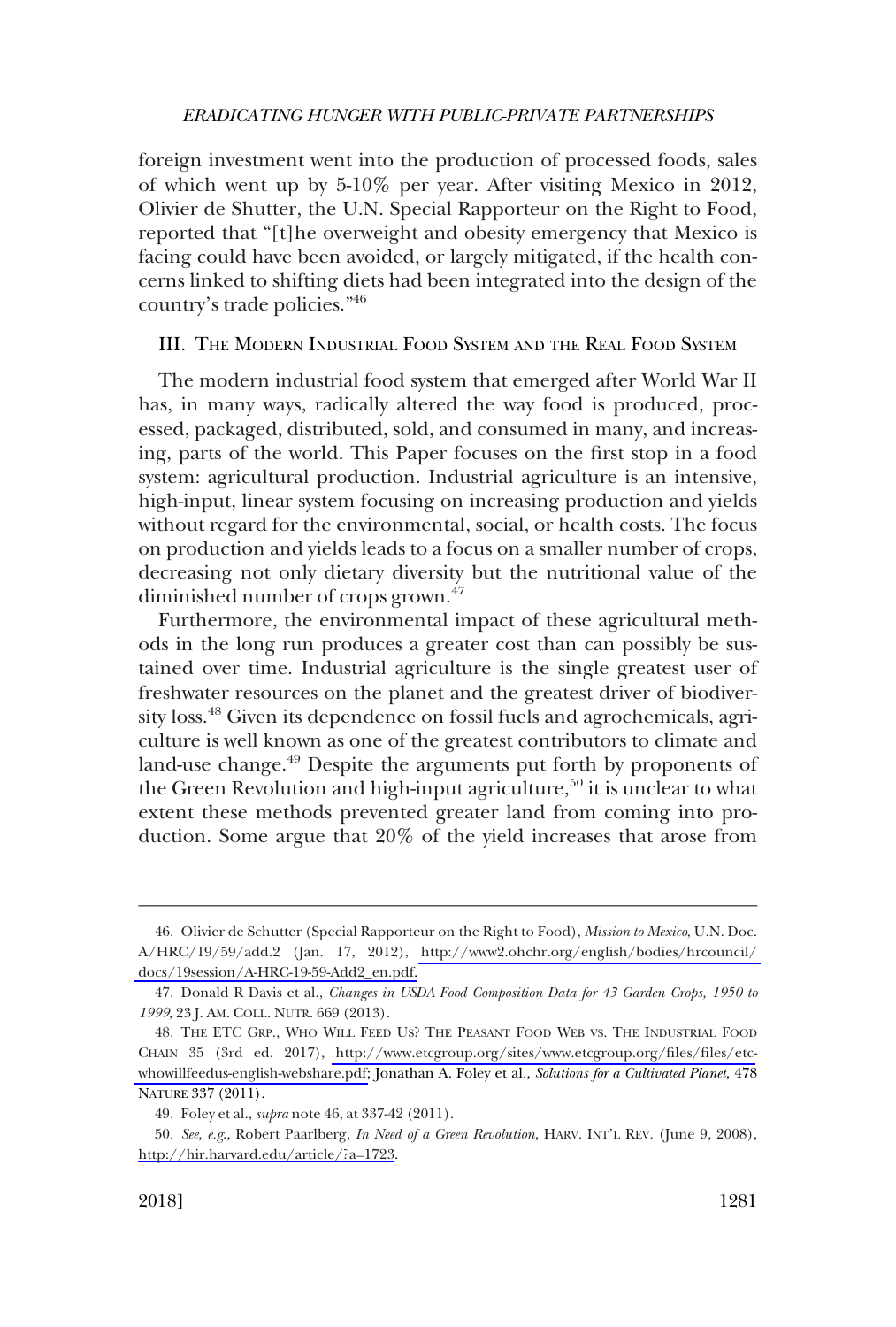the Green Revolution were achieved through direct land conversion.<sup>51</sup> Other research indicates that seventeen to twenty-seven million hectares may have been spared, a net effect much smaller than proposed.<sup>52</sup> Numerous problems underpin industrial agriculture's ability to be truly sustainable in the long run, as synthetic pesticides and the use of monocultures remove soil-enriching nutrients and cause erosion to occur at a much faster rate. Water supplies are also being depleted, and antibiotics used in livestock impact the safety of the water supply and the food that is consumed.

In addition, the modern industrial system undermines the food and nutrition security and the biological resources upon which it ultimately depends.53 The loss of on-farm diversity depletes the very resources that are the foundation of the ability to adapt to global environmental change. Moreover, the abandonment of diverse farm management practices associated with the arrival of industrial agriculture erodes small-scale farmers' capacity to innovate in response to environmental and socio-economic changes.<sup>54</sup>

The industrial food system is also a top-down, linear system. It identifies constraints, usually input constraints, and addresses them individually. Poor soil? Add fertilizer. Pests? Add pesticide. Too little water? Subsidize the building of a big dam.<sup>55</sup> It is this disaggregation that has enabled industrial agriculture to become untethered from planetary boundaries, as well as become a major contributor to climate change, the largest user of fresh water resources, the biggest driver of biodiversity loss, and a polluter causing dead zones in our oceans.<sup>56</sup> It represents a shift away from individual and community control to corporate control of land, water, and seeds, rooted in forces of globalization.

<sup>51.</sup> T.C.H. Sunderland, *Food Security: Why is Biodiversity Important*, 13 INT'L FORESTRY REV. 265, 265-74 (2011).

<sup>52.</sup> James R. Stevenson et al., *Green Revolution Research Saved an Estimated 18 to 27 Million Hectares from Being Brought into Agricultural Production*, 110 PROC. NAT'L ACAD. SCI. 8363, 8363-68 (2013).

<sup>53.</sup> Olivier de Schutter (Special Rapporteur on the Right to Food), *The Transformative Potential of the Right to Food*, U.N. Doc. A/HRC/25/57 (Jan. 24, 2014).

<sup>54.</sup> Chelsea Smith et al., *Realizing the Right to Food in an Era of Climate Change: The Importance of Small-Scale Farmers*, QUAKER U.N. ORG. (May 2015), [http://quno.org/sites/default/files/](http://quno.org/sites/default/files/resources/Realizing%20the%20right%20to%20food%20in%20an%20era%20of%20climate%20change.pdf)  [resources/Realizing%20the%20right%20to%20food%20in%20an%20era%20of%20climate%](http://quno.org/sites/default/files/resources/Realizing%20the%20right%20to%20food%20in%20an%20era%20of%20climate%20change.pdf)  [20change.pdf.](http://quno.org/sites/default/files/resources/Realizing%20the%20right%20to%20food%20in%20an%20era%20of%20climate%20change.pdf) 

<sup>55.</sup> EMILE A. FRISON, INT'L PANEL OF EXPERTS ON SUSTAINABLE FOOD SYS., FROM UNIFORMITY TO DIVERSITY: A PARADIGM SHIFT FROM INDUSTRIAL AGRICULTURE TO DIVERSIFIED AGROECOLOGICAL SYSTEMS (2016).

<sup>56.</sup> Cheryl Lyn Dybas, *Dead Zones Spreading in World Oceans*, 55 BIOSCIENCE 552 (July 1, 2005).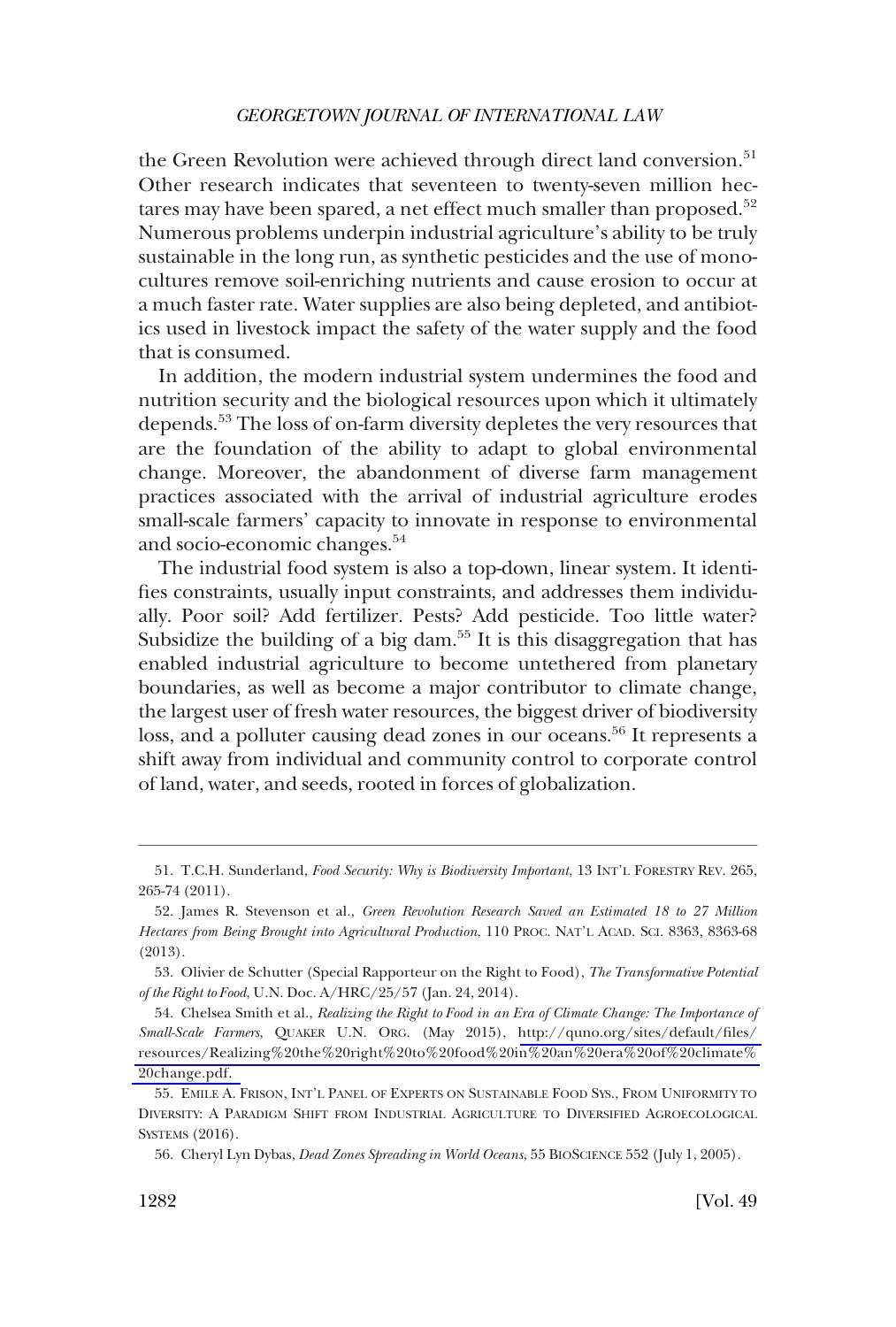Despite a persistent narrative of the efficiencies of industrial agriculture, data shows that 75-90% of the food we consume is locally produced by small-scale farmers, and they do so on one-quarter of the world's arable land.<sup>57</sup> Agricultural biodiversity underpins the productivity, resilience, and ultimately the security of all food systems. Farmers' plant varieties,<sup>58</sup> as well as their uncultivated and wild species (including those related to domesticated crops), are the dynamic pool of genetic diversity that farmers and the global community will continue to rely on for resistance, tolerance, and immunity to risk factors. It is not just agricultural biodiversity that is so important—it is the smallscale farmers who have been conserving and developing this diversity from the beginnings of agriculture almost 12,000 years ago who continually innovate on the farm and adapt to environmental and socioeconomic changes.59 The genetic diversity of so-called "neglected and underutilized species" (NUS) (e.g., millets, sorghums, groundnuts, and cassava) is particularly underrepresented in gene banks,<sup>60</sup> making onfarm biodiversity even more important.

Small-scale farming with agroecological approaches in agrobiodiverse systems deploying agricultural biodiversity is productive and resilient over time. For instance, data from hundreds of certified-organic, industrial, and low-input farms around the world revealed that introducing agroecological approaches in developing countries led to two to four times the productivity of previous practices.<sup>61</sup> The impact on the global food supply from shifting the planet to organic production was estimated to cause a yield increase for every single food category investigated. In one of the largest studies analyzing the effects of agroecological practices on productivity in the developing world, researchers at the University of Essex in England analyzed 286 projects in fifty-seven

<sup>57.</sup> United Nations Conference on Trade and Development, *Technology and Innovation Report 2010*, UNCTAD/TIR/2009.

<sup>58.</sup> In botanical nomenclature, variety is a taxonomic rank below that of species and subspecies but above that of form. INT'L ASSOC. FOR PLANT TAXONOMY, INTERNATIONAL CODE OF NOMENCLATURE FOR ALGAE, FUNGI AND PLANTS art. 4 (2018), [https://www.iapt-taxon.org/](https://www.iapt-taxon.org/nomen/main.php)  [nomen/main.php.](https://www.iapt-taxon.org/nomen/main.php)

<sup>59.</sup> Smith et al., *supra* note 52.

<sup>60.</sup> BIODIVERSITY INT'L, ON FARM CONSERVATION OF NEGLECTED AND UNDERUTILIZED SPECIES: STATUS, TRENDS AND NOVEL APPROACHES TO COPE WITH CLIMATE CHANGE (S. Padulosi et al. eds. 2012), [https://www.bioversityinternational.org/fileadmin/\\_migrated/uploads/tx\\_news/On](https://www.bioversityinternational.org/fileadmin/_migrated/uploads/tx_news/On-farm_conservation_of_neglected_and_underutilized_species__status__trends_and_novel_approaches_to_cope_with_climate_change_1512.pdf)[farm\\_conservation\\_of\\_neglected\\_and\\_underutilized\\_species\\_\\_status\\_\\_trends\\_and\\_novel\\_approache](https://www.bioversityinternational.org/fileadmin/_migrated/uploads/tx_news/On-farm_conservation_of_neglected_and_underutilized_species__status__trends_and_novel_approaches_to_cope_with_climate_change_1512.pdf)s\_ [to\\_cope\\_with\\_climate\\_change\\_1512.pdf.](https://www.bioversityinternational.org/fileadmin/_migrated/uploads/tx_news/On-farm_conservation_of_neglected_and_underutilized_species__status__trends_and_novel_approaches_to_cope_with_climate_change_1512.pdf) 

<sup>61.</sup> Catherine Badgley & Ivette Perfecto, *Can Organic Agriculture Feed the World?*, 110 DIG. COMMONS@UNIV. NEB.-LINCOLN 80, 80-85 (2007), [http://digitalcommons.unl.edu/agronomyfacpub/](http://digitalcommons.unl.edu/agronomyfacpub/110)  110.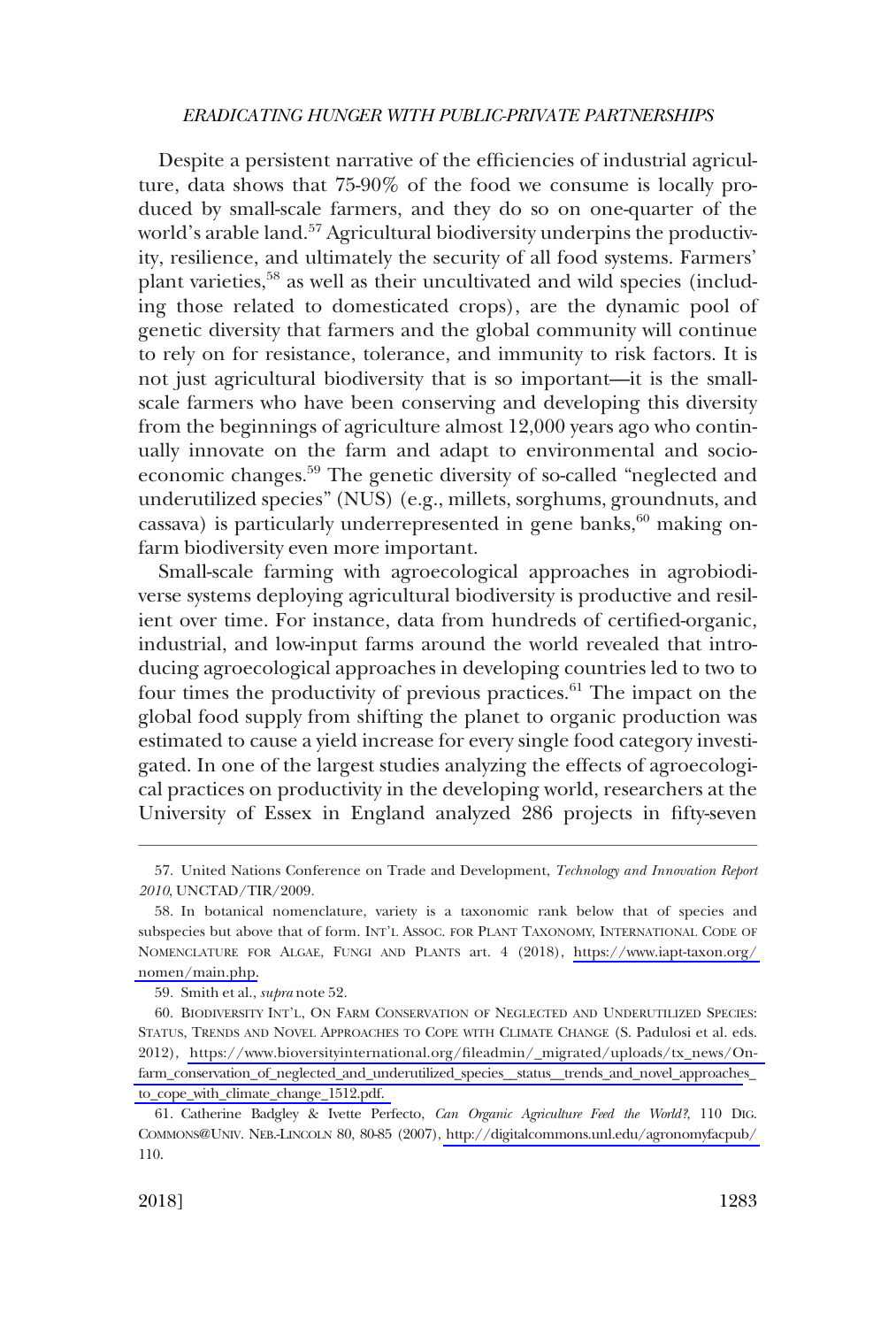countries.62 Among the 12.6 million farmers followed who were transitioning toward sustainable agriculture, researchers found an average yield increase of 79% across a wide variety of crop types. $63$ 

In a comprehensive analysis of world agriculture, several U.N. agencies and the World Bank engaged more than 400 scientists and development experts from eighty countries over four years to produce the International Assessment of Agricultural Knowledge, Science and Technology for Development, which concluded that agroecology and locally-based food economies (rather than the global market) were the best strategies for combating poverty and hunger.<sup>64</sup>

Farming is mainly a private activity implemented locally in most parts of the world by small-scale farmers.<sup>65</sup> Yet their innovative activities, including the ongoing development of agricultural biodiversity through their practices, such as agroecology, are in the public interest. Small-scale farmers are often poor and food-insecure themselves. It is at their expense that the public welfare is subsidized; thus, the poor are subsidizing the global public welfare.

## BOX 166

- � Most developing countries are agriculture-based economies where small-scale famers account for 75% or more of agricultural production and over  $75\%$  of employment.<sup>67</sup>
- � At least 70% of the food we consume is produced by the world's 1.5 billion small-scale farmers. In many developing

<sup>62.</sup> J.N. Pretty et al., *Resource-Conserving Agriculture Increases Yields in Developing Countries*, 40 ENVTL. SCI. & TECH. 1114, 1114–19 (2006).

<sup>63.</sup> *Id*. at 1114.

*See* IAAST, AGRICULTURE AT A CROSSROADS GLOBAL REPORT (2008), [https://archive.org/](https://archive.org/stream/fp_Agriculture_at_a_Crossroads_Global_Report_English/Agriculture%20at%20a%20Crossroads_Global%20Report%20%28English%29_djvu.txt)  64. [stream/fp\\_Agriculture\\_at\\_a\\_Crossroads\\_Global\\_Report\\_English/Agriculture%20at%20a%20](https://archive.org/stream/fp_Agriculture_at_a_Crossroads_Global_Report_English/Agriculture%20at%20a%20Crossroads_Global%20Report%20%28English%29_djvu.txt) [Crossroads\\_Global%20Report%20%28English%29\\_djvu.txt.](https://archive.org/stream/fp_Agriculture_at_a_Crossroads_Global_Report_English/Agriculture%20at%20a%20Crossroads_Global%20Report%20%28English%29_djvu.txt) 

<sup>65.</sup> Graeub et al., *That State of Family Farms in the World*, 87 WORLD DEV. 1 (2016).

<sup>66.</sup> For more information, see DANIELE GIOVANNUCCI ET AL., U.N. DEP'T. OF ECON. & SOC. AFF. DIV. FOR SUSTAINABLE DEV., FOOD AND AGRICULTURE: THE FUTURE OF SUSTAINABILITY (2012); U.N. DEP'T. OF ECON. & SOC. AFF. DIV. FOR SUSTAINABLE DEV., THE INTERNATIONAL ASSESSMENT OF AGRICULTURE KNOWLEDGE, SCIENCE AND TECHNOLOGY FOR DEVELOPMENT (2008); Sunderland, *supra* note 38.

Leah H. Story et al., *Subnational distribution of average farm size and smallholder contributions to*  67. *global food production*, 11 ENVTL. RES. LETTERS 12 (2016); A VIABLE FOOD FUTURE, UTVIKLING ONDET [THE DEV. FUND], NOR WAY 42, 10i (2011), [https://www.ifad.org/documents/](https://www.ifad.org/documents/38714170/39132730/IFAD�Strategic�Framework�2016-2025/d43eed79-c827-4ae8-b043-09e65977e22d)  38714170/39132730/IFAD+Strategic+Framework+2016-2025/d43eed79-c827-4ae8-b043-09e65 [977e22d.](https://www.ifad.org/documents/38714170/39132730/IFAD�Strategic�Framework�2016-2025/d43eed79-c827-4ae8-b043-09e65977e22d)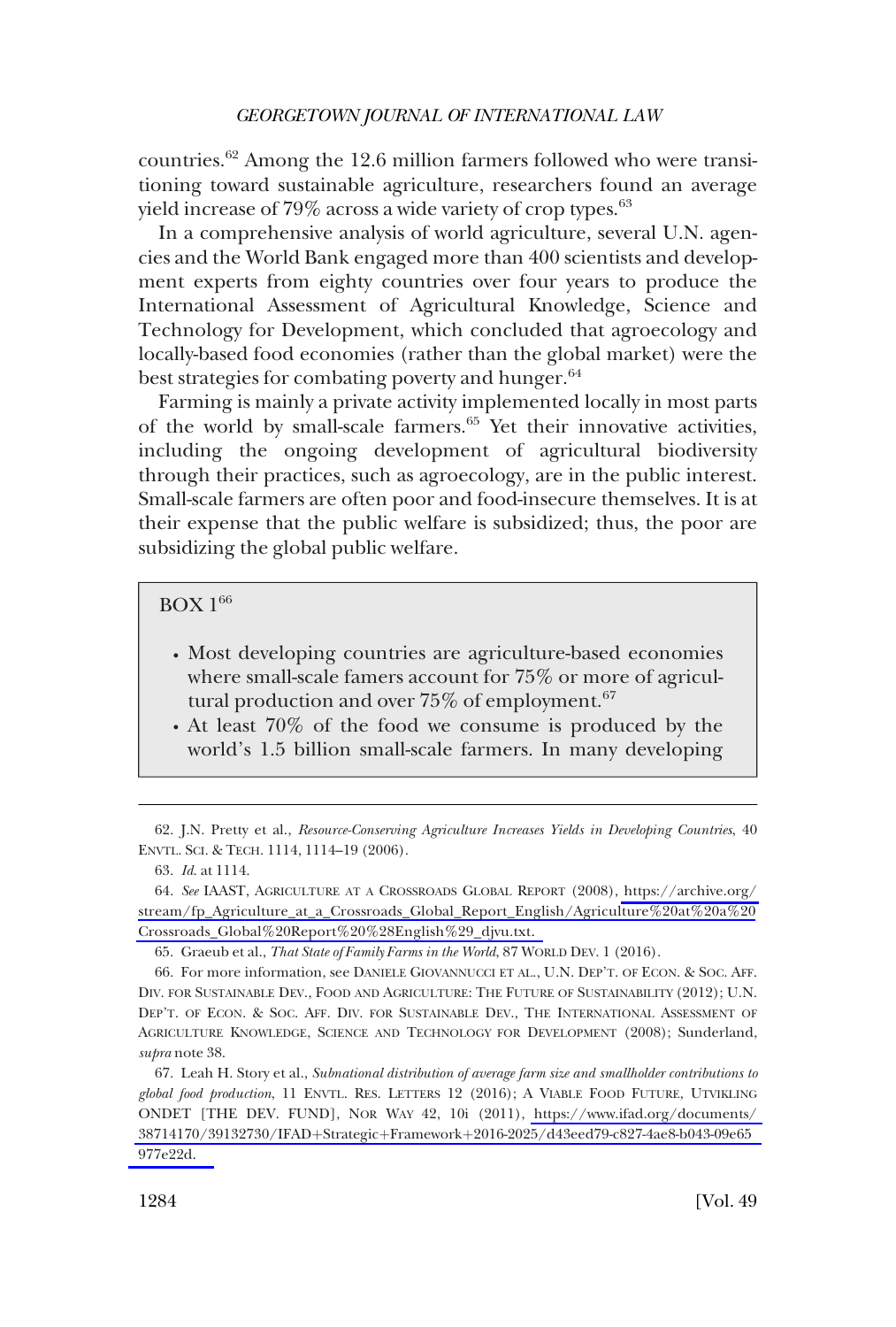countries, the figure is higher, where 75% to 90% of staple food is locally produced by small-scale farmers.<sup>68</sup>

- � Agricultural biodiversity continues to evolve through the work of small-scale farmers in their fields. These farmers contribute to the resilience and stability of agricultural production systems. They provide control mechanisms and genetic security for adaptation to unpredictable changes in rainfall and temperatures. This control and security is particularly important today as the effects and uncertainties of climate change become increasingly manifest.<sup>69</sup>
- � Agricultural biodiversity and farmers' knowledge and innovative practices offer social and economic opportunities that contribute to livelihoods and to social and cultural values.<sup>70</sup>
- � The direct use of agricultural biodiversity is a major contributor to nutrition and health. The World Health Organization estimates that, in many developing countries, up to 80% of the population relies on genetic resources for primary health care.<sup>71</sup>
- � Ecological processes such as the maintenance of water cycling, soil fertility, pollination, seed dispersal, and nutrient cycling all rely to a greater or lesser extent on agricultural biological diversity.<sup>72</sup>

70. Sawadogo Mahamadou et al., *Components of the ecosystem as instruments of cultural practices in the in situ conservation of agricultural biodiversity*, 141 PLANT GENETIC RESOURCES NEWSL. 19 (2005); DOUGLAS GOLLIN ET AL., AGRICULTURAL PRODUCTIVITY AND ECONOMIC GROWTH, HANDBOOK OF AGRIC. ECON. (2010); Devra I. Jarvis et al., *An Heuristic Framework for Identifying Multiple Ways of Supporting the Conservation and Use of Traditional Crop Varieties within the Agricultural Production System*, 30 CRITICAL REVS. PLANT SCI. 125 (2011); Jose´ Esquinas-Alca´zar, *Protecting Crop Genetic Diversity for Food Security: Political, Ethical, and Technical Challenges*, 6 NATURE 946 (2005).

71. WORLD HEALTH ORG., GLOBALIZATION, DIETS AND NONCOMMUNICABLE DISEASE (2002); Emile Frison, *Agricultural Biodiversity for Health and Nutrition*, SCI. ALERT (Nov. 30, 2010), [https://](https://www.sciencealert.com/agricultural-biodiversity-for-nutrition-and-health)  [www.sciencealert.com/agricultural-biodiversity-for-nutrition-and-health;](https://www.sciencealert.com/agricultural-biodiversity-for-nutrition-and-health) BIODIVERSITY INT'L, DIVERSIFYING FOOD AND DIETS: USING AGRICULTURAL BIODIVERSITY TO IMPROVE NUTRITION AND HEALTJESSICA FANO ET AL. EDS., 2013).

<sup>68.</sup> UTVIKLING ONDET, *supra* note 65.

*How does Biodiversity loss affect me and everyone else?*, WORLD WILDLIFE FOUNDATION[, http://wwf.](http://wwf.panda.org/our_work/biodiversity/biodiversity_and_you/) 69. [panda.org/our\\_work/biodiversity/biodiversity\\_and\\_you/](http://wwf.panda.org/our_work/biodiversity/biodiversity_and_you/); SUSAN H. BRAGDON, THE FOUNDATIONS OF FOOD SECURITY: ENSURING SUPPORT TO SMALL-SCALE FARMERS MANAGING AGRICULTURAL BIODIVERSITY, QUAKER UNITED NATIONS OFF. (2017), [http://quno.org/sites/default/files/](http://quno.org/sites/default/files/resources/FS%20foundation_FINAL_UPDATED.pdf)  [resources/FS%20foundation\\_FINAL\\_UPDATED.pdf.](http://quno.org/sites/default/files/resources/FS%20foundation_FINAL_UPDATED.pdf)

<sup>72.</sup> Jarvis, *supra* note 68; Esquinas-Alcazar*, supra* note 68; Lori Ann Thrupp, *Linking Agricultural Biodiversity and Food Security: The Valuable Role of Sustainable Agriculture*, 76 INT'L AFF. 265, 268  $(2000)$ .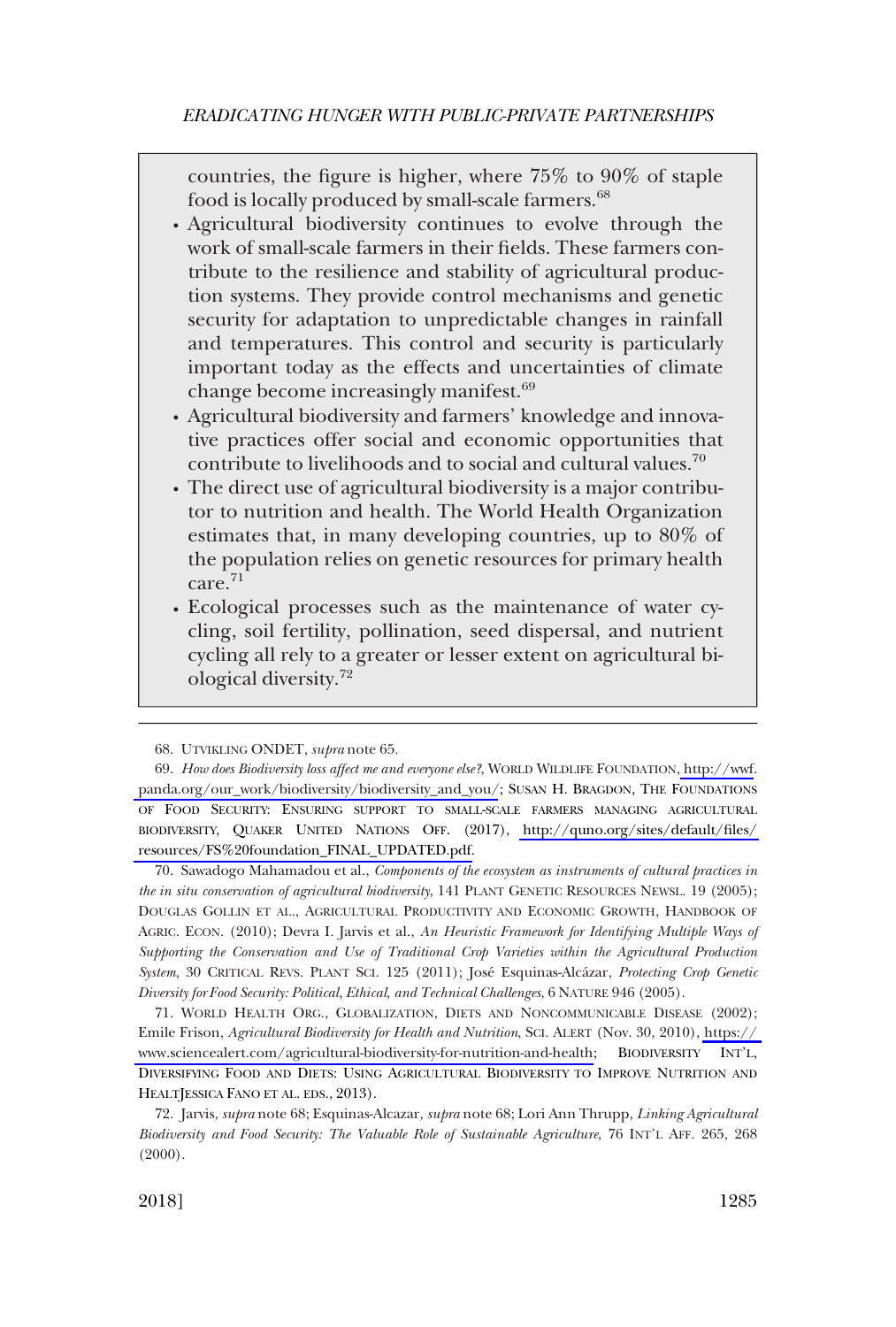<span id="page-15-0"></span>� Farmers continue to develop and preserve *in situ* agricultural biodiversity and maintain the associated traditional—and evolving—knowledge. These resources and knowledge are integral to breeding and crop improvements that have potentially global implications.<sup>73</sup>

#### IV. PPPS AND SDG 2

#### A. *The Fit between PPPs and Global Development Goals*

Across the SDGs, there has been a blanket call for engaging all sectors in financing global development, with a particular focus on the capabilities and resources of the private sector. $^{74}$ 

Since their inception, these forms of partnerships for development have been controversial, particularly due to the different motivations of public and private actors in regard to development, as well as the power imbalances that exist between them.<sup>75</sup> The public sector, in theory, is designed to protect the interest of the public at large by achieving social welfare and providing protection against market fluctuations and other forces.76 The industry sector, by nature, is driven by profit gains achieved by efficiency in production.<sup>77</sup> On its own, it is not equipped to provide universal access to public goods, as this goal is not cohesive with its profit maximization objectives.<sup>78</sup> This is not an indictment of industry, because when it is properly regulated and taxed, the private sector is critical to the health of society. The two sectors are both necessary for the achievement of development goals. However, in the track record of PPPs, power has most often shifted in favor of industry due to

<sup>73.</sup> SUSAN H. BRAGDON & CHELSEA SMITH, SMALL-SCALE FARMER INNOVATION, QUAKER UNITED NATIONS OFF. (2015).

<sup>74.</sup> *Addis Ababa Action Agenda of the Third International Conference on Financing for Development*, U.N. Doc A/RES/69/313 (2015).

<sup>75.</sup> DAVID HALL, PUB. SERVS. INT'L RES. UNIT, WHY PUBLIC-PRIVATE PARTNERSHIPS DON'T WORK: THE MANY ADVANTAGES OF THE PUBLIC ALTERNATIVE 3 (2015), [http://www.world-psi.org/sites/](http://www.world-psi.org/sites/default/files/rapport_eng_56pages_a4_lr.pdf) [default/files/rapport\\_eng\\_56pages\\_a4\\_lr.pdf.](http://www.world-psi.org/sites/default/files/rapport_eng_56pages_a4_lr.pdf) 

<sup>76.</sup> CIVIL SOC'Y REFLECTION GRP., RECLAIMING POLICIES FOR THE PUBLIC: PRIVATIZATION, PARTNERSHIPS, CORPORATE CAPTURE, AND THEIR IMPACT ON SUSTAINABILITY AND INEQUALITY – ASSESSMENTS AND ALTERNATIVES 11 (2017).

*Public Private Partnerships and Gender Justice in the Context of the 3rd UN Conference on Financing*  77. *for Development*, DAWNE (2015), [http://dawnnet.org/wp-content/uploads/2015/03/Ffd3\\_Public-](http://dawnnet.org/wp-content/uploads/2015/03/Ffd3_Public-Private-Partnerships-and-Gender-Justice.pdf)[Private-Partnerships-and-Gender-Justice.pdf.](http://dawnnet.org/wp-content/uploads/2015/03/Ffd3_Public-Private-Partnerships-and-Gender-Justice.pdf) 

<sup>78.</sup> DAVID HALL, *supra* note 64.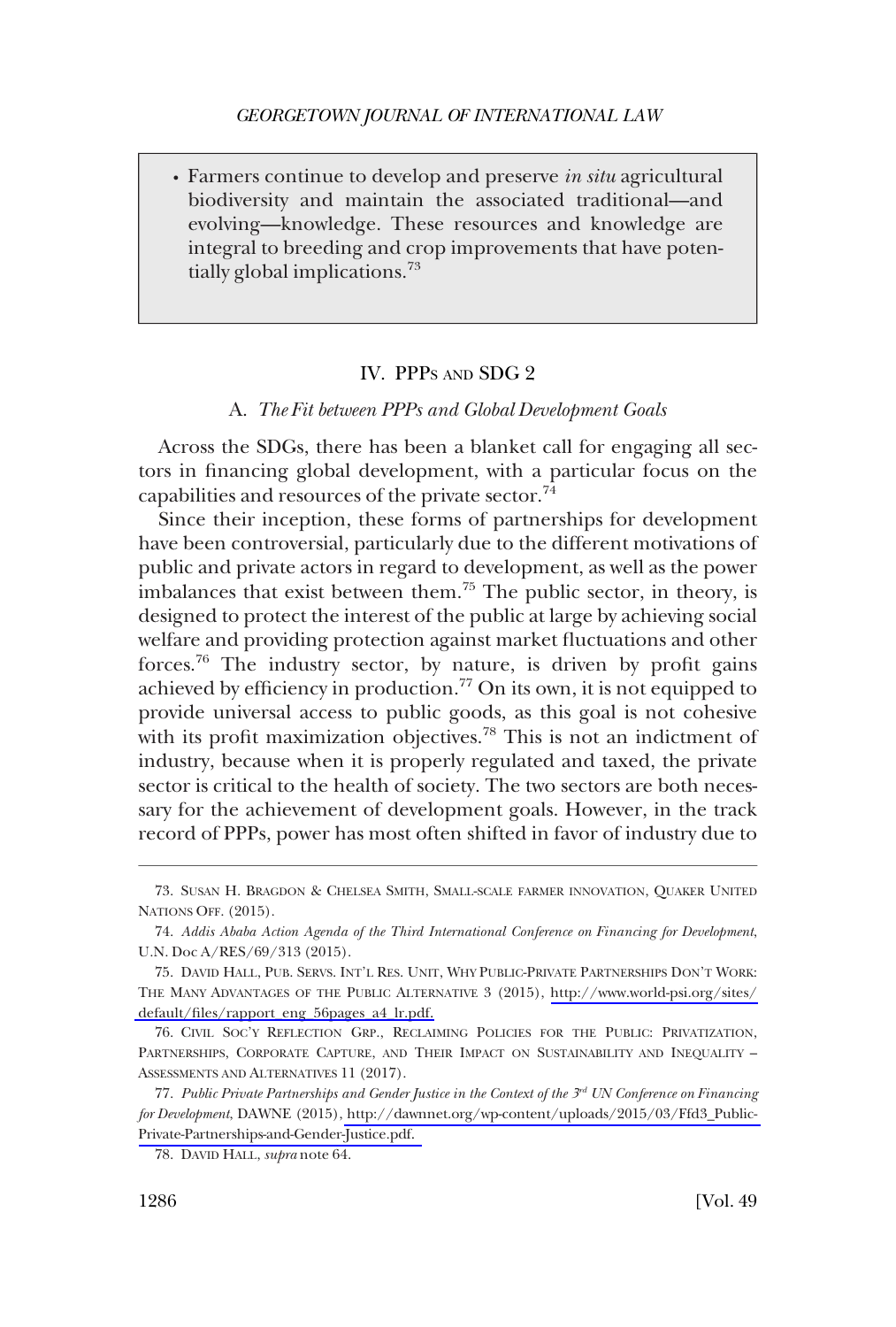industry's greater financial resources and a narrative that has cast the government as a bulky, inefficient, and inflexible actor that relies on the private sector to make up for its failures.<sup>79</sup> This rhetoric has also supported continued government partnership with large-scale businesses, rather than smaller-scale actors, in order to achieve maximum efficiency and technical gains.<sup>80</sup>

The results of this type of partnership for development have been mixed at best. This section will briefly trace the history of PPPs for development to determine how they emerged as such a popular means of implementation in the Addis Ababa Agenda. Following this general assessment of PPPs, we will examine the trends and outcomes of PPPs specific to agriculture and food production.

While PPPs have been a part of international development rhetoric for the length of its history, the U.N. Conference on Environment and Development in 1992 was the first global gathering to explicitly call upon various "social groups," including the private sector, to play a role in partnering for development.<sup>81</sup> This was followed by the World Summit on Sustainable Development (WSSD) in 2002, in which the narrative that the public sector was too inefficient and cumbersome to take on the challenge of international development on its own was solidified after progress on certain goals was not being achieved.82 This gave rise to the idea of "Type II partnerships," defined as collaboration between national or subnational governments and private sector or civil society actors to meet development goals.83 The intention of these partnerships at that time was to complement, rather than replace, traditional public-sector partnerships. Guidelines for their establishment were outlined in the Bali Guidelines.<sup>84</sup>

Establishing innovative mechanisms for financing sustainable development was the focal point of the 2002 Conference in Monterrey, Mexico, and the private sector has remained actively engaged in the sector ever since.<sup>85</sup> The U.N. Conference on Sustainable Development

FRANK BIERMANN ET AL., FONDAZIONE ENI ENRIC MATTEI SERIES INDEX, MULTI-STAKEHOLDER 79. PARTNERSHIPS FOR SUSTAINABLE DEVELOPMENT: DOES THE PROMISE HOLD? 2 (2007), [https://](https://sustainabledevelopment.un.org/content/documents/1744ENI%20Foundation.pdf)  [sustainabledevelopment.un.org/content/documents/1744ENI%20Foundation.pdf.](https://sustainabledevelopment.un.org/content/documents/1744ENI%20Foundation.pdf)

*Id*. at 18.

Marianne Beisheim & Nils Simon, *Multi-Stakeholder Partnerships for Implementing the 2030*  81. *Agenda.: Improving accountability and transparency*, GERMAN INST. FOR INT'L & SEC. AFF. (2016), [https://www.un.org/ecosoc/sites/www.un.org.ecosoc/files/files/en/2016doc/partnership](https://www.un.org/ecosoc/sites/www.un.org.ecosoc/files/files/en/2016doc/partnership-forum-beisheim-simon.pdf)[forum-beisheim-simon.pdf.](https://www.un.org/ecosoc/sites/www.un.org.ecosoc/files/files/en/2016doc/partnership-forum-beisheim-simon.pdf) 

<sup>82.</sup> *Id*.

<sup>83.</sup> *Id*. at 8.

<sup>84.</sup> *Id*. at 12.

<sup>85.</sup> Beisheim & Simon, *supra* note 52.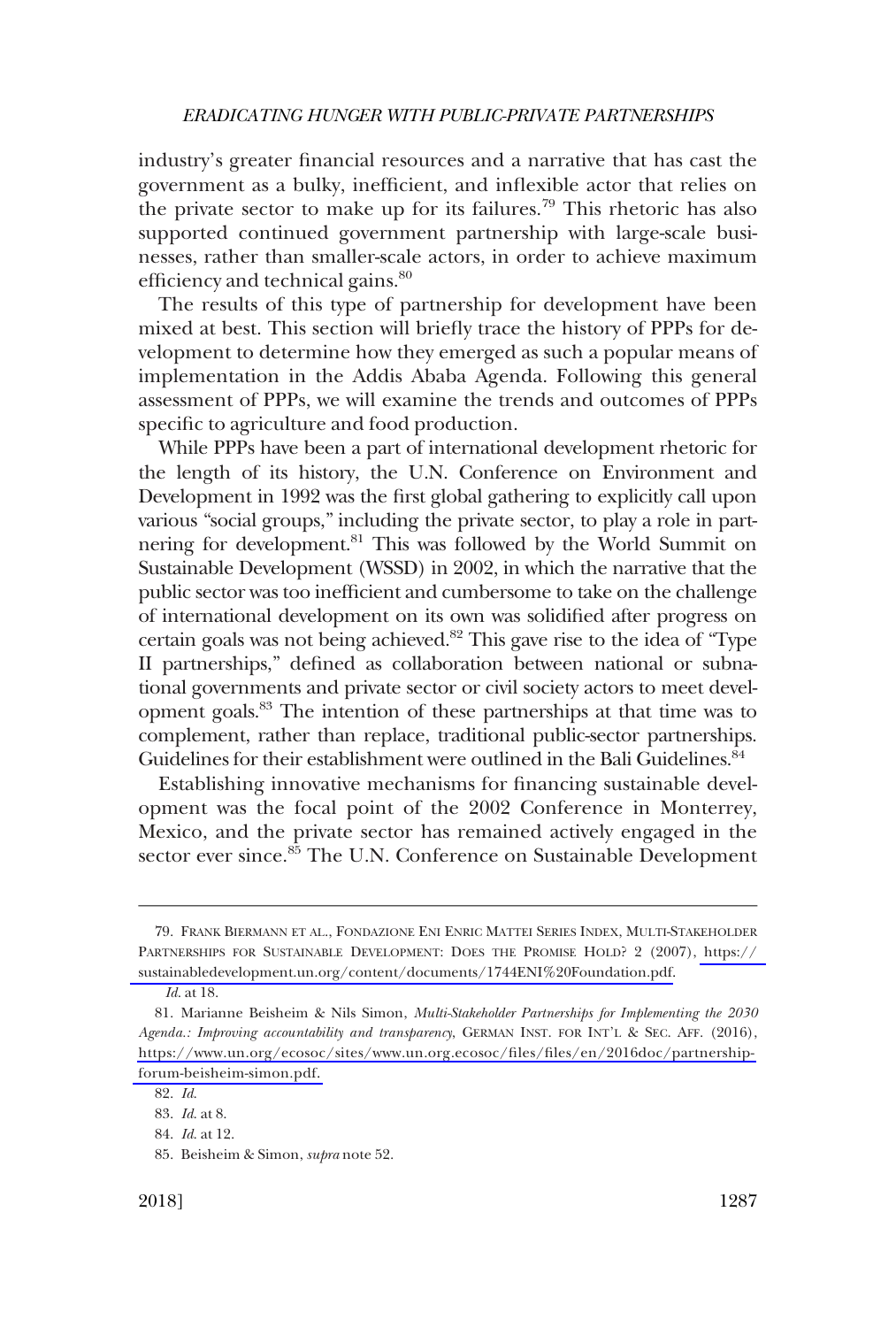Rio 20+ conference led to over 1,400 partnership commitments, many with the private sector, representing a commitment of  $$636$  million.<sup>86</sup> Between 2007 and 2010, the Organisation for Economic Co-operation and Development (OECD) estimated that donors channeled an extra \$669 million into PPPs, with the common aim of achieving greater impact through effectiveness and efficiency, in addition to mobilizing assets and expertise of the private sector.<sup>87</sup> This rhetoric culminated in the Addis Ababa Action Agenda, developed in 2015, which explicitly states that "both public and private investment have key roles to play in infrastructure financing, including through . . . public private partnerships."<sup>88</sup>

Now, in the 2030 Agenda, the U.N. Conference on Trade and Development estimates that \$5-7 trillion per year will be needed in order to finance the SDGs.<sup>89</sup> While this seems like a massive endeavor, the Intergovernmental Committee of Experts on Sustainable Development Financing has calculated \$80-90 trillion in underutilized assets for investing in development, primarily in private sector resources, and recommends a "crowding in" of corporate financing through blended funding mechanisms.<sup>90</sup> The Committee emphasized the need for governments worldwide to develop policies to "help overcome obstacles to private investment, in conjunction with additional public spending."<sup>91</sup> As we can see through these examples of large-scale agriculture and development agreements, there is an increasing trend of "crowding in corporate investment"—but at what expense?

Frank Biermann, Sander Chan, Aysem Mert, and Phillip Pattberg characterize PPPs as being intended to address three main governance deficits:

<sup>86.</sup> Karin Backstrand & Mikael Kylsater, Old Wine in New Bottles? The Legitimation and *Delegitimation of UN Public-Private Partnerships for Sustainable Development from Johannesburg Summit to Rio 20*þ *Summit*, 11 GLOBALIZATIONS 331 (May 28, 2014)[, https://www.tandfonline.com/doi/abs/](https://www.tandfonline.com/doi/abs/10.1080/14747731.2014.892398)  [10.1080/14747731.2014.892398](https://www.tandfonline.com/doi/abs/10.1080/14747731.2014.892398).

Evert-jan Quak & Nicole Metz, *Building Partnerships with Whom? Quick Scan of the Key Actors in*  87. *Food Security Public-Private Partnerships*, FOOD AND BUS. KNOWLEDGE PLATFORM (2015), [http://](http://knowledge4food.net/wp-content/uploads/2015/05/150519_fbkp-stakeholder_analysis_PPP.pdf)  [knowledge4food.net/wp-content/uploads/2015/05/150519\\_fbkp-stakeholder\\_analysis\\_PPP.pdf.](http://knowledge4food.net/wp-content/uploads/2015/05/150519_fbkp-stakeholder_analysis_PPP.pdf) 

*Addis Ababa Action Agenda of the Third International Conference on Financing for Development*, 88. UNESA (2015), [http://www.un.org/esa/ffd/wp-content/uploads/2015/08/AAAA\\_Outcome.](http://www.un.org/esa/ffd/wp-content/uploads/2015/08/AAAA_Outcome.pdf) [pdf.](http://www.un.org/esa/ffd/wp-content/uploads/2015/08/AAAA_Outcome.pdf) 

Barbara Adams, *United Nations and Business Community, Outsourcing or Crowding in?*, GLOB. 89. POLICY WATCH BRIEFINGS (2016), [https://www.globalpolicywatch.org/blog/2016/10/05/un-and](https://www.globalpolicywatch.org/blog/2016/10/05/un-and-business-community/)[business-community/](https://www.globalpolicywatch.org/blog/2016/10/05/un-and-business-community/).

<sup>90.</sup> *Id*.

<sup>91.</sup> *Id*.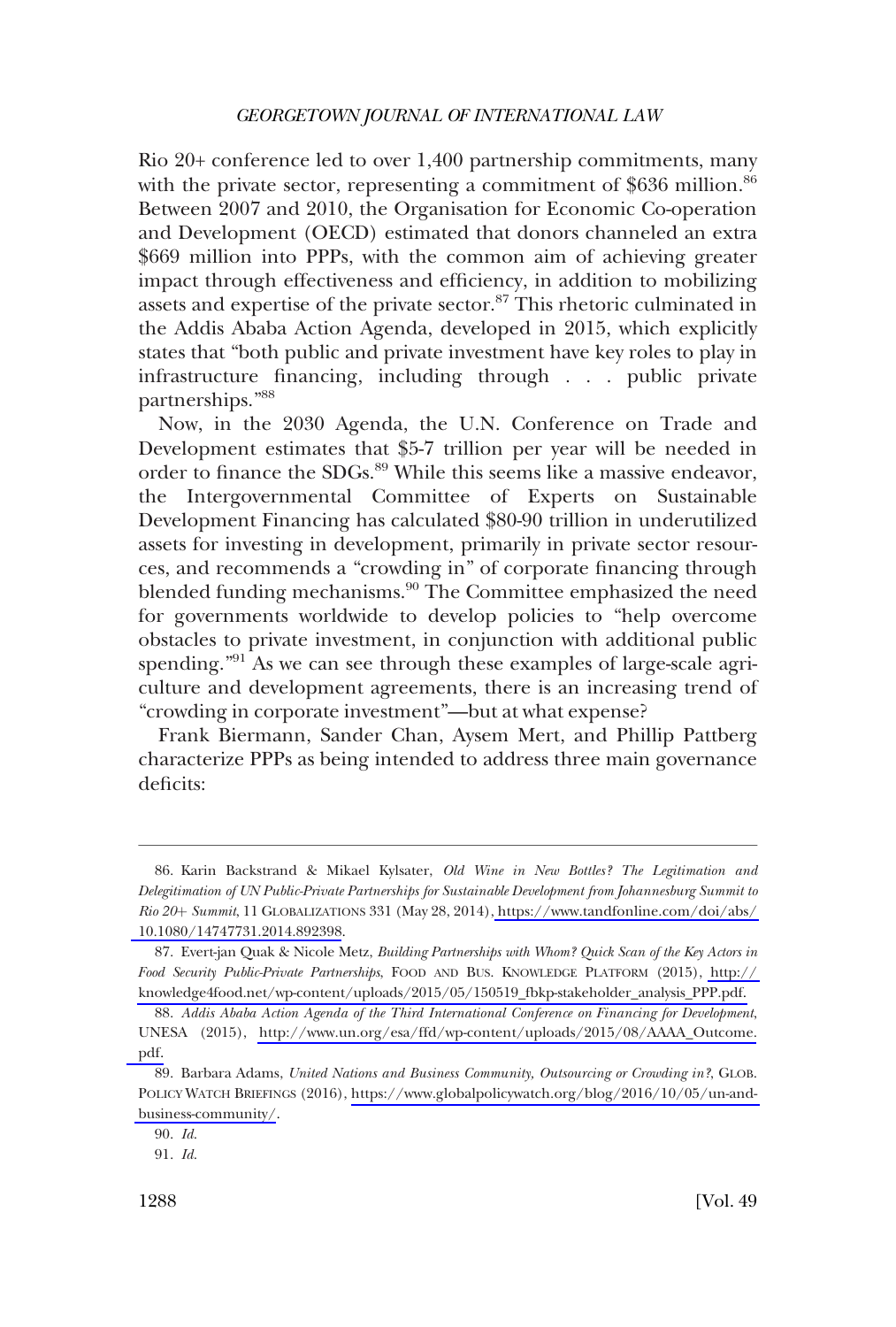- regulatory deficits, to fill gaps in cooperation and joint problem-solving when intergovernmental regulation may be ill-equipped or unable to do so;
- · implementation deficits, where regulations may exist, but they are poorly implemented; and
- participation deficits, where partnerships are envisioned to � ensure higher participation and diversity of actors involved in governance and to reduce the influence of a few powerful states.<sup>92</sup>

However, Biermann, Chan, Mert, and Pattberg's large-scale review of partnerships indicates that areas with higher degrees of regulation attract greater numbers of partnerships, and that such partnerships tend to stay clear of high-risk investments, such as the area of agroforestry.93 It is hypothesized that this could be because private firms view problems not in terms of urgency, but in terms of investment security and manageability. This does not bode well for the complex and tenuous nature of the problems that the SDGs are trying to solve.<sup>94</sup> In their review, while biodiversity and agriculture did rank in the top five issue areas for WSSD partnerships, issues such as water and energy had almost twice the number of partnerships in the database as agriculture and biodiversity combined.<sup>95</sup>

The idea that PPPs bring new, substantial sources of funding is also questionable, given that at the conclusion of the WSSD, all partnerships had less than \$250 million in funding.<sup>96</sup> While that number did increase, it was largely due to the reclassification of PPPs into multi-sectoral partnerships, which allowed them to rely more heavily on U.N. programs and governmental funding to finance the partnerships.<sup>97</sup> Overall, the authors concluded that business actors account for only 1% of new funding, roughly equivalent to that of non-governmental organizations (NGOs).<sup>98</sup>

Frank Biermann et al., *Multi-Stakeholder Partnerships for Sustainable Development: Does the Promise*  92. *Hold?* FONDAZIONE ENI ENRIC MATTEI SERIES INDEX (2007), [https://sustainabledevelopment.un.](https://sustainabledevelopment.un.org/content/documents/1744ENI%20Foundation.pdf)  [org/content/documents/1744ENI%20Foundation.pdf.](https://sustainabledevelopment.un.org/content/documents/1744ENI%20Foundation.pdf)

<sup>93.</sup> *Id*. at 5-6.

<sup>94.</sup> *Id*. at 6.

<sup>95.</sup> *Id*. at 7.

<sup>96.</sup> *Id* at 9.

<sup>97.</sup> Phillip Pattberg & Oscar Widerberg, *Multi-Stakeholder Partnerships: Building Blocks for Success*, INT'L CIV. SOC'Y CTR. (2014), [https://www.researchgate.net/publication/281268765\\_](https://www.researchgate.net/publication/281268765_Multistakeholder_Partnerships_Building-Blocs_for_Success)  [Multistakeholder\\_Partnerships\\_Building-Blocs\\_for\\_Success.](https://www.researchgate.net/publication/281268765_Multistakeholder_Partnerships_Building-Blocs_for_Success)

<sup>98.</sup> *Id*.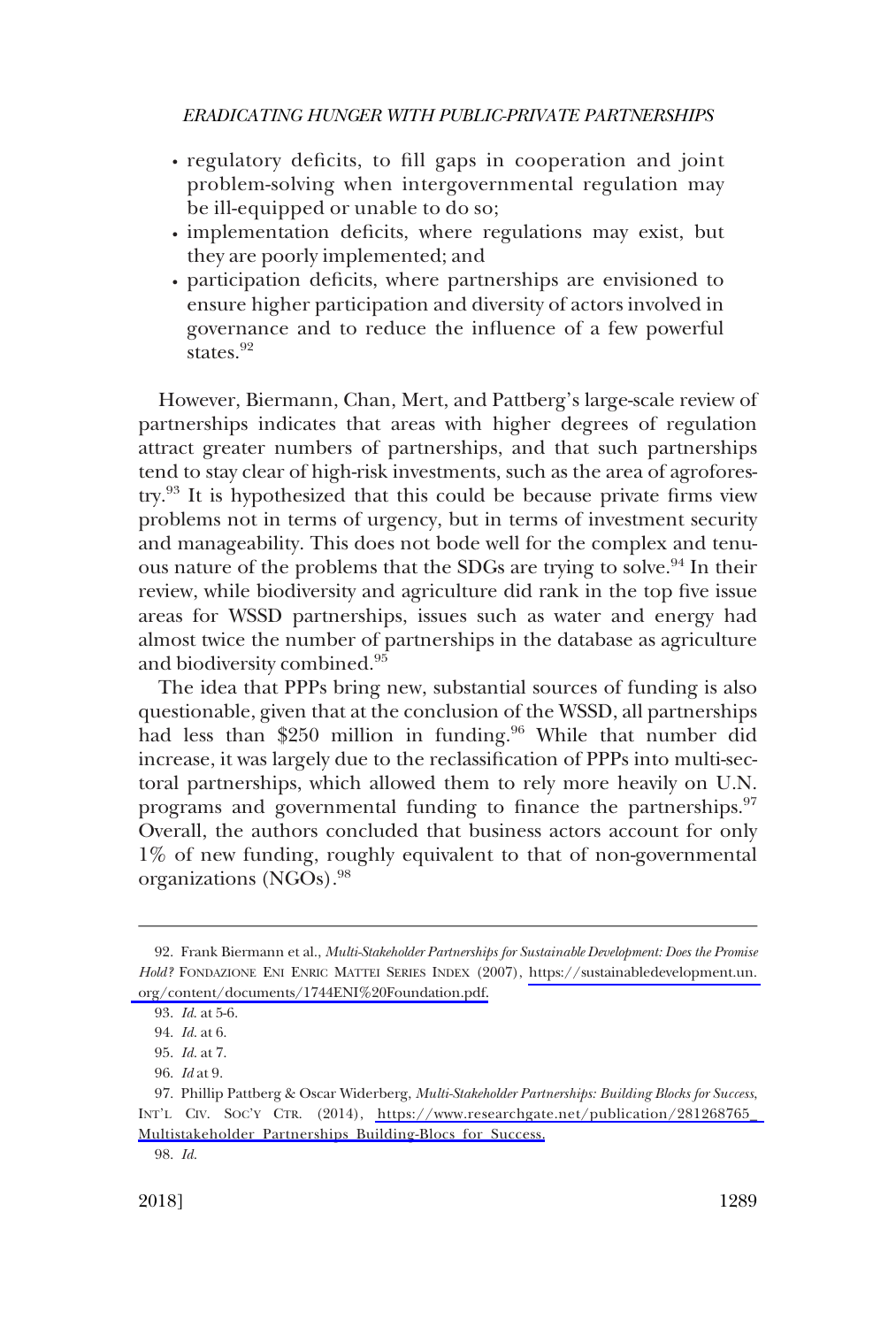Reviews of PPPs have illustrated that such financing mechanisms for development "contribute to increased inequality both within and between countries."<sup>99</sup> And finally, in order to truly achieve the SDGs and ensure "no one is left behind," the PPPs have not proven their worth, as 56% of partnerships listed have no state partner from the developing world.100 In other systematic reviews of the PPPs that emerged out the WSSD in Johannesburg and the Rio  $20+$  Summit, the overall picture of the effectiveness of these partnerships is troubling.<sup>101</sup> The reviews' most common finding was that the partnerships registered or agreed upon in the aftermath of international development agendasetting are simply not active. $102$ 

Most of the partnerships lack effective monitoring and evaluation mechanisms, and given that those that do may not be public or independent, it is difficult to establish the relationship between the partnership outputs and the impact on development outcomes.

The rhetoric that PPPs bring efficiency gains and technical capacity to solving inherently pervasive problems has also proven to be problematic. In a review of partnerships related to electricity and water, the private sector failed to lower prices for consumers, potentially due to the poor regulatory environment [at the time], which allowed the private sector to continue to collect profits unabated.<sup>103</sup>

The global public interest orientation of the SDGs also poses a challenge to private sector participation. Partnerships need to be commercially viable in the short term in order to attract private sector investment, but often the protection of the environment and providing decent working conditions for local employees are not immediately profitable business strategies.<sup>104</sup> The returns on these kinds of investment may take time to accumulate, and the private sector may not measure value in the social externalities that emerge. PPPs have also proven

<sup>99.</sup> Kate Bayliss & Elisa Van Waeyenberge, *Unpacking the Public-Private Partnership Revival*, 54 J. DEV. STUD. 577 (2017),<https://tandfonline.com/doi/abs/10.1080/00220388.2017.1303671>.

<sup>100.</sup> Frank Biermann et al., *supra* note 62, at 14.

<sup>101.</sup> PUBLIC-PRIVATE PARTNERSHIPS FOR SUSTAINABLE DEVELOPMENT: EMERGENCE, INFLUENCE, AND LEGITIMACY (Philipp Pattberg et al. eds., 2012); Marco Schaferhoff et al., *Transnational Public-Private Partnerships in International Relations: Making Sense of Concepts, Research Frameworks, and Results*, 11 INT'L STUD. REV. 451 (2009); TRANSNATIONAL PARTNERSHIPS: EFFECTIVELY PROVIDING FOR SUSTAINABLE DEVELOPMENT? (Marianne Beisheim et al. eds., 2014).

<sup>102.</sup> Schaferhoff, *supra* note 90.

<sup>103.</sup> *Id*. at 471.

<sup>104.</sup> David Hall, *Why Public-Private Partnerships Don't Work: The Many Advantages of the Public* Alternative, PUB. SERVS. INT'L RES. UNIT 3. Pp. 34 (2015), [http://www.worldpsi.org/sites/default/](http://www.worldpsi.org/sites/default/files/rapport_eng_56pages_a4_lr.pd)  [files/rapport\\_eng\\_56pages\\_a4\\_lr.pdf](http://www.worldpsi.org/sites/default/files/rapport_eng_56pages_a4_lr.pd).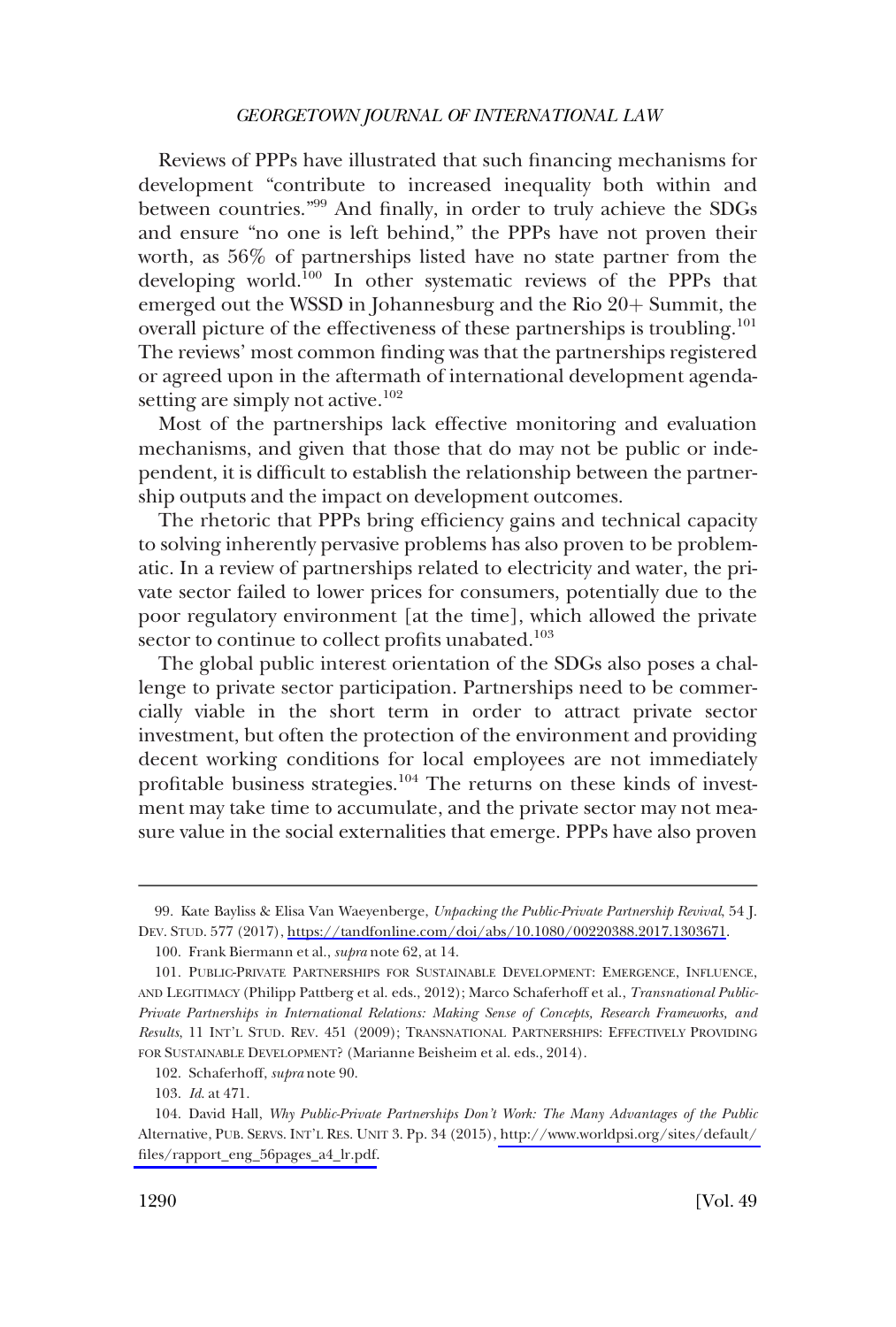<span id="page-20-0"></span>to be one of the most expensive methods of financing for development for the public sector, since private borrowing rates are double that of government borrowing (7-8% compared to  $3-4\%$ ).<sup>105</sup>

Despite their long history in development rhetoric, PPPs, in general, have not fulfilled the promises they have made in the form of increased economic gains (except for industry actors themselves), efficiency, and improved provision of traditionally "public goods." Since food and biodiversity are intersectional areas that impact a great number of the SDGs, it is important for us now to turn to whether PPPs in agricultural production hold any possibility for effective partnerships.

## B. *Are PPPs Fit to Support Small-Scale Farmers and Biodiversity?*

While it is clear that PPPs generally have not consistently demonstrated the positive impacts that have been promised, what about in food and agriculture, in particular? This section will separately examine the trends in both the private and public sectors related to food and agricultural production, small-scale farmer livelihoods, and agrobiodiversity to determine their theoretical effectiveness, as well as review examples of PPPs in this sector to see if they have exhibited success in practice. In this case, the success of PPPs is measured by their contribution to achieving development goals, conserving biodiversity, protecting small-scale farmer livelihoods, and increasing the supply of affordable and nutrient-dense foods available to the public.

## 1. Trends in the Private Sector of Food and Agriculture

One of the most defining trends in the agrifood private sector is the overwhelming concentration of power that has taken place. This trend is arising due to pressure from financial investors who are concerned about excessive borrowing by corporations in the context of low agricultural commodity prices.<sup>106</sup> As such, monopolies and oligopolies have emerged in almost all of the major input markets, with some markets reaching concentration ratios well above the threshold for a competitive market.<sup>107</sup> For instance, four companies currently control 56% of the farm machinery industry, valued at approximately \$116 billion, which is expanding into automated farm equipment, software technologies, and

<sup>105.</sup> *Id*.

Jennifer Clapp, *Monsanto, Dow, Syngenta: Rush for Mega-Mergers Puts Food Security at Risk*, 106. GUARDIAN (May 5, 2016), [https://www.theguardian.com/sustainable-business/2016/may/05/](https://www.theguardian.com/sustainable-business/2016/may/05/monsanto-dow-syngenta-rush-for-mega-mergers-puts-food-security-at-risk) [monsanto-dow-syngenta-rush-for-mega-mergers-puts-food-security-at-risk.](https://www.theguardian.com/sustainable-business/2016/may/05/monsanto-dow-syngenta-rush-for-mega-mergers-puts-food-security-at-risk) 

*Breaking Bad: Big Ag Mega-Mergers in Play*, ETC GROUP (2015), [http://www.etcgroup.org/](http://www.etcgroup.org/content/breaking-bad-big-ag-mega-mergers-play) 107. [content/breaking-bad-big-ag-mega-mergers-play.](http://www.etcgroup.org/content/breaking-bad-big-ag-mega-mergers-play)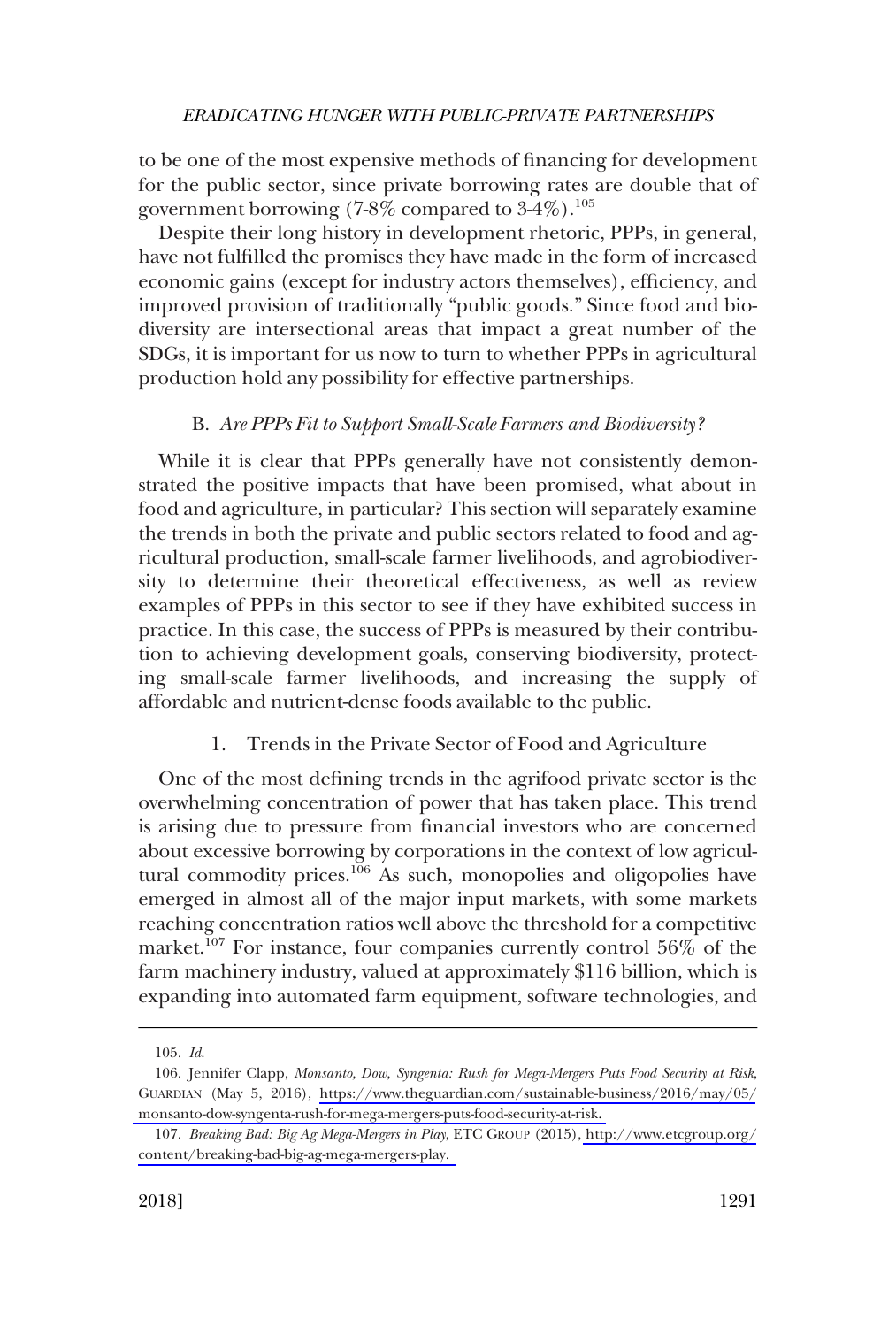bio-based technologies for seeds and pesticides.108 One third of the global potash production is controlled by three companies: Potash Corp., Saskatchewan; Agrium, and Mosaic.<sup>109</sup> The "Big Six" of the agrochemical market (Monsanto, Bayer, Syngenta, Dow, DuPont, and BASF) control 75% of the global agrochemical market, 63% of the commercial seed market, and 75% of all private sector research in seeds and pesticides.<sup>110</sup> Their research budget is more than fifteen times the research and development budget of the U.S. Department of Agriculture (USDA), and twenty times that of the Consultative Group on International Agricultural Research Consortium (CGIAR).111 That is not to mention that five of those companies have pending merger and acquisition deals both with each other and with other mega-corporations, such as ChemChina.<sup>112</sup>

This only touches on the input markets, not taking into account concentration in other areas of the supply chain, such as grain trading. Here, four companies, known as the ABCD companies (Arthur Daniels Midland, Bunge, Cargill, and Louis Dreyfus) control 70% of global grain trading.<sup>113</sup> Beyond that, they also act as landowners, cattle and poultry producers, food processers, transportation providers, biofuel producers, and providers of financial services in commodity markets. While it is challenging to determine the concentration ratios in the food and beverage retail market due to its size and scope, recent major acquisitions such as 3G's takeover of Heinz for \$23 billion and Anheuser-Busch InBev's takeover of SABMiller Plc. for \$107 billion demonstrate similar trends in concentration of corporate power.<sup>114</sup>

Beyond reducing competition in markets, what is the problem with such large companies having such control over agricultural supply chains? First, there is a lack of consumer choice and a reduction in available information to purchasers, since a number of these

<sup>108.</sup> *Id*.

<sup>109.</sup> *Id.* Potash is a potassium-rich salt that is derived from underground deposits and used in fertilizers to increase crop yields and improve plant quality. Rob Mikkelsen, *What is Potash?*, MOSAIC,<https://www.cropnutrition.com/what-is-potash>(last visited Oct. 1, 2018).

<sup>110.</sup> Rob Mikkelsen, *supra* note 99.

<sup>111.</sup> *Id*.

*See, e.g*., Matt Hopkins, *Bayer Wins U.S. Approval for Monsanto Deal*, AGRIBUS. GLOB. (May 29, 112. 2018), [https://www.agribusinessglobal.com/industry-news/bayer-wins-u-s-approval-for-monsanto](https://www.agribusinessglobal.com/industry-news/bayer-wins-u-s-approval-for-monsanto-deal/)[deal/.](https://www.agribusinessglobal.com/industry-news/bayer-wins-u-s-approval-for-monsanto-deal/) 

<sup>113.</sup> Sophia Murphy et al., *Cereal Secrets: The World's Largest Grain Traders and Global Agriculture.*, OXFAM RESEARCH REPORTS (2012), [https://www.oxfam.org/sites/www.oxfam.org/files/rr-cereal](https://www.oxfam.org/sites/www.oxfam.org/files/rr-cereal-secrets-grain-traders-agriculture-30082012-en.pdf)[secrets-grain-traders-agriculture-30082012-en.pdf.](https://www.oxfam.org/sites/www.oxfam.org/files/rr-cereal-secrets-grain-traders-agriculture-30082012-en.pdf) 

<sup>114.</sup> IPES, CORPORATE CONCENTRATION WITHIN THE AGRIFOOD SECTOR (2016), http://www. [ipes-food.org/images/Reports/TR3—Concentration-Brief-Oct-2016.pdf.](http://www.ipes-food.org/images/Reports/TR3%E2%80%94Concentration-Brief-Oct-2016.pdf)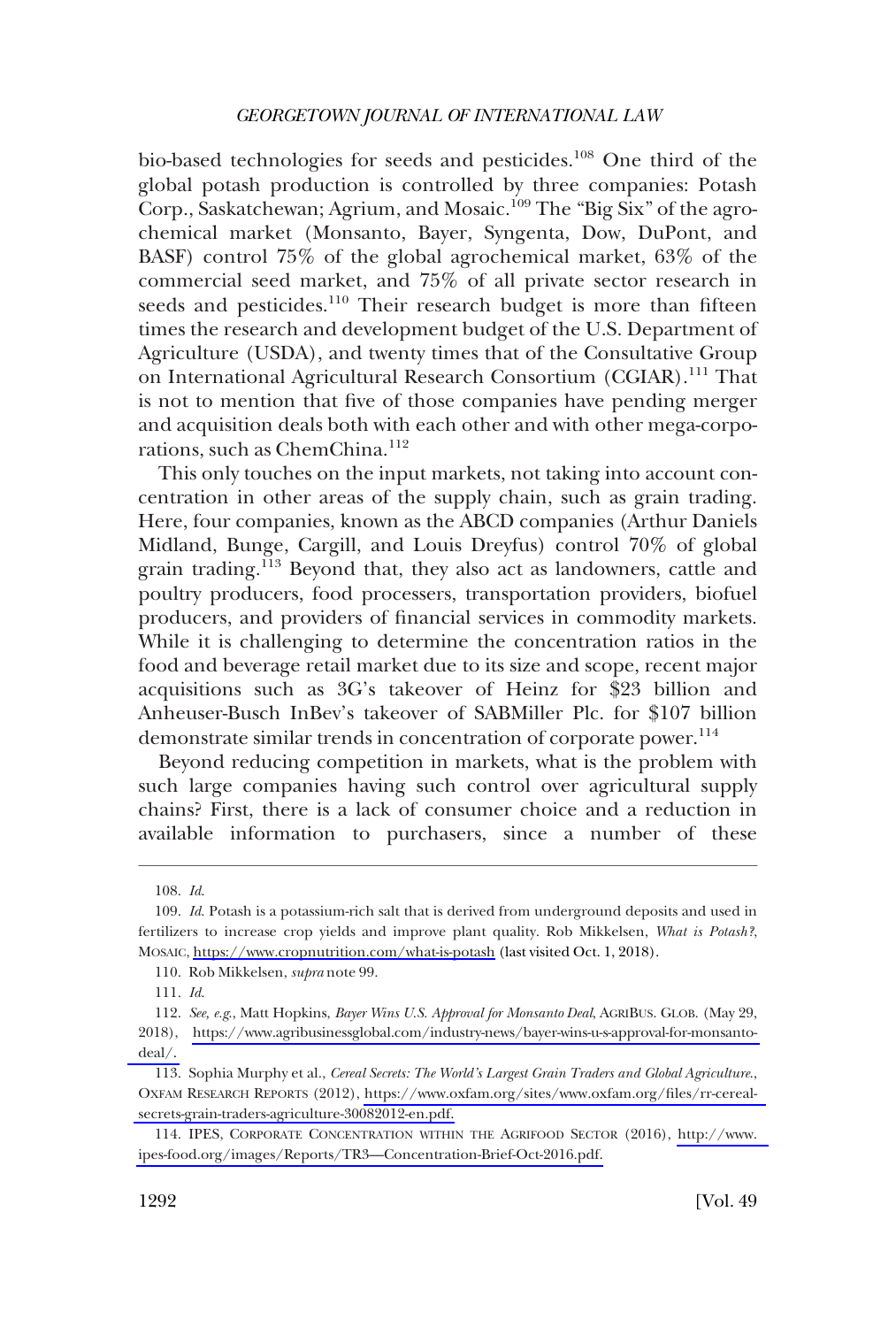companies are privately held with boards of directors composed of family members, employees, and a handful of private investors.<sup>115</sup> If consumers cannot access information about the foods they eat and how they are produced, companies are not held accountable for their activities. This ultimately impacts the way that people eat and how their diets are shaped. Further, concentration of power and wealth in a small number of companies strengthens their ability to shape the regulatory context in which they operate in their favor and provides significant price-setting power.<sup>116</sup> Due to the large economies of scale that they are able to achieve through lack of regulation and limited information, they are easily able to crowd smaller producers out of the market, negatively impacting small-scale farmer and producer livelihoods.

The current multilateral intellectual property landscape is, to a large extent, unfavorable or, at best, neutral to small-scale farmers. The creation of new, locally suitable crop varieties by mixing new and traditional varieties is arguably the most critical innovative activity relating to food security and the maintenance of on-farm biodiversity.

The concern is that strengthened plant variety protection (PVP) and breeders' rights that extend breeders' control to the harvest of the farmer's crop can: disrupt the informal seed system; cause the loss of landrace varieties; and restrict the right of farmers to share, use, and save seed from their harvests.<sup>117</sup>

Intellectual Property Rules (IPRs) potentially negatively affect smallscale farmers indirectly if they limit the accessibility of publicly funded research. Since the CGIAR reform was established in 2010, the Group has increasingly collaborated with the private sector, hoping to broaden the impact of their research.<sup>118</sup> The argument is that, with

<sup>115.</sup> Murphy et al., *supra* note 80.

<sup>116.</sup> *Id*.

<sup>117.</sup> Under the Union for the Protection of New Varieties of Plants, protected varieties are generally available for use for the breeding of new varieties, though there are complexities introduced by the concept "essentially derived varieties" and the "legitimate rights of the breeder." Int'l Union for the Prot. of New Varieties of Plants, Explanatory Notes on Essentially Derived Varieties Under the 1991 Act of the UPOV Convention, UPOV/EXN/EDV/2 (Apr. 6, 2017), [http://www.upov.int/edocs/expndocs/en/upov\\_exn\\_edv.pdf](http://www.upov.int/edocs/expndocs/en/upov_exn_edv.pdf). Nevertheless, if informal seed systems are disrupted and replaced by only more formal systems of supply, small-scale farmers may find they have access only to protected varieties where their ability to save, exchange, and use them in future seasons is increasingly limited. *See also* Devlin Kuyek, *Intellectual Property Rights in African Agriculture: Implications for Small Farmers*, GRAIN (Aug. 2, 2002), [https://www.grain.org/article/](https://www.grain.org/article/entries/3-intellectual-property-rights-in-african-agriculture-implications-for-small-farmers)  [entries/3-intellectual-property-rights-in-african-agriculture-implications-for-small-farmers.](https://www.grain.org/article/entries/3-intellectual-property-rights-in-african-agriculture-implications-for-small-farmers) 

<sup>118.</sup> CGIAR, 3-YEAR SYSTEM BUSINESS PLAN COMPANION DOCUMENT: ACTION 7.B: DEEPEN PRIVATE SECTOR COLLABORATION (Sept. 12, 2018), [https://www.cgiar.org/wp/wp-content/](https://www.cgiar.org/wp/wp-content/uploads/2018/09/SMB10-BP7b-Deepen-Private-Sector-Collaboration.pdf)  [uploads/2018/09/SMB10-BP7b-Deepen-Private-Sector-Collaboration.pdf.](https://www.cgiar.org/wp/wp-content/uploads/2018/09/SMB10-BP7b-Deepen-Private-Sector-Collaboration.pdf)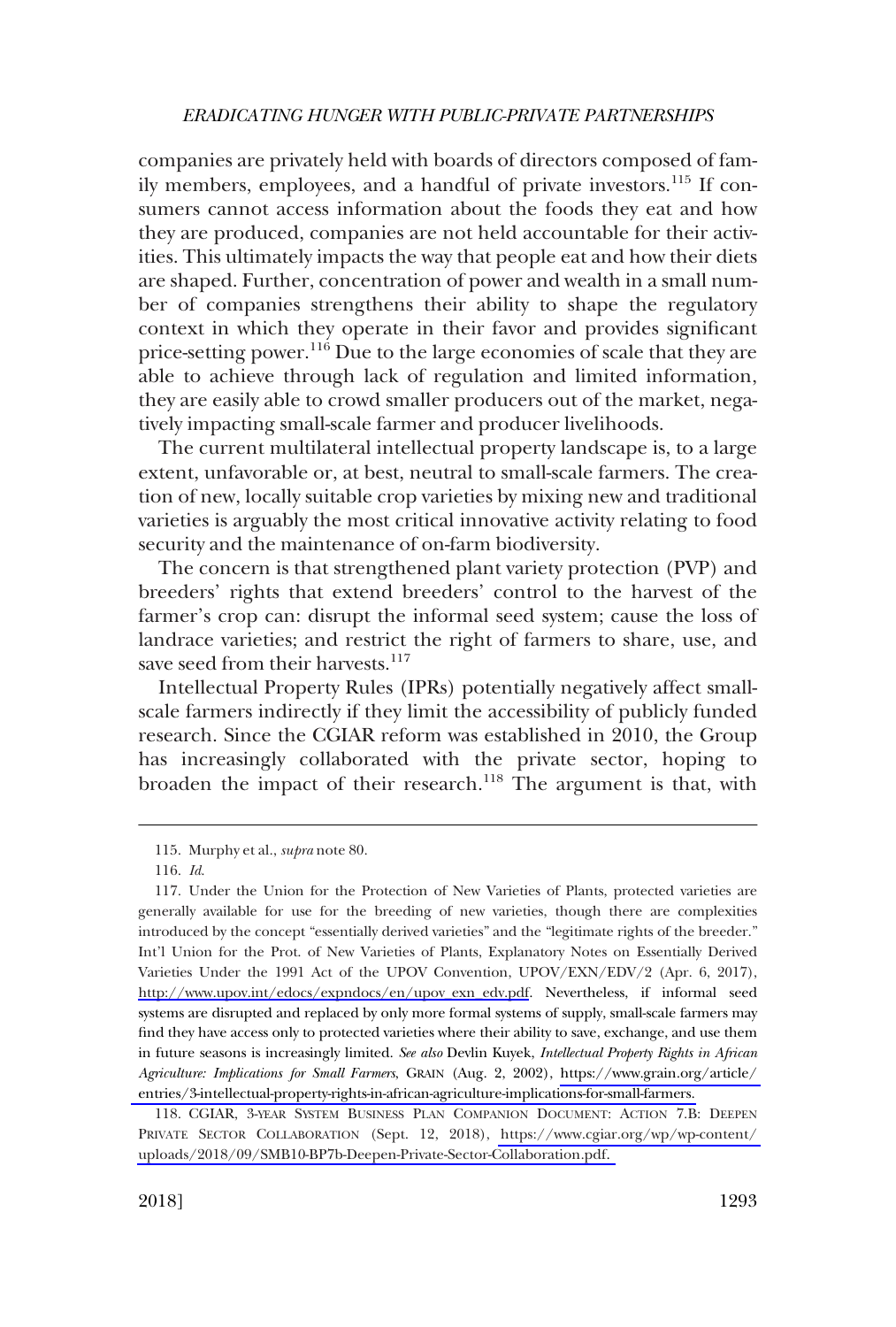more agricultural research being undertaken by the private sector, particularly in industrialized countries, the CGIAR increasingly needs to engage with private sector partners to achieve its mission to reduce rural poverty; improve food security, nutrition, and health; and improve the management of natural resources.<sup>119</sup> This has created challenges for producing goods freely available to small-scale farmers,<sup>120</sup> and a departure away from the original mandate to produce international public goods. Discussions about agricultural innovation often fail to recognize the innovations of small-scale farmers themselves, concentrating instead on farmers' adoption of what are argued to be more productive, profitable, and resource-efficient tools and practices, developed within and disseminated by formal institutions.<sup>121</sup>

Arguably the most critical innovative activity relating to food security and the maintenance of on-farm biodiversity is the creation of new, locally suitable crop varieties by small-scale farmers mixing new and traditional varieties. IPR is not at present providing incentives for this innovative activity.122

The co-occurrence of corporate consolidation, the strengthening of intellectual property protection, and governments' reluctance to enforce anti-trust law (or competition law) since the 1980s is not a coincidence. Through these mechanisms, corporations increased profits by limiting farmers' choice of input in the market, including the purchase of "improved seeds" such as the "Round-Up Ready" seeds produced by Monsanto that require the use of the "Round-Up" pesticide.<sup>123</sup> As noted in Part III above, this use of chemicals has led to the degradation of soil and natural pest controls. Price-setting power also allows large-scale companies to lower farm-gate prices, or raise the prices of inputs, crowding small-scale farmers out of the market.<sup>124</sup>

122. Smith et al., *supra* note 52.

*See How We Work*, CGIAR,<https://www.cgiar.org/> (last visited Sept. 24, 2018). 119.

*The Intersection of Public Goods, Intellectual Property Rights, and Partnerships: Maximizing Impact*  120. *for the Poor*, CGIAR CONSORTIUM INT'L AGRIC. RES. CTR. (2011), [https://library.cgiar.org/](https://library.cgiar.org/bitstream/handle/10947/2617/The_Intersection_of_Public_Goods_Intellectual_Propery_Rights_and_Partnerships_Maximizing_Impact_for_the_Poor.pdf)  [bitstream/handle/10947/2617/The\\_Intersection\\_of\\_Public\\_Goods\\_Intellectual\\_Propery\\_Rights\\_](https://library.cgiar.org/bitstream/handle/10947/2617/The_Intersection_of_Public_Goods_Intellectual_Propery_Rights_and_Partnerships_Maximizing_Impact_for_the_Poor.pdf)  [and\\_Partnerships\\_Maximizing\\_Impact\\_for\\_the\\_Poor.pdf.](https://library.cgiar.org/bitstream/handle/10947/2617/The_Intersection_of_Public_Goods_Intellectual_Propery_Rights_and_Partnerships_Maximizing_Impact_for_the_Poor.pdf) 

*See, e.g*., *Small-Scale Farmer Innovation Systems*, QUAKER U.N. OFF. (May 27, 2015), [http://](http://quno.org/sites/default/files/resources/SSF%20innovation%20consultation%20report_0.pdf)  121. [quno.org/sites/default/files/resources/SSF%20innovation%20consultation%20report\\_0.pdf;](http://quno.org/sites/default/files/resources/SSF%20innovation%20consultation%20report_0.pdf) Bekele A. Shiferaw et al., *Adoption and Adaptation of Natural Resource Management Innovations in Smallholder Agriculture: Reflections on Key Lessons and Best Practices*, 11 ENVTL. DEV. SUSTAIN. 601, 602-03 (2009).

<sup>123.</sup> Jennifer Clapp et al., *Bigger Isn't Always Better: What the Proposed Agribusiness Mega Mergers Could Mean for Canada*, FOOD SECURE CAN., [https://foodsecurecanada.org/resources-news/news](https://foodsecurecanada.org/resources-news/news-media/big-6-agribusiness-mega-mergers-canada)[media/big-6-agribusiness-mega-mergers-canada](https://foodsecurecanada.org/resources-news/news-media/big-6-agribusiness-mega-mergers-canada) (last visited Sept. 26, 2018).

<sup>124.</sup> *Id*.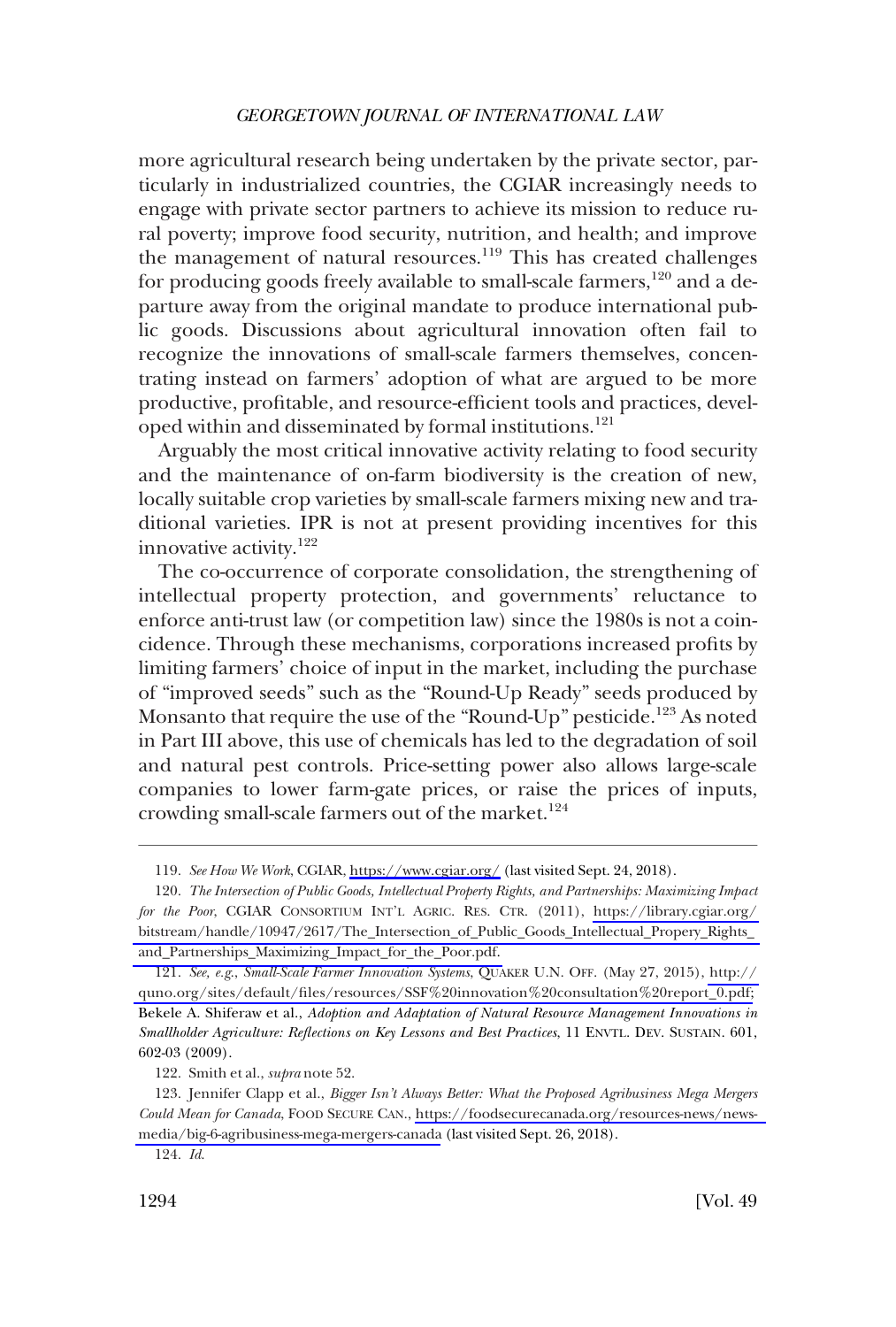<span id="page-24-0"></span>It is clear that there is an immense power imbalance in the private sector between large-scale agribusinesses and small-scale farmers, with the former taking increasingly large strides towards consolidating their power over the system. Nevertheless, according to common rhetoric, the public sector has failed to support food and agricultural production and is inefficient in its investment, so the private sector has been called to fill in the gaps. However, evidence does not support that position in agriculture. In fact, enchantment with markets and the parallel diminution of the perspective about the role of government in general emerged in the 1980s and, until fairly recently, have been relatively unchallenged.125 This has enabled the use of markets "to allocate health, education, public safety, national security, criminal justice, environmental protection, recreation, procreation, and other social goods that were for the most part unheard-of 30 years ago.  $126$ 

2. Trends in the Public Sector of Food and Agriculture

While the private sector has been flourishing in an environment of deregulation, public-sector involvement and investment in food and agriculture has been declining and has already been surpassed by that of the private sector.<sup>127</sup> In regions like the Middle East and North Africa (MENA) and Latin America and the Caribbean (LAC), total agricultural expenditure is declining, and in the case of Latin America, by an average of  $2\%$  per year.<sup>128</sup> Despite agriculture contributing to almost 30% of Sub-Saharan Africa's GDP growth, agriculture accounted for less than 5% of government expenditure. In developing countries, agricultural expenditure intensity remains very low, at less than 10% across regions.129

Yet evidence has shown significant potential for agricultural investments to have a positive impact on health and nutrition through access

<sup>125.</sup> JUNE A. SEKERA, THE PUBLIC ECONOMY IN CRISIS: A CALL FOR A NEW PUBLIC ECONOMICS (2016); JAMES K. GALBRAITH, THE PREDATOR STATE: HOW CONSERVATIVES HAVE ABANDONED THE FREE MARKET AND WHY LIBERALS SHOULD TOO (2008).

<sup>126.</sup> Michael J. Sandel, *What Isn't for Sale?*, ATLANTIC (Apr. 2012), https://www.theatlantic. [com/magazine/archive/2012/04/what-isnt-for-sale/308902/](https://www.theatlantic.com/magazine/archive/2012/04/what-isnt-for-sale/308902/). For excellent work on the importance of accountable, democratic governance and a mixed economy, see Anne Orford, *Food Security, Free Trade and the Battle for the State*, 11 J. INT'L L. & INT'L REL. 1 (2015); SEKERA, *supra* note 116.

<sup>127.</sup> Tewodaj Mogues et al., *The Impacts of Public Investment in and for Agriculture: Synthesis of Existing Evidence*, FOOD & AGRIC. ORG. OF U.N. (Oct. 2012), [http://www.fao.org/docrep/016/](http://www.fao.org/docrep/016/ap108e/ap108e.pdf)  [ap108e/ap108e.pdf.](http://www.fao.org/docrep/016/ap108e/ap108e.pdf) 

<sup>128.</sup> *Id*.

<sup>129.</sup> *Id*.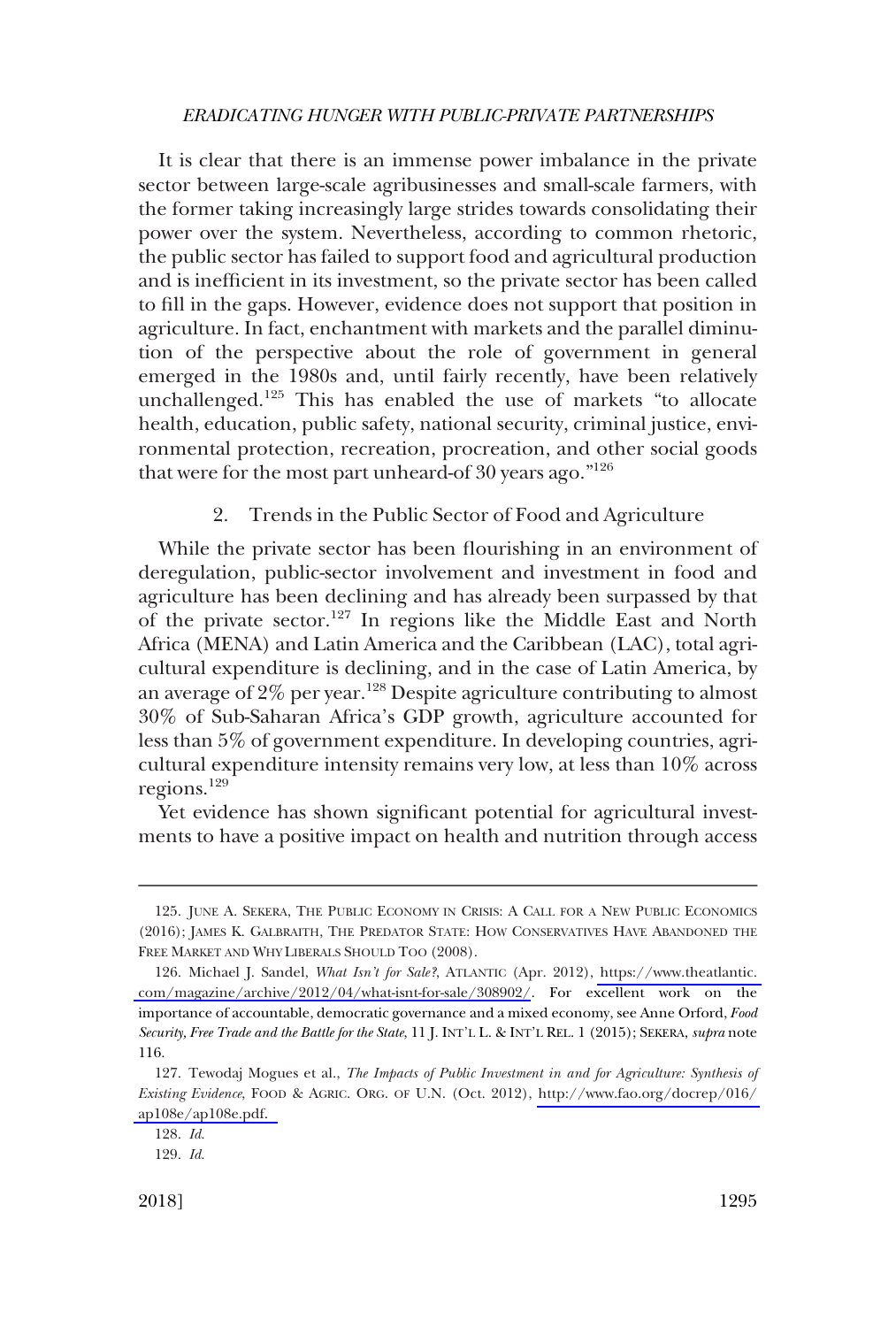to locally-grown foods, the reduction of food prices, and increases in small-scale farmers' income, leading to better access to health services.130 Public investment in agricultural research and development has been proven to have the single largest effect on growth in the sector. Public sector investment has also proven to be critical for: compensating for market failures; the protection of public goods, such as biodiversity and natural resources, that are likely to be underprovided by the public sector; mitigating externalities such as environmental degradation; correcting information asymmetries and imperfect competition in markets; and supporting equality and poverty reduction through agricultural investment returns, which produces stronger and more stable effects than that of the private sector. $131$ 

If governments are not investing in agriculture, whether generally or in R&D, what are they spending on? There has been a rise in healthcare expenditure, specifically in places where agricultural spending is declining such as the Latin American and Caribbean region, the Middle East, and North Africa.<sup>132</sup> This increase in public health spending correlates with rising costs of treating non-communicable diseases, such as diabetes, cardiovascular disease, and cancer, which are no longer confined to the health systems of developed countries. Developing countries now bear the overwhelming burden of both undernutrition and non-communicable diseases, and these diseases are proving costly to treat.133 In the Americas, the cost of new cancer cases alone in 2009 was \$153 billion for only the first year after diagnosis, including medical costs, non-medical costs, and lost productivity.<sup>134</sup> In 2000, the cost of diabetes treatment was \$65 billion, and the burden of disease has only increased, now making up 9% of total health expenditure in Central and South America.135 From 2006 to 2015, the cumulative cost of

*Agriculture and Public Health: Impacts and Pathways for Better Coherence*, EUR. PUB. HEALTH 130. ALLIANCE (May 2016), [https://epha.org/wp-content/uploads/2016/05/Agriculture-and-Public-](https://epha.org/wp-content/uploads/2016/05/Agriculture-and-Public-Health_EPHA_May2016-2.pdf)[Health\\_EPHA\\_May2016-2.pdf.](https://epha.org/wp-content/uploads/2016/05/Agriculture-and-Public-Health_EPHA_May2016-2.pdf) 

<sup>131.</sup> Mogues et al., *supra* note 118, at 42–46.

<sup>132.</sup> *See id*. at 20–21 (noting that healthcare expenditure in Latin America and the Caribbean has risen by about 23% from 2000 to 2007, and that all other regions experienced growth rates of health expenditure higher than 4.9%).

<sup>133.</sup> Janusz Kaczorowski et al., *Reducing Deaths by Diet*, 62(6) CAN. FAM. PHYSICIAN 469 (June 2016), [https://www.ncbi.nlm.nih.gov/pmc/articles/PMC4907549/;](https://www.ncbi.nlm.nih.gov/pmc/articles/PMC4907549) Mark Bittman, *How to Save a Trillion Dollars*, N.Y. TIMES: OPINIONATOR (Apr. 12, 2011, 8:30 PM), [https://opinionator.blogs.](https://opinionator.blogs.nytimes.com/2011/04/12/how-to-save-a-trillion-dollars/)  [nytimes.com/2011/04/12/how-to-save-a-trillion-dollars/.](https://opinionator.blogs.nytimes.com/2011/04/12/how-to-save-a-trillion-dollars/) 

*The Economic Burden of Non-Communicable Diseases in the Americas*, PAN AM. HEALTH ORG., 134. <https://www.paho.org/hq/dmdocuments/2011/paho-policy-brief-3-En-web1.pdf>(last visited Sept. 26, 2018).

<sup>135.</sup> *Id*.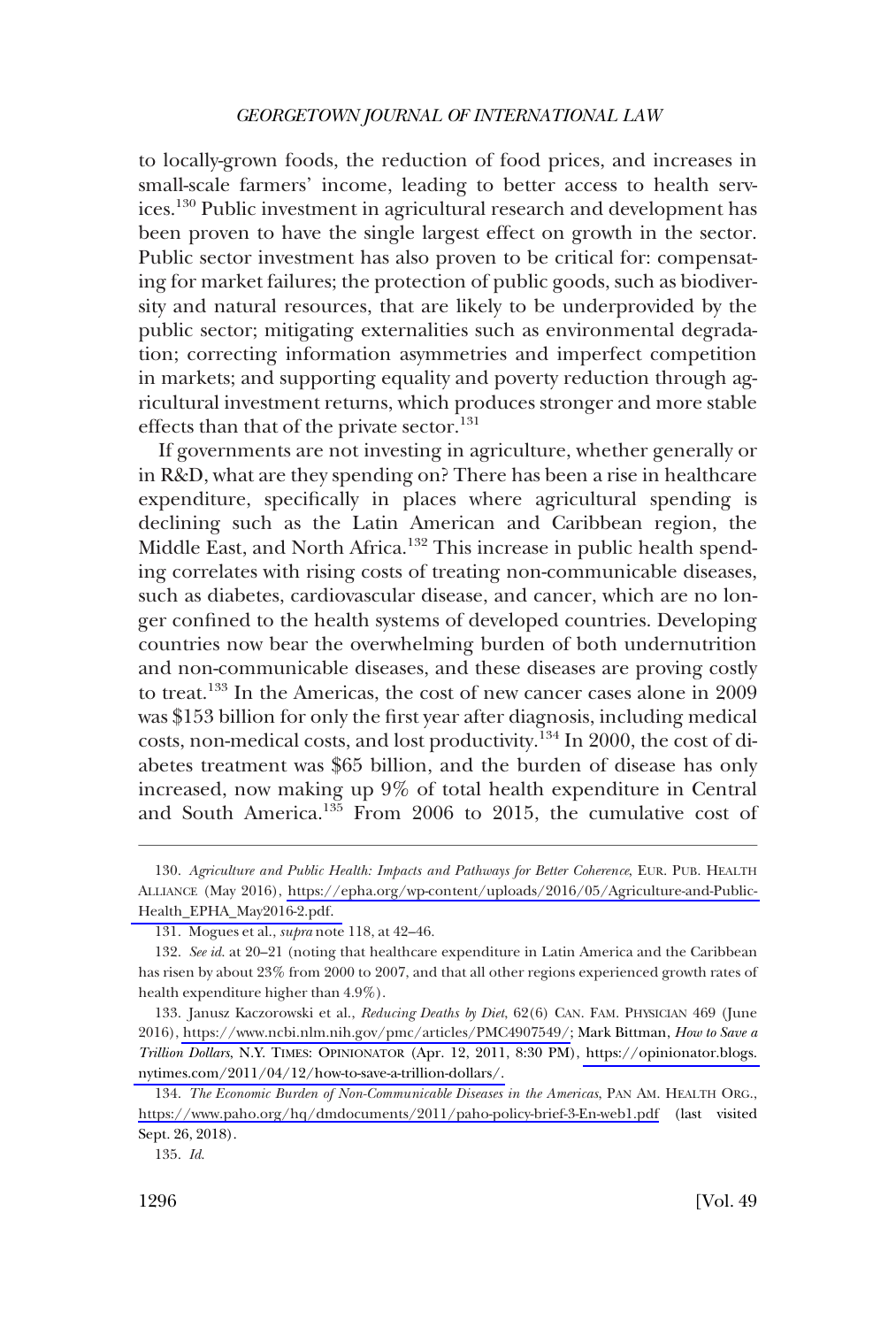<span id="page-26-0"></span>cardiovascular disease, stroke, and diabetes reached as much as \$13.54 billion in the economies of four Latin American countries alone.<sup>136</sup>

It appears that there is an increasing proportion of government budgets being allocated for the treatment (rather than prevention) of non-communicable diseases, many of which are in some way related to dietary composition. The shift towards dietary simplification, increased rates of food processing, and distancing consumers from where their food was grown have all been linked to poor health outcomes.<sup>137</sup> If public sector expenditure on agriculture is proven to have a high rate of economic and social return, why then is it in a state of decline?

#### 3. Reviewing existing PPPs in food and agriculture

Although the systematic assessment of PPPs in food and agriculture is limited, a few frameworks and agreements exist through which we can examine the successes and failures of these partnerships. Similar to other PPPs for development, PPPs for food and agriculture often fail to reach their stated purposes of promoting greater efficiency and technical capacities in production. A survey conducted by the International Food Policy Research Institute in 2005 illustrated that out of 124 PPPs for agricultural innovation in South America, many did not achieve complementary use of resources, co-innovation, and joint learning; did not respond to common interests; and were not based on any form of real demand for the partnership.<sup>138</sup>

Given the inherent difficulties of partnering with dispersed farmers who lack formal organization, large-scale PPP actors are likely to partner with large farming operations that already exist. The lack of participation by marginalized groups, whom PPPs and Multi-Stakeholder Partnerships (MSPs) are intended to help, was made evident in a 2006 survey of registered U.N. partnerships, in which less than 1% had partners from groups such as farmers, workers and trade unions, indigenous peoples, women, youth, or children.<sup>139</sup>

<sup>136.</sup> *Id*.

<sup>137.</sup> Tackling Non-Communicable Diseases to Enhance Sustainable Development, NCD ALLIANCE, [https://ncdalliance.org/sites/default/files/NCD%20Alliance%20-%20NCDs%20and%20Sustainable%](https://ncdalliance.org/sites/default/files/NCD%20Alliance%20-%20NCDs%20and%20Sustainable%20Development%20Brief_0.pdf)  [20Development%20Brief\\_0.pdf](https://ncdalliance.org/sites/default/files/NCD%20Alliance%20-%20NCDs%20and%20Sustainable%20Development%20Brief_0.pdf) (last visited Sept. 26, 2018).

<sup>138.</sup> FRANK HARTWICH ET AL., INT'L FOOD POL'Y RES. INST., PUBLIC-PRIVATE PARTNERSHIPS FOR INNOVATION-LED GROWTH IN AGRICHAINS: A USEFUL TOOL FOR DEVELOPMENT IN LATIN AMERICA? 2, 30 (Sept. 2005), [http://ageconsearch.umn.edu/bitstream/59693/2/isnardp01.pdf.](http://ageconsearch.umn.edu/bitstream/59693/2/isnardp01.pdf)

<sup>139.</sup> *See* Philipp Pattberg & Oscar Widerberg, *Transnational Multistakeholder Partnerships for Sustainable Development: Conditions for Success*, 45 AMBIO 42, 44-45 fig.2 (2016), [https://www.ncbi.](https://www.ncbi.nlm.nih.gov/pmc/articles/PMC4709349/pdf/13280_2015_Article_684.pdf) [nlm.nih.gov/pmc/articles/PMC4709349/pdf/13280\\_2015\\_Article\\_684.pdf.](https://www.ncbi.nlm.nih.gov/pmc/articles/PMC4709349/pdf/13280_2015_Article_684.pdf)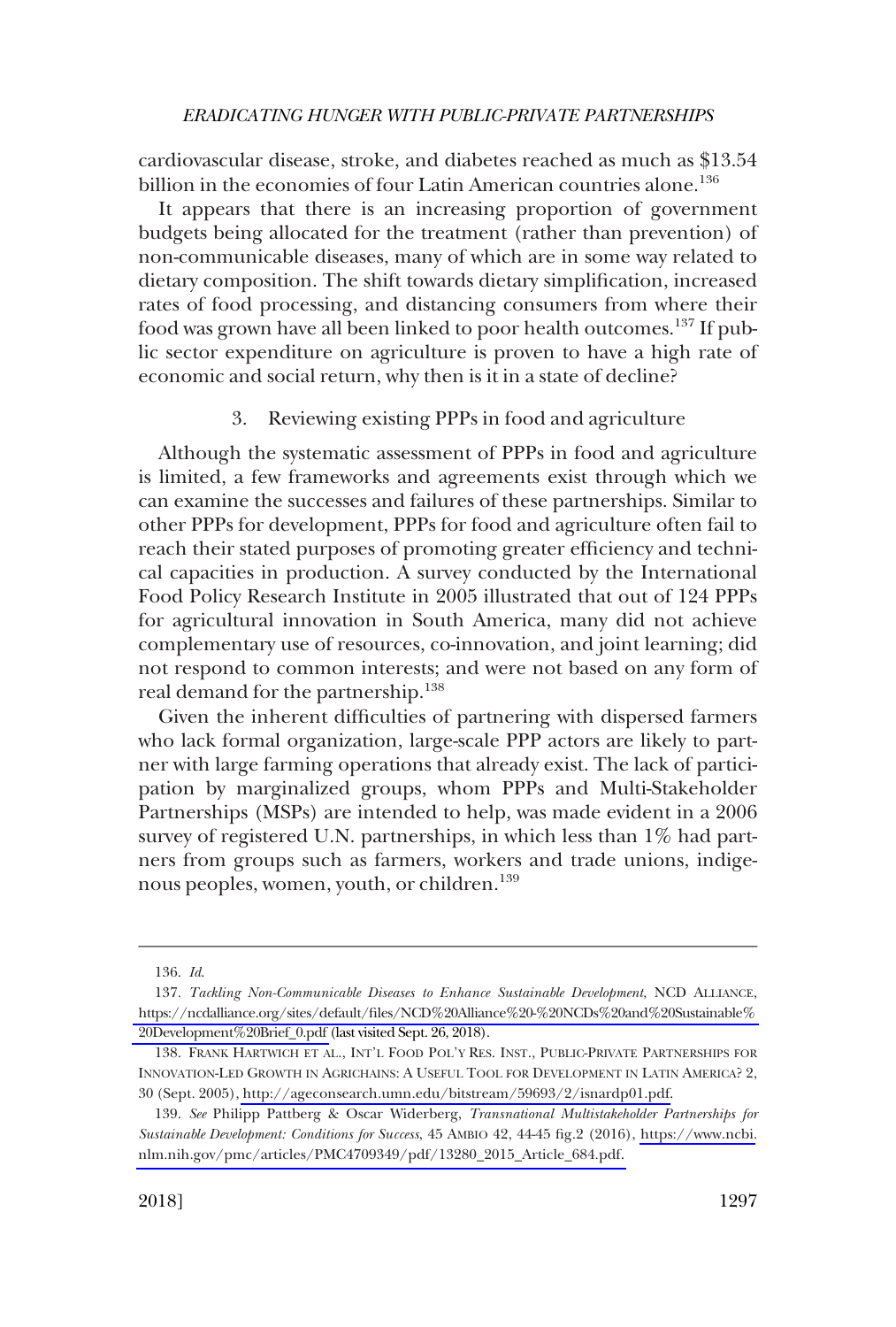Beyond the problem of failing to achieve the goals of greater efficiency, inclusive development, and increasing the availability of technical and financial resources, large-scale PPPs in agriculture have proven, in some cases, to be more harmful than helpful.<sup>140</sup> This is because partnerships between large foreign companies and national governments require strong governance mechanisms and legal frameworks for their regulation.<sup>141</sup> In developing countries, arguably where the most resources are needed to advance sustainable development, PPPs carry an inherent risk given the lack of available capacity, challenges to regulation, and the small number of institutions able to represent groups such as small-scale farmers.<sup>142</sup>

An example of such a partnership agreement is the 2012 G8 Alliance for Food Security and Nutrition, which was developed to raise fifty million people out of poverty in ten years, with supported countries developing cooperation frameworks with private firms.143 It has received more than \$5 billion in commitments from governments to the private sector and supports "public-private partnerships with adequate emphasis on the development of infrastructure aimed at increasing resources for agriculture and improving investment effectiveness."<sup>144</sup> The Alliance constitutes a "mega" partnership by creating incentives through policy for the private sector and by investing in large scale infrastructure development to encourage further investment in developing countries' agriculture.145 The primary goal of attracting this investment in agriculture is to create efficiency gains and increase productivity, as well as increase the quantity of food exported to spur economic growth.<sup>146</sup>

However, foreign investors have taken this Alliance as a free pass to extend their reach to African agricultural land. For instance, in one Alliance target country, government officials have already agreed to alter laws related to long-term land leases to make the climate more

<sup>140.</sup> Frank Biermann et al., *Multi-Stakeholder Partnerships for Sustainable Development: Does the Promise Hold?* 2 (Fondazione Eni Enrico Mattei CSR Paper No. 28, December 2007), [https://](https://sustainabledevelopment.un.org/content/documents/1744ENI%20Foundation.pdf)  [sustainabledevelopment.un.org/content/documents/1744ENI%20Foundation.pdf.](https://sustainabledevelopment.un.org/content/documents/1744ENI%20Foundation.pdf) 

<sup>141.</sup> OXFAM INT'L, MORAL HAZARD? "MEGA" PUBLIC-PRIVATE PARTNERSHIPS IN AFRICAN AGRICULTURE 15 (Sept. 1, 2014), [https://www.oxfam.org/sites/www.oxfam.org/files/](https://www.oxfam.org/sites/www.oxfam.org/files/file_attachments/oxfam_moral_hazard_ppp-agriculture-africa-010914-embargo-en.pdf)  [file\\_attachments/oxfam\\_moral\\_hazard\\_ppp-agriculture-africa-010914-embargo-en.pdf.](https://www.oxfam.org/sites/www.oxfam.org/files/file_attachments/oxfam_moral_hazard_ppp-agriculture-africa-010914-embargo-en.pdf) 

<sup>142.</sup> *Id*.

<sup>143.</sup> Quak & Metz, *supra* note 78.

<sup>144.</sup> G8 2009 Summit, "L'Aquila" Joint Statement on Global Food Security  $\parallel$  5 (July 10, 2009), <https://www.mofa.go.jp/policy/economy/summit/2009/statement3-2.pdf>.

<sup>145.</sup> Pattberg & Widerberg, *supra* note 130, 9-10.

<sup>146.</sup> *Id*.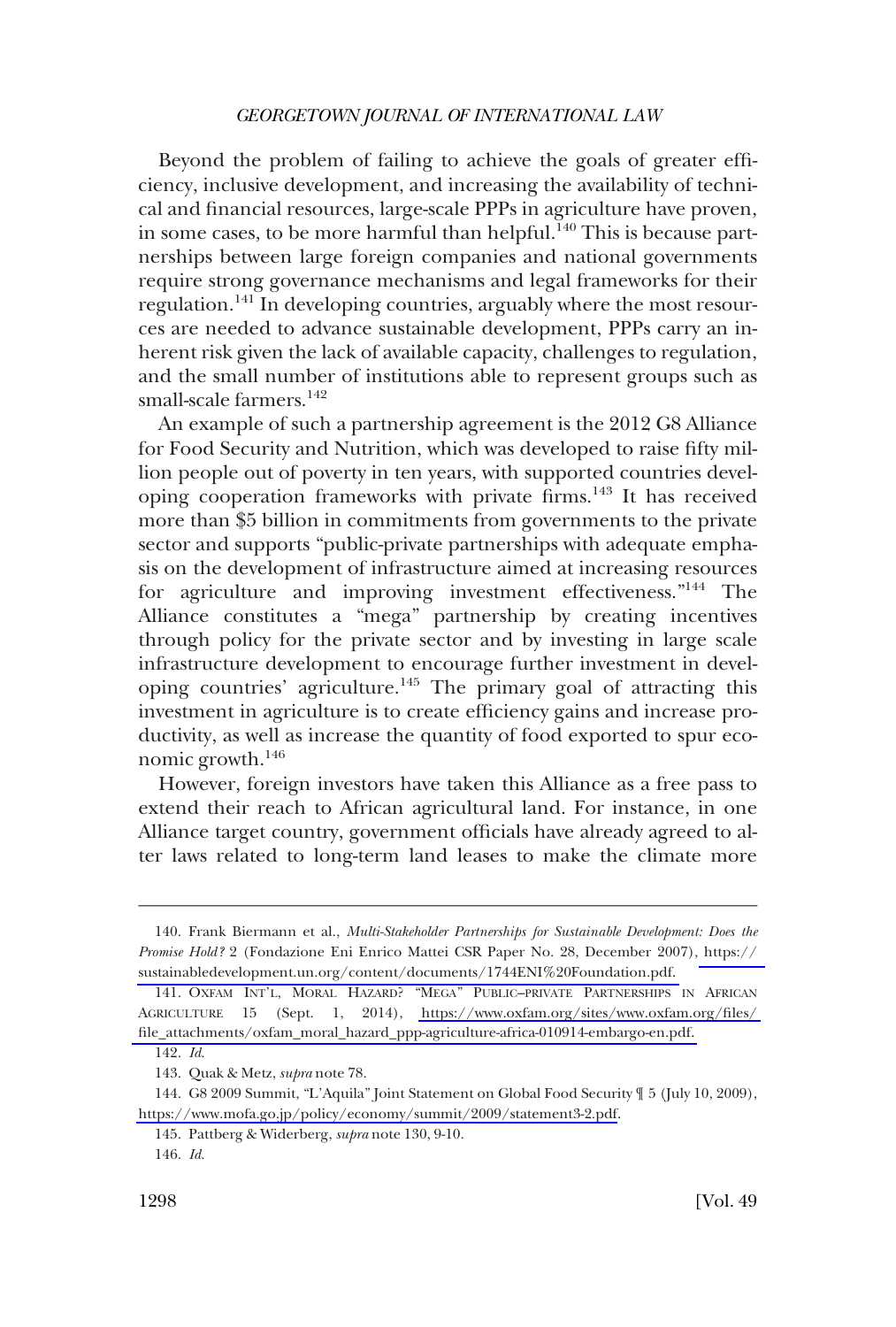favorable for investment.<sup>147</sup> In another, land investors have already put in offers for over 1.26 million hectares of agricultural land.<sup>148</sup> Asymmetries of power in these partnership agreements also become increasingly evident as one reads the text of the cooperation frameworks contained within the Alliance. One developing country has committed to "systematically ceasing to distribute free and unimproved [non-commercial] seeds to farmers, except in emergencies," illustrating the control that partnering companies such as Syngenta, BASF, and Bayer have over the narrative guiding these partnerships.<sup>149</sup>

The World Economic Forum has also initiated the GROW Africa platform for PPPs to connect developing countries with private sector firms.<sup>150</sup> Growth corridor programs have also been supported through these partnerships mechanisms, including the Ghana Commercial Agricultural Project and the Southern Agricultural Growth Corridor of Tanzania.151 Companies involved in the Corridor program in South and East Africa include Monsanto, Syngenta, DuPont, Unilever, General Mills, Bayer, and Nestle.<sup>152</sup> The land along these corridors is often advertised and transferred to foreign investors as "idle" or "underutilized," and investors are sought to develop the infrastructure to increase access for agribusinesses to regional and global markets.<sup>153</sup>

These advertisements of land to foreign entities have severe implications for land rights of individuals living within PPP countries. In one developing country, the government is thought to have offered land to investors at as low a cost as \$1 per hectare per annum, drastically undervaluing it, while simultaneously offering extremely low corporate tax rates and import duty exemptions.<sup>154</sup> Given that only a small amount of land in regions such as Sub-Saharan Africa (estimated at less than 10%) is legally registered to its users, this may cause a number of small-scale farmers and rural residents to be forced from their lands with little or

<sup>147.</sup> Kirtana Chandrasekaran & Nnimmo Bassey, *G8's New Alliance for Food Security and Nutrition Is a Flawed Project*, GUARDIAN (June 7, 2013, 1:42 PM), [https://www.theguardian.com/global](https://www.theguardian.com/global-development/poverty-matters/2013/jun/07/g8-new-alliance-flawed-project)[development/poverty-matters/2013/jun/07/g8-new-alliance-flawed-project.](https://www.theguardian.com/global-development/poverty-matters/2013/jun/07/g8-new-alliance-flawed-project) 

<sup>148.</sup> OXFAM INT'L, *supra* note 132, at 17.

<sup>149.</sup> *Id*.

<sup>150.</sup> A.T. KEARNEY, GROW AFRICA: PARTNERING TO ACHIEVE AFRICAN AGRICULTURE TRANSFORMATION, WORLD ECON. FORUM (2016).

<sup>151.</sup> OXFAM INT'L, *supra* note 132, at 15.

<sup>152.</sup> *Id*. at 29.

<sup>153.</sup> *Id*. at 10.

<sup>154.</sup> *Id*. at 17.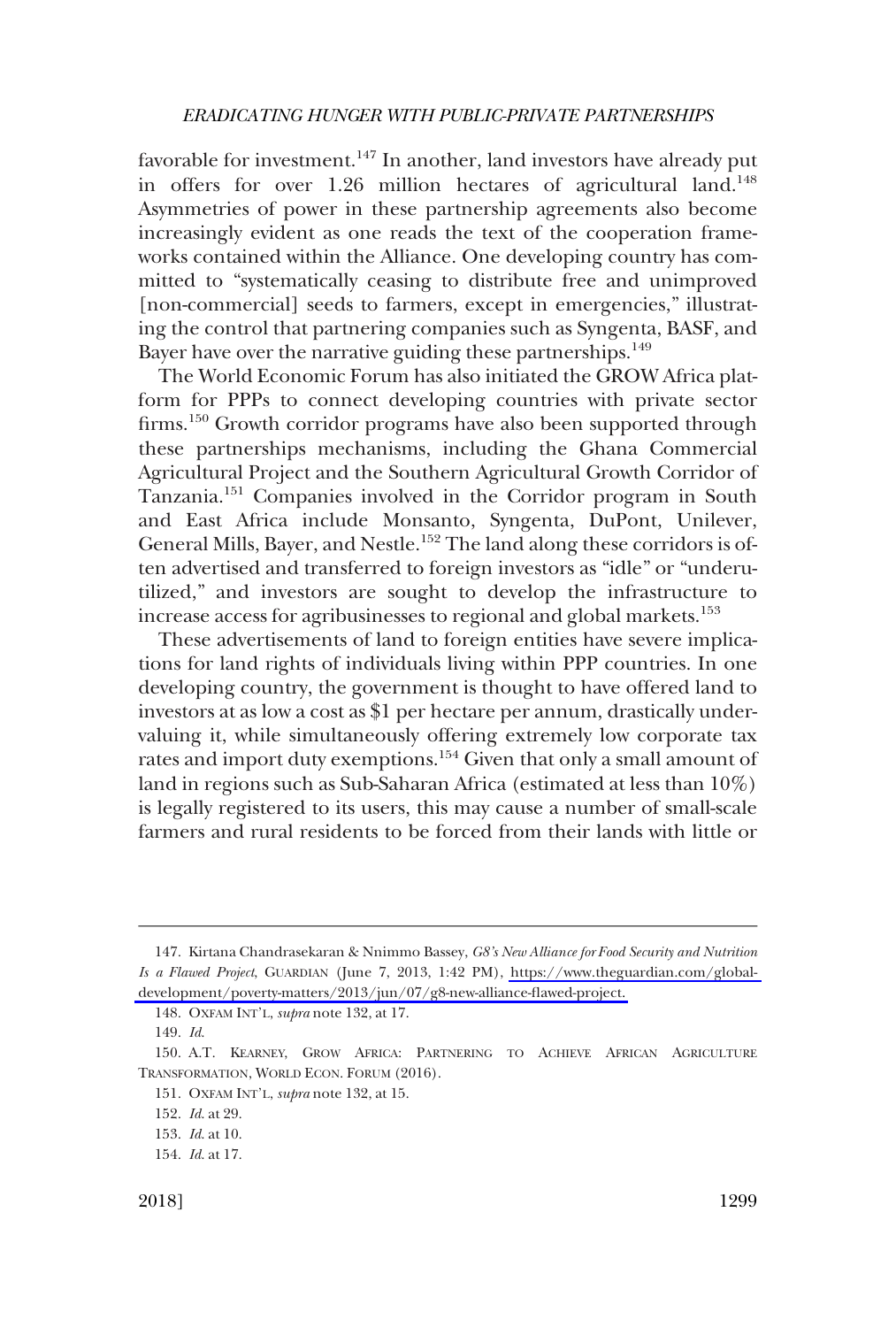no compensation.155 In another example, an EU-supported PPP intended to bring small-scale farmers into the supply chain of a developing country's sugar industry.156 Nevertheless, customary land tenure rights were overruled in favor of foreign investors and local elites, displacing small-scale farmers rather than bringing them into the supply chain. These cases demonstrate how PPPs in agriculture can result in inequitable land tenure agreements that favor large-scale agribusinesses and foreign investors, while disadvantaging small-scale farmers.

Small-scale farmers experience further disenfranchisement when PPPs are implemented through contract farming models (sometimes referred to as outgrower schemes) that see large swaths of land leased to investors, leaving small-scale farmers with earmarked pieces of land adjacent to these lands.<sup>157</sup> The intention is to create agricultural hubs that will better connect small-scale farmers to markets through access to inputs and extension services.<sup>158</sup> However, small-scale farmers often end up indebted to the investing companies for the cost of developing the land, and this debt is commonly paid by the company taking a percentage of the money made from the farmers' sale of goods.159

Indebtedness puts small-scale farmers in volatile positions, especially in instances of currency devaluations. Small-scale farmers frequently lack access to social programs and safety nets.<sup>160</sup> In some instances, small-scale farmers become dependent on the plantations for their inputs, preventing them from engaging in traditional methods of agriculture, leading them to rely on agrochemicals and "improved varieties" of seeds, and limiting their ability to conserve and manage biodiversity in their crops.<sup>161</sup> Further, in some instances, the plantations often do not uphold the agreement that they will buy crops from farmers participating in contract farming, and farmers are often left with

<sup>155.</sup> FRANK F.K. BYAMUGIHSA, SECURING AFRICA'S LAND FOR SHARED PROSPERITY: A PROGRAM TO SCALE UP REFORMS AND INVESTMENTS 55, 104–05 (2013).

<sup>156.</sup> OXFAM.ORG, *supra* note 110, at 19.

*Id*. at 22; Katharina Felgenhauer & Denise Wolter, *Outgrower Schemes–Why Big*  157. *Multinationals Link Up with African Smallholders*, OECD, <www.oecd.org/dev/41302136.pdf> (last visited Sept. 26, 2018) ("Outgrower schemes, also known as contract farming, are broadly defined as binding arrangements through which a firm ensures its supply of agricultural products by individual or groups of farmers.").

<sup>158.</sup> OXFAM INT'L, *supra* note 132, at 22-23.

<sup>159.</sup> *Id*.

<sup>160.</sup> *Id*. at 22.

<sup>161.</sup> *Id*. at 28-29.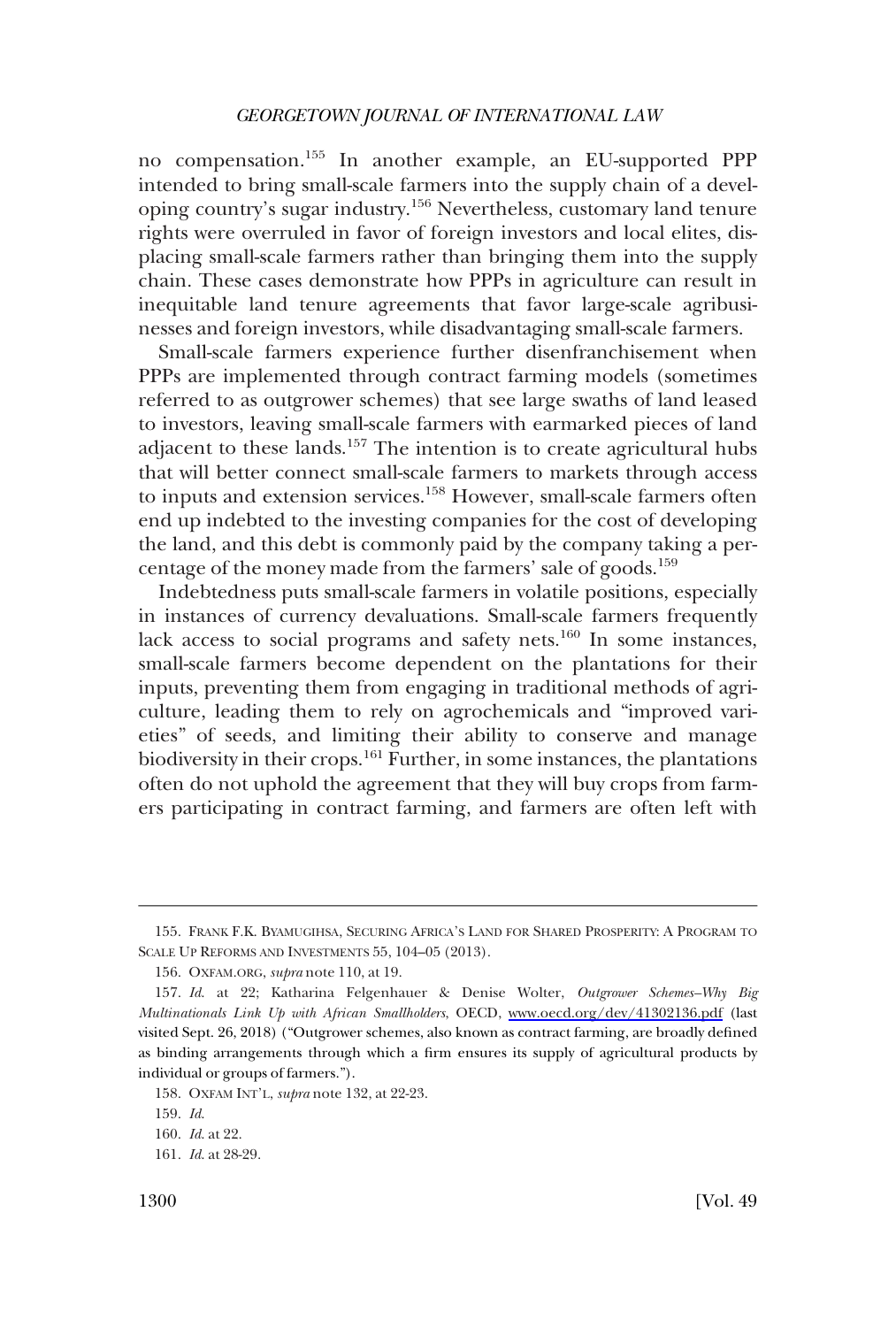surpluses of hybrid varieties that are not in demand in their local markets.<sup>162</sup>

This will continue to be a problem as OECD donors are increasingly funding companies headquartered in their own countries to fulfill PPPs in developing states.<sup>163</sup> For instance, in its commitments to the Southern Agricultural Growth Corridor of Tanzania in a South and East African country, a developed-country donor has provided financial support to the fertilizer company Yara for the development of a fertilizer terminal in a country in East Africa.164 Germany has also launched a partnership with Bayer and BASF, two corporations that, together, control 31% of the agrochemical market, which is set to increase even more pending the proposed merger between Bayer and Monsanto.<sup>165</sup> The stated purpose of this partnership is to "expand local agri-food value chains in developing and emerging markets, with the aim of enhancing food security in the developing world."166 The involvement of these companies and the focus on bringing farmers into value chains illustrates a favoring of the industrial production model, which puts biodiversity and the livelihoods of small-scale farmers at risk.

Aysem Mert and Sander Chan also describe how the private sector has pushed forward the use of what they describe as "controversial technologies" through U.N. partnership agreements, particularly because of the lack of accountability and follow-up processes.167 They state that "partnerships are not just neutral instruments for implementing internationally accepted sustainability norms . . . but rather sites of contestation over distinct technologies and practices."168 This has been particularly pertinent in the space surrounding food security, smallscale farming, and agrobiodiversity, with the Alliance for a Green Revolution in Africa (AGRA) supporting wide-scale adoption of biotechnologies and industrial inputs in order to increase agricultural

<sup>162.</sup> *Id*. at 22-23.

<sup>163.</sup> *Id*. at 30; Biermann et al., *supra* note 131, at 14–19.

<sup>164.</sup> OXFM INT'L, *supra* note 132, at 28.

<sup>165.</sup> Dario Sarmadi, *German Food Partnership brings private sector to the table*, EURACTIV (Nov. 19, 2013), [https://www.euractiv.com/section/agriculture-food/news/german-food-partnership](https://www.euractiv.com/section/agriculture-food/news/german-food-partnership-brings-private-sector-to-the-table)[brings-private-sector-to-the-table;](https://www.euractiv.com/section/agriculture-food/news/german-food-partnership-brings-private-sector-to-the-table) BREAKING BAD: BIG AG MEGA-MERGERS IN PLAY, ETC GROUP 5 (Dec. 2015),<http://www.etcgroup.org/content/breaking-bad-big-ag-mega-mergers-play>.

<sup>166.</sup> Sarmadi, *supra* note 156.

<sup>167.</sup> Aysem Mert & Sander Chan, *The Politics of Partnerships for Sustainable Development*, *in* PUBLIC–PRIVATE PARTNERSHIPS FOR SUSTAINABLE DEVELOPMENT: EMERGENCE, INFLUENCE AND LEGITIMACY 21 (Philipp Pattberg et al. eds., 2012).

<sup>168.</sup> Philipp Pattberg et al., *Conclusions: partnerships for sustainable development, in* PUBLIC-PRIVATE PARTNERSHIPS FOR SUSTAINABLE DEVELOPMENT: EMERGENCE, INFLUENCE AND LEGITIMACY 239, 244 (Philipp Pattberg et al. eds., 2012).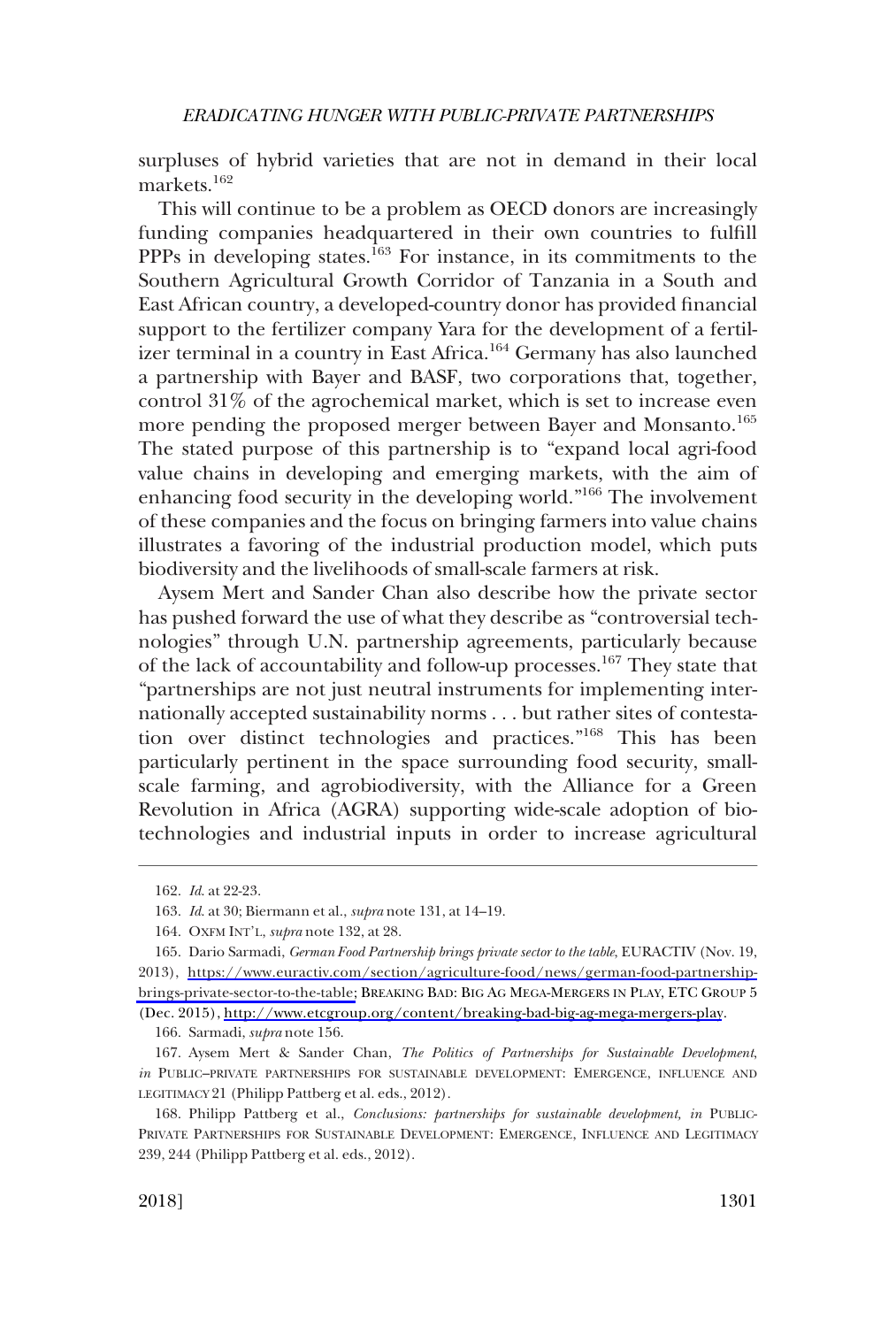yields for improved food security without a lot of pushback from governments.169 Such support for technology-based solutions is driven and compounded by the fact that Cargill, Inc., Syngenta, and Yara, megafirms in the agricultural input sectors, are listed as supporters of AGRA.170

The focus on biotechnology adoption and increasing industrial inputs is captured by Hannington Odame and Elijah Muange in their case study of the "poster child" for AGRA: Kenya supports several major PPPs seeking to build on a strong, formal private sector for seeds and a well-developed and extensive network of small-scale agro-dealers to promote the spread of new agricultural technologies.<sup>171</sup> They report, however, that agro-dealers are spread unevenly throughout this country and are inevitably concentrated in the higher-potential agricultural areas.172 With funding from both philanthropic foundations and government, these small-scale rural entrepreneurs are now being provided with a range of technical support from international NGOs, including training in business management.173 Nevertheless, making a business out of selling seeds and fertilizers to poor farmers is risky, especially in the dry land areas where demand is low and often variable. As Odame and Muange report, links with particular seed companies are essential for the survival of these small scale enterprises, but the changing structure of the national seed industry and the entry of large multinational players is changing this dynamic.<sup>174</sup>

This is serving to narrow the choice of seeds and crop types for farmers in all areas.<sup>175</sup> Moreover, these alliances have, thus far, largely ignored farmers' seed systems, which often serve the majority of poor farmers in more marginal areas, and therefore remain beyond the

<sup>169.</sup> Rachel Bezner Kerr, *Lessons from the old Green Revolution for the new: Social, environmental and nutritional issues for agricultural change in Africa*, 12 PROGRESS DEV. STUD. 213 (2012).

<sup>170.</sup> AGRA,<https://agra.org> (last visited Sept. 26, 2018).

*See* Hannington Odame & Elijah Muange, *Can Agro-dealers Deliver the Green Revolution to*  171. *Kenya?*, 42 INST. FOR DEV. STUD. BULL., 78, 78 (2011), [https://opendocs.ids.ac.uk/opendocs/](https://opendocs.ids.ac.uk/opendocs/bitstream/handle/123456789/7619/IDSB_42_4_10.1111-j.1759-5436.2011.00238.x.pdf)  [bitstream/handle/123456789/7619/IDSB\\_42\\_4\\_10.1111-j.1759-5436.2011.00238.x.pdf.](https://opendocs.ids.ac.uk/opendocs/bitstream/handle/123456789/7619/IDSB_42_4_10.1111-j.1759-5436.2011.00238.x.pdf) 

<sup>172.</sup> *Id*.

<sup>173.</sup> *Id*.

<sup>174.</sup> *Id*. at 78, 86.

<sup>175.</sup> Kirtana Chandrasekaran & Nnimmo Bassey, G8's New Alliance for Food Security and *Nutrition Is a Flawed Project*, GUARDIAN (June 7, 2013, 1:42 PM), [https://www.theguardian.com/](https://www.theguardian.com/global-development/poverty-matters/2013/jun/07/g8-new-alliance-flawed-project)  [global-development/poverty-matters/2013/jun/07/g8-new-alliance-flawed-project;](https://www.theguardian.com/global-development/poverty-matters/2013/jun/07/g8-new-alliance-flawed-project) Kerr, *supra*  note 160.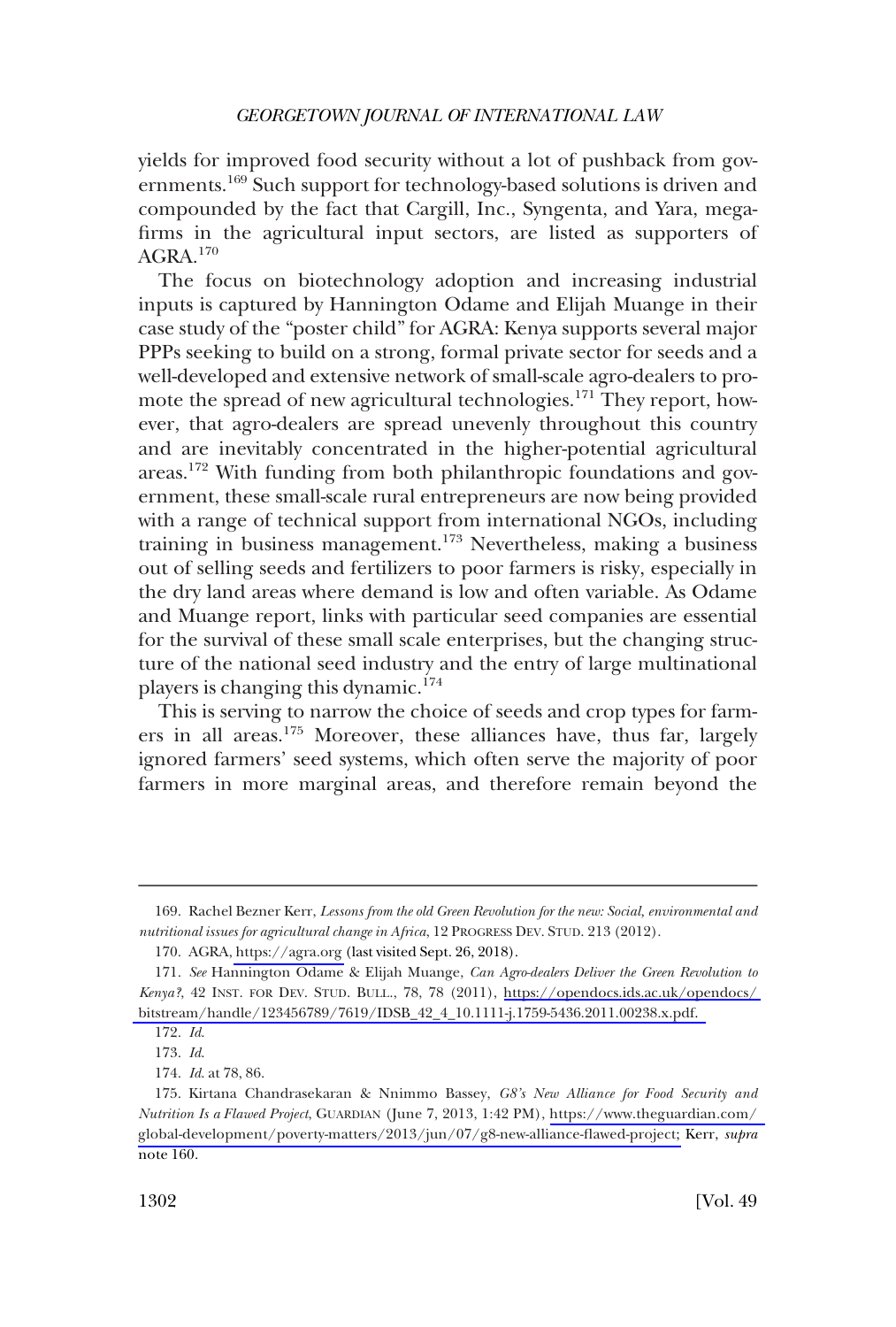reach of new initiatives and investments.176 The farmers' systems of seed supply and crop development remain by far the most important source of seed in most farming systems of the world.<sup>177</sup> As noted by Almekinders and Louwaars:

The importance of farmers' seed systems merits that closer attention be paid to farmers' seed production and seed exchange at the policy level and in technical assistance projects. Linking formal and farmers' seed systems and improving the latter may in many cases be a more effective strategy to improve national and local seed supply than aiming only at improving the infrastructure and investment climate for the formal (private and public) seed sector.<sup>178</sup>

If the transformations needed to align agricultural production with the SDGs are to be broad-based, inclusive, and focused on poverty reduction, as well as yield increases and production growth, those who miss out on the mainstream must be a concern for they represent the majority of Africa's population.<sup>179</sup> Here, the public sector becomes key. This may be an unfashionable focus in the welter of discussion about PPPs and new forms of African entrepreneurship, but in this field, there are some basic public goods which are necessary for a wider ambition to be realized.

PPPs are creating a situation where agribusiness is starting to dominate the profitable agricultural sectors, squeezing out others in the process. As a consequence, a dualistic scenario is emerging where wealthy entrepreneurs, linked to foreign capital and connections to political elites, are making money from agriculture, but others are languishing behind.<sup>180</sup> All of these contributions suggest the need to focus development efforts not just on technical, economic, and institutional policy measures, but to pay more attention to more fundamental political processes of agrarian reform.

This dualistic model of a vibrant commercial agriculture engaging with world markets, attracting external investment, meeting sanitary

<sup>176.</sup> *Id*.

<sup>177.</sup> Conny J. M. Almekinders & Niels P. Louwaars, *The Importance of the Farmers' Seed Systems in a Functional National Seed Sector*, 4 J. NEW SEEDS 15, 16 (2002), [https://www.researchgate.net/](https://www.researchgate.net/publication/40792159_The_Importance_of_the_Farmers%E2%80%99_Seed_Systems_in_a_Functional_National_Seed_Sector)  [publication/40792159\\_The\\_Importance\\_of\\_the\\_Farmers'\\_Seed\\_Systems\\_in\\_a\\_Functional\\_](https://www.researchgate.net/publication/40792159_The_Importance_of_the_Farmers%E2%80%99_Seed_Systems_in_a_Functional_National_Seed_Sector)  [National\\_Seed\\_Sector.](https://www.researchgate.net/publication/40792159_The_Importance_of_the_Farmers%E2%80%99_Seed_Systems_in_a_Functional_National_Seed_Sector) 

<sup>178.</sup> *Id*.

<sup>179.</sup> OXFAM INT'L, *supra* note 132, at 5.

<sup>180.</sup> *Id*. at 18-19; 28-30.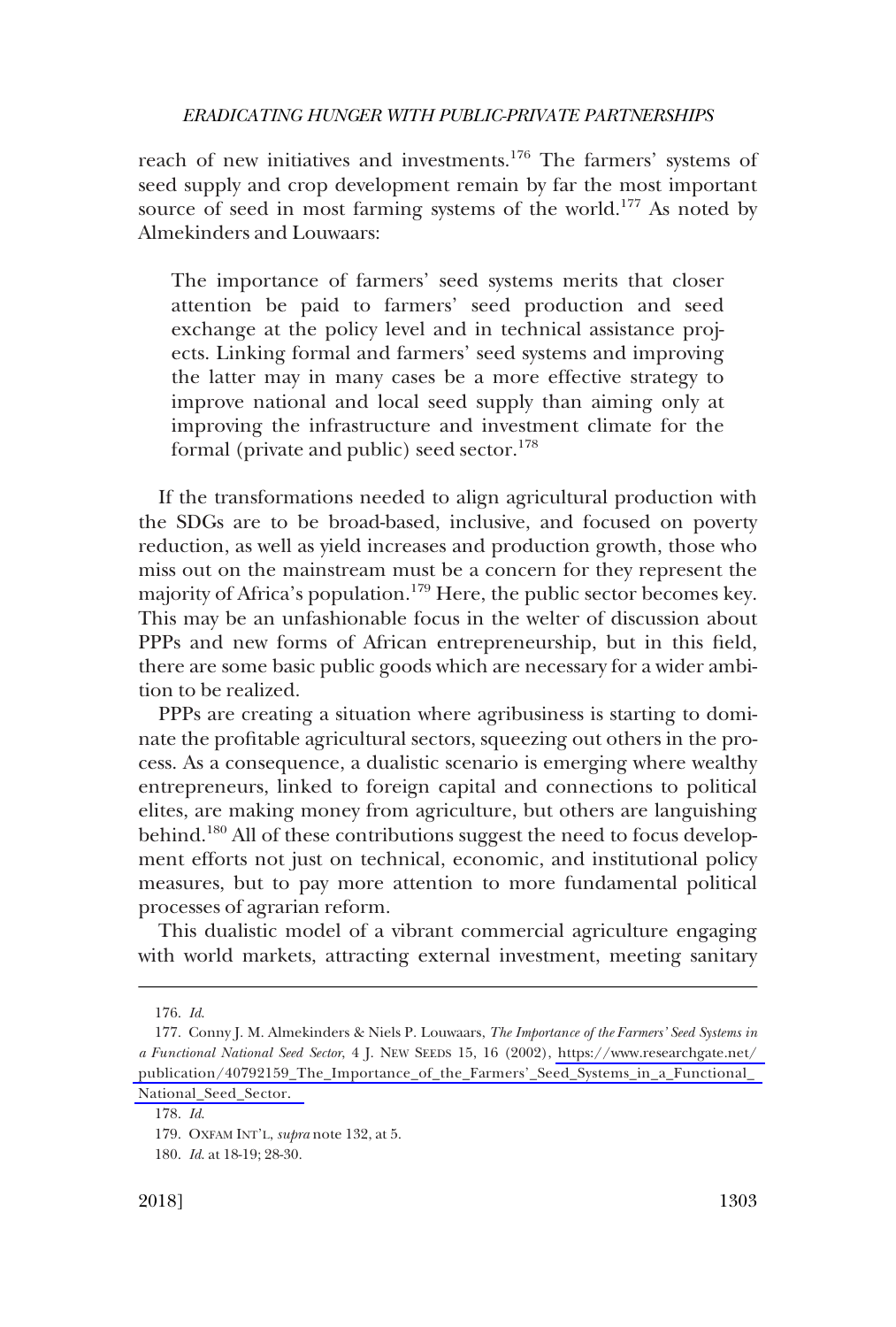<span id="page-33-0"></span>and phytosanitary (SPS) standards, and earning foreign currency alongside a struggling smallholder sector that gradually withers away over time is consistent with a "modernization" view of African agriculture that is popular with many African governments and donors.<sup>181</sup> But how likely is it that new commercial entrants in Africa will survive in the cut-throat world of global agriculture markets? Can SPS standards realistically be met by African farmers and pastoralists as these standards are ratcheted ever upwards by importing countries? Will African governments have the capacity to take others to World Trade Organization dispute panels without retribution or penalty? Will the playing field ever be truly level? And what would be the impact on agricultural biodiversity an important local and public good—if all farmers were able to engage in markets in this manner? Can a dualistic model ever achieve the SDGs that require an integration of food, nutrition, and the health of people and planet?

With the policy focus now dominated by a commercial agribusiness model, there have been indirect impacts on traditional areas of public research and extension, changing priorities and practice at regional and national levels, and a reduction of opportunities to promote a more participatory, farmer-led approach.<sup>182</sup> This serves a particular set of political and economic interests, whereby a close alliance between the state, local and foreign capital and businesses, and donors and NGOs, constructs a particular vision of the future of agriculture.<sup>183</sup>

As a result, there is no separation of policy prioritization, investment, regulation, and production. As Kojo Sebastian Amanor argues, this apparently "universalizing consensus" acts to exclude alternative perspectives and practices in agriculture, suggesting that there is only one pathway to a new Green Revolution in Africa when, of course, there are—or could be—many.184

## 4. Potential Conflicts of Interest in PPPs

When powerful, increasingly consolidated corporate actors in food systems engage in policy and regulatory discussions and in the decisions

<sup>181.</sup> *See* Steven Jaffee et al., *Modernizing Africa's Agro-Food Systems: Analytical Framework and Implications for Operations* 10-12, 16 (Afr. Region Working Paper Ser., no. 44, 2003).

<sup>182.</sup> Kojo Sebastian Amanor, *From Farmer Participation to Pro-poor Seed Markets: The Political Economy of Commercial Cereal Seed Networks in Ghana*, 42 INST. DEV. STUD. BULL. 48 (2011); David J. Spielman & Klaus von Grebmer, *Public-Private Partnerships in International Agricultural Research: An Analysis of Constraints*, J. TECH. TRANSFER 31 (2006).

<sup>183.</sup> Kojo Sebastian Amanor, *supra* note 173.

<sup>184.</sup> *Id*.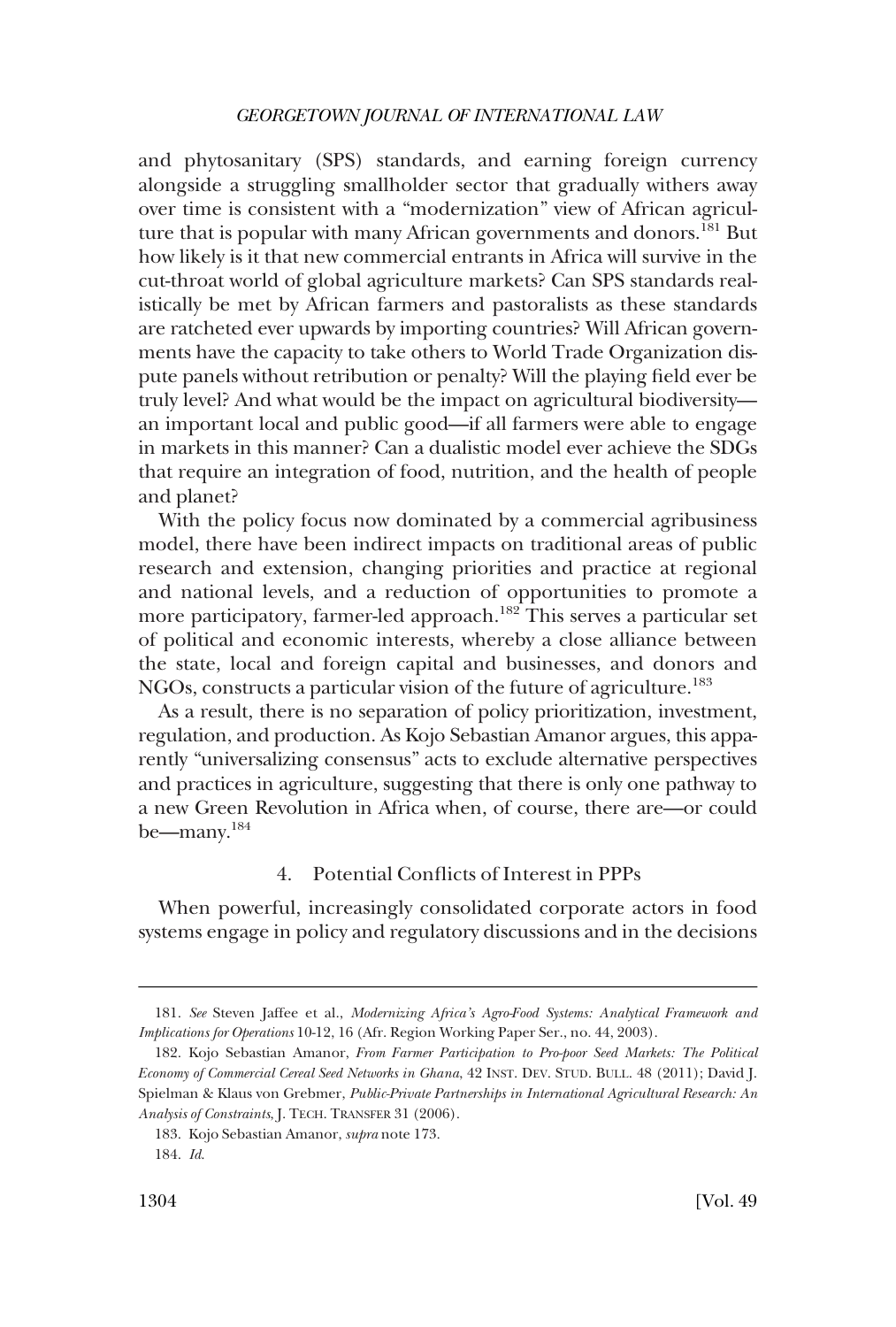<span id="page-34-0"></span>of governments, individually or collectively, one must be watchful for a structural conflict of interest that cannot be brushed aside or softened with the language of PPP. As noted above, corporate interests have heavily influenced trade rules which, among other factors, have facilitated the spread of industrial agriculture globally with a corresponding increase in obesity, malnourishment, and diet-related disease. The approach of corporate actors favors uniformity and, at present, is not required to account for health, environmental, or other costs borne by society at large.<sup>185</sup> The involvement of corporate actors must be monitored carefully for conflicts of interest with the public interest in food systems that are healthy for people and the planet.

## V. CONCLUSION: ADDRESSING THE ASSUMPTIONS UNDERLYING AGRICULTURAL DEVELOPMENT

If, similar to other PPPs for development, PPPs for food and agriculture often fail to reach their stated purposes of promoting greater efficiency and technical capacities in production, why do they continue to be promoted without demand for more evidence? The evidence seems clear thus far that PPPs are not boldly transforming our world into a system that feeds and nourishes people and works within planetary boundaries. What could change to make these hybrid institutions more effective in delivering on their promises?

In order for PPPs to achieve gains in this area, they will need to address dominant assumptions (and even ideological myths and economic dogma) that currently frame the policy discussions around food security. We suggest that these assumptions may often be formulated by those in positions of power and with entrenched interests in order to appeal to a natural desire for quick fixes in the face of difficulty in dealing with complexity, as well as fears of climate change and other threats such as growing populations and hunger. These assumptions include:

- 1) Production is the core issue in addressing food and nutrition security. One frequent statement is the need to double production by 2050 to feed a growing population;
- 2) Technological solutions are required to address hunger in an era of climate change, a growing world population, and changing diets;
- 3) The private sector and markets need to be unleashed as the most effective and efficient way to address hunger; and

<sup>185.</sup> Clapp, *supra* note 35; OXFAM INT'L, *supra* note 132, at 5.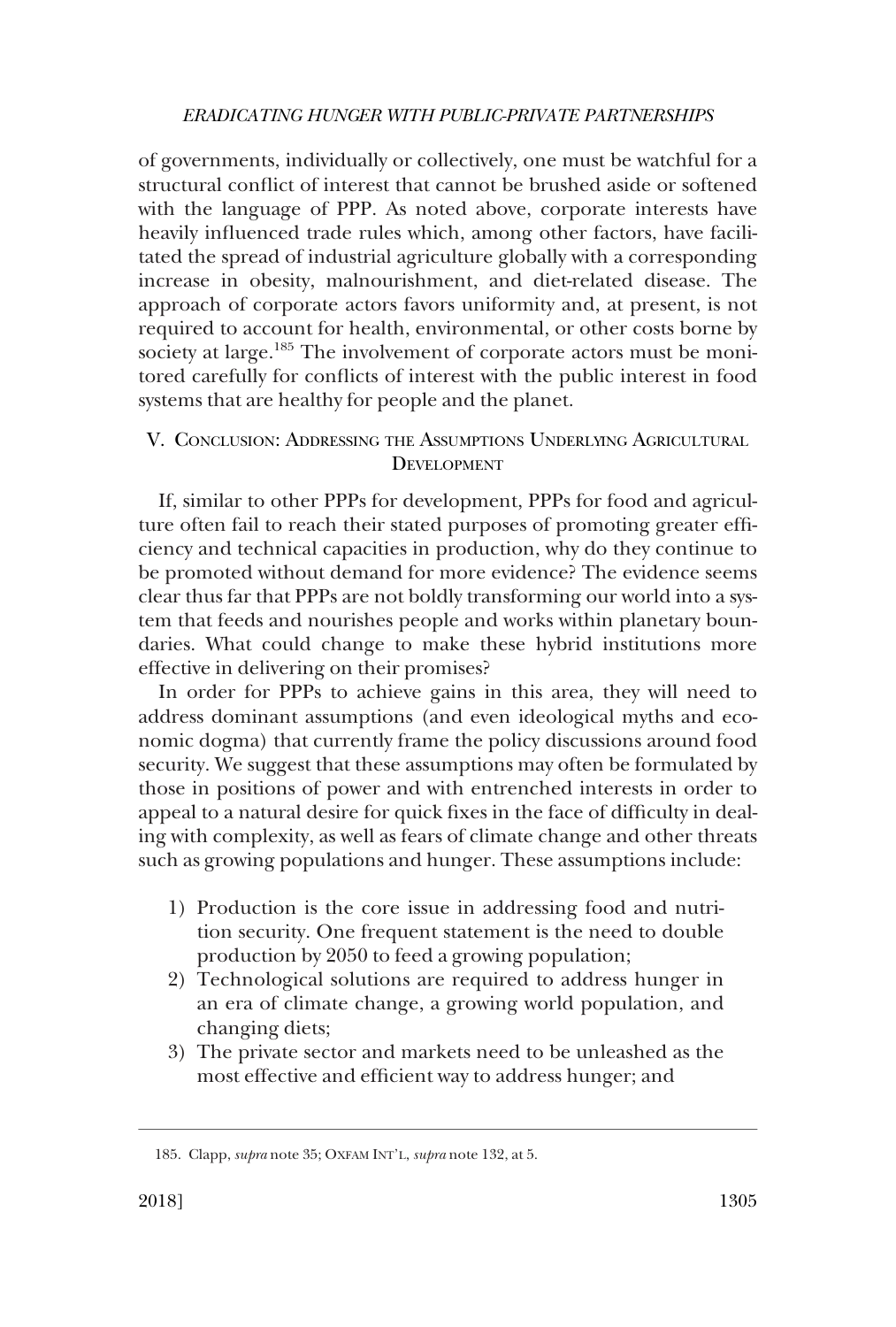<span id="page-35-0"></span>4) Innovative financing mechanisms are necessary to eliminate world hunger.

Essentially, each assumption must be turned on its head. We consider each in turn below.

## A. *Agricultural Production Must be Doubled*

In terms of production, the world already produces more than 1.5 times the amount of food needed to feed everyone on the planet.<sup>186</sup> That is enough to feed ten billion people, the population peak we expect by 2050.<sup>187</sup> Nevertheless, we often hear that the world needs to double food production by 2050 to feed the planet.<sup>188</sup> The reference for this claim, if any, is to a 2006 FAO report, World Agriculture: Towards  $2030/2050$ <sup>189</sup> The figure frightens people and is repeated by agribusiness to promote a sense of urgency and attraction to quick fixes.<sup>190</sup> The only problem is the report does not say this.<sup>191</sup>

As this Paper describes, trends in the *way* we produce food are worrisome, but scarcity is not the core challenge. Even in the context of meat consumption, there is an assumption that the trend towards

FAOSTAT Food Production, [http://faostat.fao.org/site/612/DesktopDefault.aspx?](http://faostat.fao.org/site/612/DesktopDefault.aspx?PageID=612#ancor)  186. [PageID=612#ancor](http://faostat.fao.org/site/612/DesktopDefault.aspx?PageID=612#ancor) (select "Net per capita. Production Index100 = 2004-2006") (noting that in the 1960s, the Index Number was between 75 and 77, whereas in 2010 it was 105, and FAO's estimate of calories available show a 22% increase from the mid-1960s to 2007, the latest year for which data is provided) (last visited June 16, 2017).

<sup>187.</sup> World Population Prospects, United Nations, https://population.un.org/wpp/ [Publications/](https://population.un.org/wpp/Publications/) (last visited Jan. 19, 2019).

<sup>188.</sup> Dan Nosowitz, Do We Really Need to Double Food Production to Feed the World by 2050?, MOD. FARMER (Feb. 27, 2017), [https://modernfarmer.com/2017/02/really-need-double-food](https://modernfarmer.com/2017/02/really-need-double-food-production-feed-world-2050/)[production-feed-world-2050/.](https://modernfarmer.com/2017/02/really-need-double-food-production-feed-world-2050/) 

Nikos Alexandratos & Jelle Bruinsma, *World Agriculture Towards 2030/2050* (2012 189. Revision, ESA Working Paper No. 12-03, June 2012), [http://www.fao.org/fileadmin/templates/](http://www.fao.org/fileadmin/templates/esa/Global_persepctives/world_ag_2030_50_2012_rev.pdf) [esa/Global\\_persepctives/world\\_ag\\_2030\\_50\\_2012\\_rev.pdf.](http://www.fao.org/fileadmin/templates/esa/Global_persepctives/world_ag_2030_50_2012_rev.pdf) 

Ed Cohen, *Monsanto Exec Says Food Production Will Have to Double in the Next 40 Years*, 190. MENDOZA C. BUS. (Mar. 4, 2011), [http://mendoza.nd.edu/ideas-news/news/monsanto-exec-says](http://mendoza.nd.edu/ideas-news/news/monsanto-exec-says-food-production-will-have-to-double-in-the-next-40-years/)[food-production-will-have-to-double-in-the-next-40-years/;](http://mendoza.nd.edu/ideas-news/news/monsanto-exec-says-food-production-will-have-to-double-in-the-next-40-years/) *World's Ag Production Needs to Double in 25 Years*, SOUTHWEST FARMPRESS, (Feb. 15, 2005), [http://www.southwestfarmpress.com/worlds](http://www.southwestfarmpress.com/worlds-ag-production-needs-double-25-years)[ag-production-needs-double-25-years.](http://www.southwestfarmpress.com/worlds-ag-production-needs-double-25-years)

<sup>191.</sup> In an analysis by Luigi Guarino, the only reference to a doubling or 100% increase by 2050 came in the context of meat consumption in developing countries (minus China) on page five of the original report. Luigi Guarino, *Quibbling While the World Burns*, AGRICULTURAL BIODIVERSITY WEBLOG (Apr. 22, 2010), [http://agro.biodiver.se/2010/04/quibbling-while-the](http://agro.biodiver.se/2010/04/quibbling-while-the-world-burns/)[world-burns/.](http://agro.biodiver.se/2010/04/quibbling-while-the-world-burns/)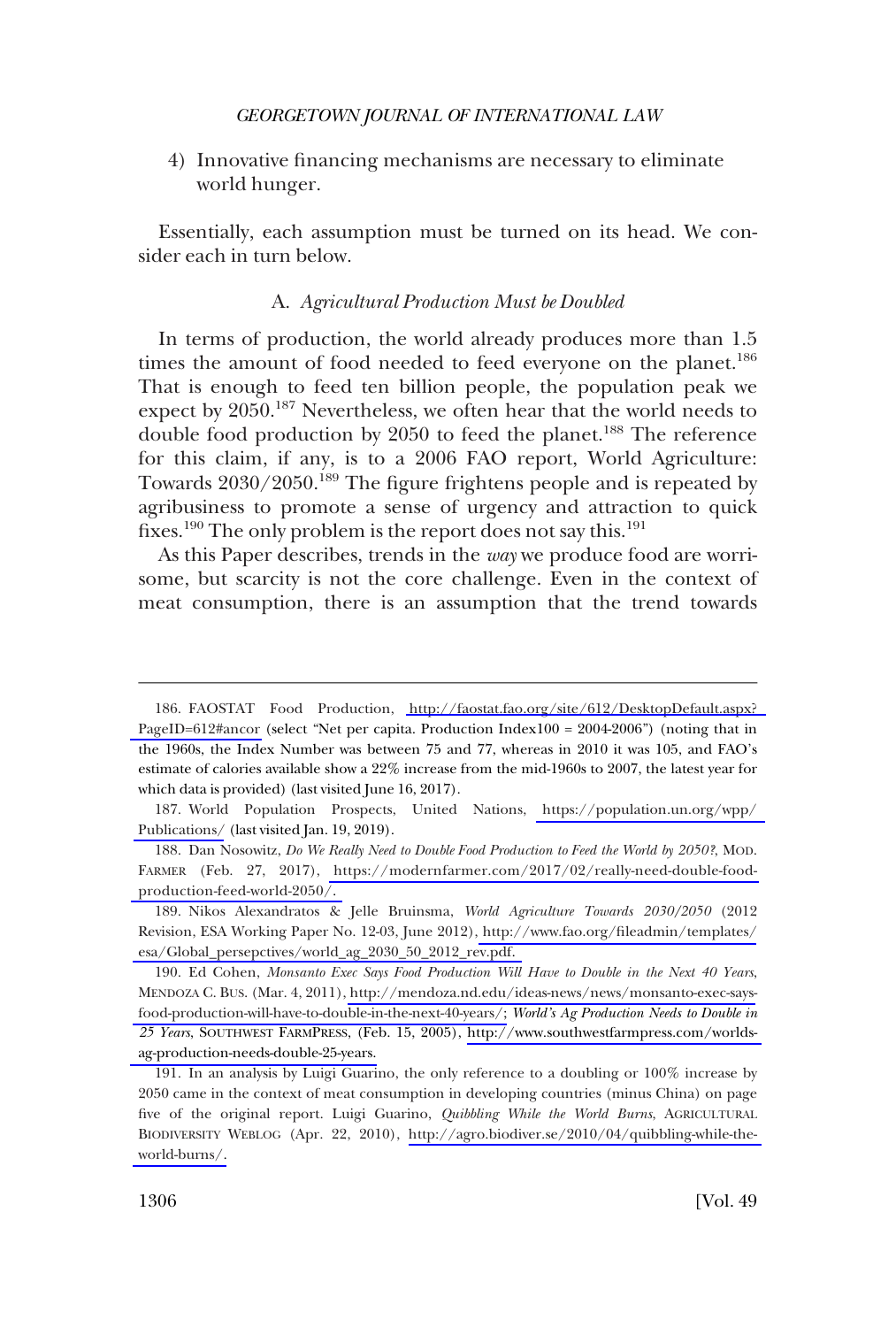increased meat consumption is inevitable.<sup>192</sup> Yet excess meat consumption is a product of cultural norms and artificially cheap meat,<sup>193</sup> both of which can change. Excess meat consumption is associated with heart disease, stroke, diabetes, certain cancers, and early death.<sup>194</sup> Because of these links to health outcomes, since 2005, Americans are eating 20% less beef,<sup>195</sup> and in China, the 2016 dietary guidelines called for cutting meat consumption by  $50\%$ .<sup>196</sup>

In sum, any solution to food security challenges that focuses on production misses the point that food security is more about poverty and inequality than about production. Ironically, roughly 70% of chronically hungry people are involved in food production as small-scale farmers and agricultural laborers.<sup>197</sup> According to United Nations Conference on Trade and Development's *Trade and Environment Review 2013: Wake Up Before It Is Too Late*, "hunger and malnutrition are not phenomena of insufficient physical supply, but results of prevailing poverty and, above all, problems with access to food."198 In reality, the

<sup>192.</sup> Hannah Devlon, *Rising Global Meat Consumption 'Will Devastate Environment': Analysis Suggests Eating of Meat will Climb Steeply and Play Significant Role in Increasing Carbon Emissions and Reducing Biodiversity*, GUARDIAN (July 19, 2018), [https://www.theguardian.com/environment/](https://www.theguardian.com/environment/2018/jul/19/rising-global-meat-consumption-will-devastate-environment)  [2018/jul/19/rising-global-meat-consumption-will-devastate-environment.](https://www.theguardian.com/environment/2018/jul/19/rising-global-meat-consumption-will-devastate-environment) 

<sup>193.</sup> Examples of how meat can be made artificially cheap in many developed countries include the meat industry buying feed grains at prices below what it costs the farmer to produce them, not being required to pay to clean up sewage from concentrated feeding operations, or for the health care costs resulting from increased meat consumption. Tony Weis, *Meatification and the Madness of the Doubling Narrative*, 2 CAN. FOOD STUD. 296 (Sept. 2015); U.S. GOV'T ACCOUNTABILITY OFF., GAO-08-944 CONCENTRATED ANIMAL FEEDING OPERATION: EPA NEEDS MORE INFORMATION AND A CLEARLY DEFINED STRATEGY TO PROTECT AIR AND WATER QUALITY FROM POLLUTANTS OF CONCERN (2008).

<sup>194.</sup> Mike Smith, *Health & Environmental Implications of U.S. Meat Consumption & Production*, CTR. LIVABLE FUTURE, [http://www.jhsph.edu/research/centers-and-institutes/johns-hopkins](http://www.jhsph.edu/research/centers-and-institutes/johns-hopkins-center-for-a-livable-future/projects/meatless_monday/resources/meat_consumption.html)[center-for-a-livable-future/projects/meatless\\_monday/resources/meat\\_consumption.html](http://www.jhsph.edu/research/centers-and-institutes/johns-hopkins-center-for-a-livable-future/projects/meatless_monday/resources/meat_consumption.html) (lasted visited Oct. 1, 2018).

Sujatha Jahagirdar, *Less Beef, Less Carbon*, NRDC (Mar. 22, 2017), [https://www.nrdc.org/](https://www.nrdc.org/experts/sujatha-jahagirdar/less-beef-less-carbon)  195. [experts/sujatha-jahagirdar/less-beef-less-carbon.](https://www.nrdc.org/experts/sujatha-jahagirdar/less-beef-less-carbon)

<sup>196.</sup> Stuart Leavenworth & Oliver Millman, *China's Plan to Cut Meat Consumption by* 50% *Cheered by Climate Campaigners*, GUARDIAN (June 20, 2016)[, https://www.theguardian.com/world/](https://www.theguardian.com/world/2016/jun/20/chinas-meat-consumption-climate-change)  [2016/jun/20/chinas-meat-consumption-climate-change.](https://www.theguardian.com/world/2016/jun/20/chinas-meat-consumption-climate-change) 

<sup>197.</sup> Michael Herrmann, UNCTAD, Food Security and Agricultural Development in Times of High Commodity Prices (Discussion Paper No. 196, Nov. 2009), [http://unctad.org/en/Docs/](http://unctad.org/en/Docs/osgdp20094_en.pdf)  [osgdp20094\\_en.pdf.](http://unctad.org/en/Docs/osgdp20094_en.pdf) 

<sup>198.</sup> UNCTAD, *Trade and Environment Review 2013: Wake up Before It Is Too Late*, UNCTAD/ DITC/TED/2012/3, at 4 (2013).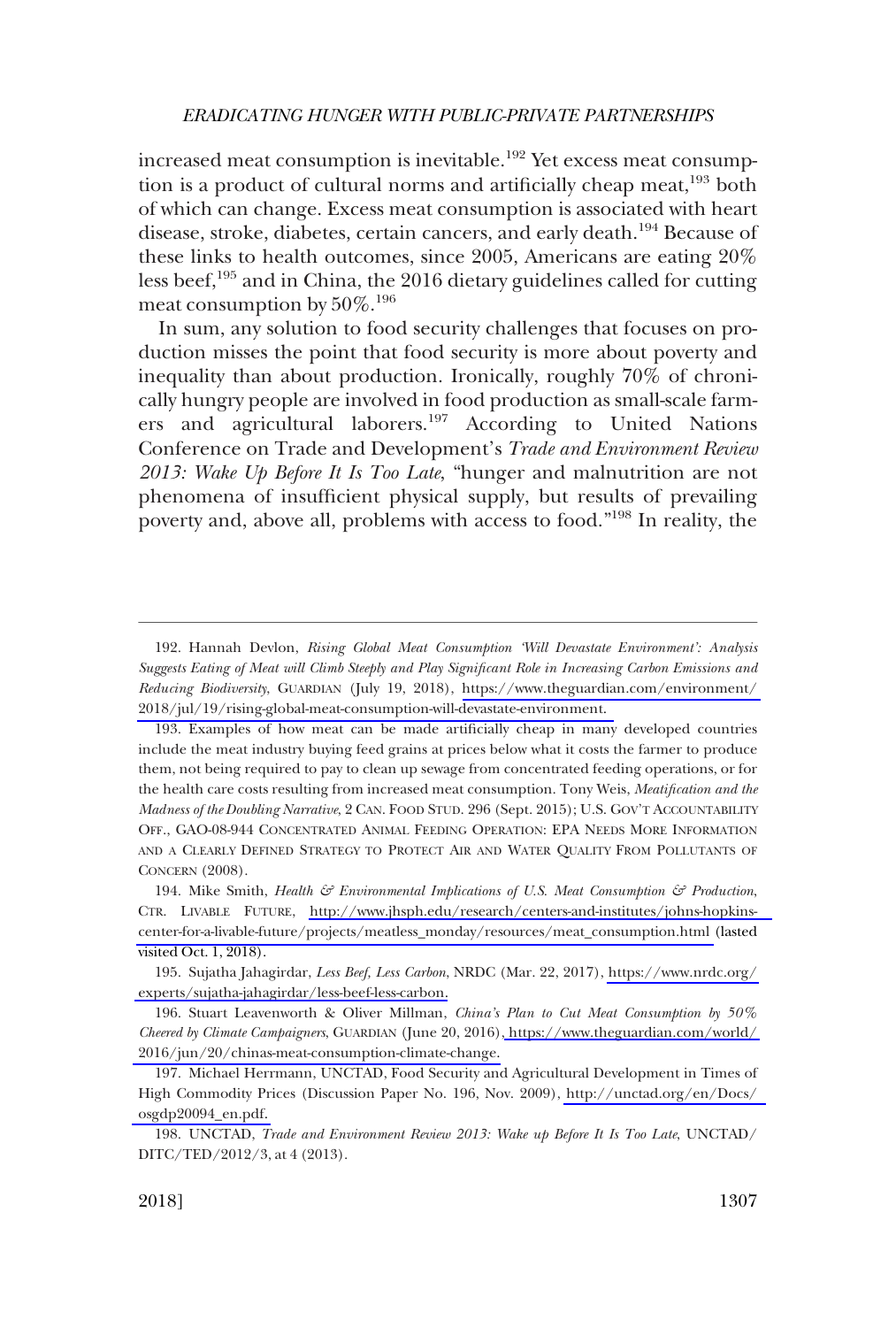<span id="page-37-0"></span>bulk of industrially-produced grain crops goes to biofuels and confined animal feedlots rather than to food for the one billion hungry.<sup>199</sup>

## B. *Technology Solutions are Key*

The narrative that the key to food security is increased food production is often paired with the belief that the fastest means of increasing food production is high-input, technology-driven industrial agriculture.<sup>200</sup> As discussed above, this approach presumes that the underlying problem is a technical one that can therefore be solved by a technical solution. But it ignores the social, political, and economic forces behind a food system that is broken and is failing more people each year.<sup>201</sup> Technical solutions, such as genetic engineering or biofortification, are largely ill-equipped to address issues of complexity, diversity, and uncertainty.<sup>202</sup>

The risk with technical solutions is agricultural uniformity, which results in an inability to adapt.<sup>203</sup> This model also reinforces inequities in power that keep people hungry.<sup>204</sup> Whether relying on genetically modified organisms (GMOs) or other patented seeds, this model traps farmers into dependence on corporate input suppliers, as well as on banks and moneylenders for low-interest credit to buy them.<sup>205</sup> This is not to say there is no role for biotechnology in addressing hunger. With

201. Patrick Webb, *The Role of Diets in the Shaping the Global Burden of Disease*, GLOB. PANEL AGRIC. & FOOD SYS. FOR NUTRITION, [https://glopan.org/news/role-diets-shaping-global-burden](https://glopan.org/news/role-diets-shaping-global-burden-disease)[disease](https://glopan.org/news/role-diets-shaping-global-burden-disease) (last visited Oct 1, 2018) ("**[**U]nless something changes in the coming decades, undernutrition and nutrient deficiencies will continue to maim and kill, while diabetes, heart disease and other diet-related chronic diseases will become the dominant contributor to the global disease burden."); *see also Obesity Trends*, HARV. SCH. PUB. HEALTH, [https://www.hsph.](https://www.hsph.harvard.edu/obesity-prevention-source/obesity-trends/)  [harvard.edu/obesity-prevention-source/obesity-trends/](https://www.hsph.harvard.edu/obesity-prevention-source/obesity-trends/) (last visited Oct 1, 2018).

202. Emile A. Frison, *supra* note 53.

203. SUSAN H. BRAGDON, QUAKER U.N. OFFICE, THE FOUNDATIONS OF FOOD SECURITY: ENSURING SUPPORT TO SMALL-SCALE FARMERS MANAGING AGRICULTURAL BIODIVERSITY (2017).

204. Elenita C. Daño, Getting Farmers off the Treadmill. Addressing Concentration in Agricultural *Inputs, Processing and Retail Markets, in* UNCTAD, TRADE AND ENVIRONMENT REVIEW 2013: WAKE UP BEFORE IT IS TOO LATE 285 (2013); INT'L PANEL OF EXPERTS ON SUSTAINABLE FOOD SYS., *The New Science of Sustainable Food Systems: Overcoming Barriers to Food Systems Reform* (May 2015), [http://www.](http://www.ipes-food.org/_img/upload/files/NewScienceofSusFood.pdf)  [ipes-food.org/\\_img/upload/files/NewScienceofSusFood.pdf.](http://www.ipes-food.org/_img/upload/files/NewScienceofSusFood.pdf) 

T. Vijay Kumar et al., *Ecologically Sound, Economically Viable: Community-Managed Sustainable*  205. *Agriculture in Andhra Pradesh, India*, WORLD BANK (2009), [http://documents.worldbank.org/](http://documents.worldbank.org/curated/en/805101468267916659/pdf/759610WP0P118800agriculture0AP02009.pdf)  [curated/en/805101468267916659/pdf/759610WP0P118800agriculture0AP02009.pdf.](http://documents.worldbank.org/curated/en/805101468267916659/pdf/759610WP0P118800agriculture0AP02009.pdf) 

Eric Holt-Gimenez, *We Already Grow Enough Food for 10 Billion People – and We Still Can't End*  199. *Hunger*, HUFFPOST (Dec. 18, 2014), [http://www.huffingtonpost.com/eric-holt-gimenez/world](http://www.huffingtonpost.com/eric-holt-gimenez/world-hunger_b_1463429)[hunger\\_b\\_1463429; Foley et al.](http://www.huffingtonpost.com/eric-holt-gimenez/world-hunger_b_1463429), *supra* note 46.

<sup>200.</sup> *See, e.g*., ROBERT PAARLBERG, STARVED FOR SCIENCE: HOW BIOTECHNOLOGY IS BEING KEPT OUT OF AFRICA (2008).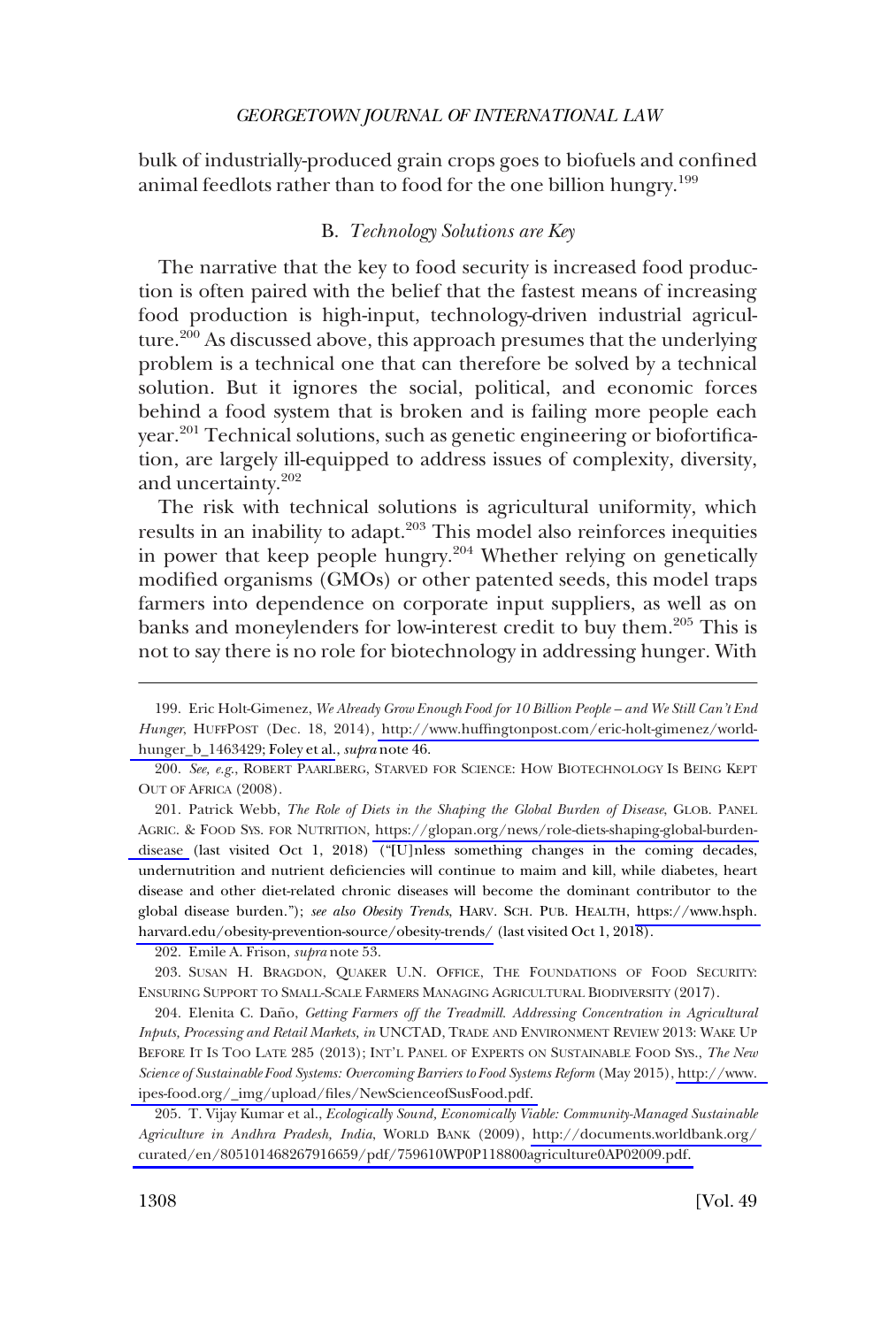<span id="page-38-0"></span>proper assessment, we want all of the tools in the toolbox. But to truly achieve food and nutrition security, there must be a wider exploration of socio-technological solutions and innovation pathways.

## C. *Private Sector Efforts are the Most Efficient*

A focus on technical solutions may also coincide with multinational interests in the seed and agricultural inputs sector. In this context, PPPs in agriculture are thought to be necessary in order to modernize agriculture in developing countries and to prevent the public sector failures that are claimed to be at fault in the failed delivery of other public goods, such as food security, roads, education, and health.<sup>206</sup> Given the need for investment in countries with weak infrastructure and lower credit ratings, partnering with the public sector is intended to incentivize the private sector to invest in countries that would otherwise be too "high risk."<sup>207</sup> Public sector actors are incentivized to pursue these partnerships in order to access advanced agricultural research and development projects to address some of the major problems plaguing developing country agriculture, including pests and disease outbreaks, climate change, post-harvest loss, and food safety.<sup>208</sup> With scores on the agricultural orientation index declining for developing countries in recent years and a slowdown of public investment in publicly funded agricultural R&D, PPPs are seen as a means of filling this gap while using fewer resources.<sup>209</sup>

It is important to emphasize that the narrative of government failure that guides the principle of relying on the private sector for development does not hold true. Government intervention into the economy is necessary for preventing market failures, including negative externalities that will impact our ability to achieve the SDGs. Pertinent examples in agriculture include overuse of water for irrigation, the death of ecosystems from fertilizer use, and the loss of genetic diversity.<sup>210</sup> As previously noted, public investment in agriculture produces high and

<sup>206.</sup> Clive James, WBG, *Agricultural Research and Development: The Needs for Public-Private Sector Partnerships*, (No. 17693 IAG 9 Dec. 1996), [http://documents.worldbank.org/curated/en/](http://documents.worldbank.org/curated/en/136231468739281749/Agricultural-research-and-development-the-needs-for-public-private-sector-partnerships)  [136231468739281749/Agricultural-research-and-development-the-needs-for-public-private-sector](http://documents.worldbank.org/curated/en/136231468739281749/Agricultural-research-and-development-the-needs-for-public-private-sector-partnerships)[partnerships.](http://documents.worldbank.org/curated/en/136231468739281749/Agricultural-research-and-development-the-needs-for-public-private-sector-partnerships) 

<sup>207.</sup> *Id*. at 38.

<sup>208.</sup> Marco Ferroni & Paul Castle, *Public-Private Partnerships and Sustainable Agricultural Development*, 3 SUSTAINABILITY 1064 (2011), [https://www.researchgate.net/publication/](https://www.researchgate.net/publication/227439295_Public-Private_Partnerships_and_Sustainable_Agricultural_Development)  [227439295\\_Public-Private\\_Partnerships\\_and\\_Sustainable\\_Agricultural\\_Development](https://www.researchgate.net/publication/227439295_Public-Private_Partnerships_and_Sustainable_Agricultural_Development).

<sup>209.</sup> Mogues et al., *supra* note 118.

Paul Krugman, *Markets Can Be Very, Very Wrong*, N.Y. TIMES (Sept. 30, 2011), [https://](https://krugman.blogs.nytimes.com/2011/09/30/markets-can-be-very-very-wrong/) 210. [krugman.blogs.nytimes.com/2011/09/30/markets-can-be-very-very-wrong/.](https://krugman.blogs.nytimes.com/2011/09/30/markets-can-be-very-very-wrong/)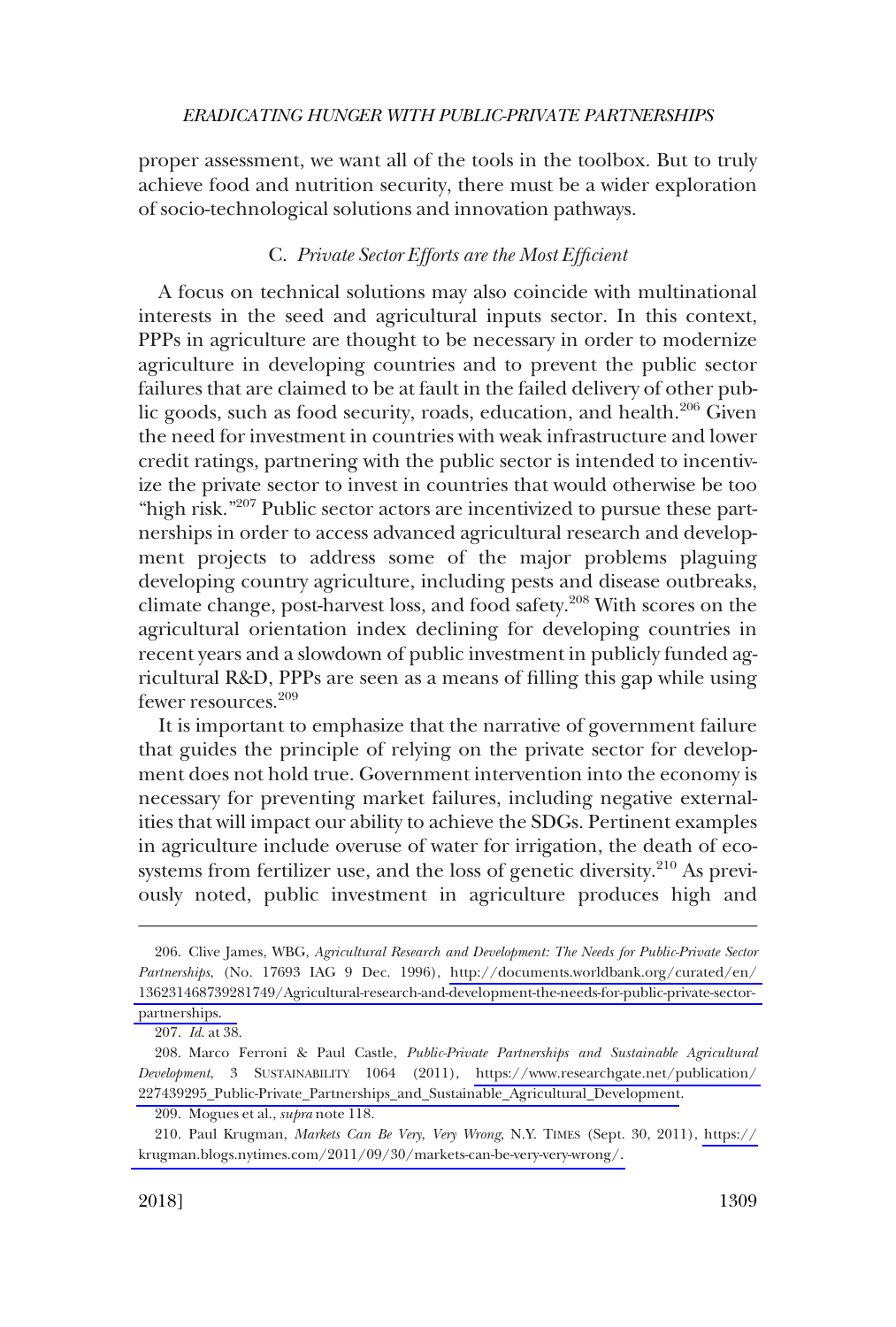equitable rates of return, including in ways that are not quantified economically. When the public invests in agriculture and R&D, the fruits of that investment are more likely to remain public.<sup>211</sup> In contrast, investments by the private sector often result in technologies that are exclusionary and/or patented, requiring small-scale farmers to either pay for the technology or find themselves crowded out due to a lack of choice in inputs.<sup>212</sup>

The increasing market-orientation of the production and exchange of agricultural goods during the 1980s and 1990s correlated with an emerging idea that trade and markets were the best means of achieving food security.213 The food crises of 2007 to 2008 opened up a debate about the role of markets and provided an opportunity to more closely explore the balance between market mechanisms and government action.214 These crises focused new attention on the need for public sector investment, the importance of small-scale producers, and sustainable production versus high-input agriculture.<sup>215</sup> The debate does not appear to have resulted in a significant shift away from the marketbased approach.

Furthermore, the roles, relationship, and boundaries between the private and public sector in providing food security have not been thoroughly explored and remain poorly understood. The issue is not about industry and markets versus the public sector. Since the 1980s, the narrative has pitted the two against each other when, in fact, they should be essential allies.<sup>216</sup> The market is, after all, a creation of government. The issue is determining the appropriate roles and boundaries of each. The market and industry may provide some tools to achieve the objectives of food security, but they cannot by themselves fully satisfy the objectives related to food security and poverty alleviation. Industry is interested in markets, and in the market, demand correlates with an ability to pay rather than to human need. Unless connected to potential impact on profits, and absent law and regulation, markets also do not consider issues like inequality or justice. It is government's essential

<sup>211.</sup> Mogues, et al., *supra* note 118.

<sup>212.</sup> *Id*. at 64.

<sup>213.</sup> Susan Bragdon, *Reinvigorating the Public Sector: The Case for Food Security, Small-Scale Farmers, Trade and Intellectual Property Rules*, INT'L INST. SOC. STUD. (Feb. 4, 2016), [https://www.tni.org/](https://www.tni.org/files/publication-downloads/64-icas_cp_bragdon.pdf)  [files/publication-downloads/64-icas\\_cp\\_bragdon.pdf.](https://www.tni.org/files/publication-downloads/64-icas_cp_bragdon.pdf) 

<sup>214.</sup> Wise & Murphy, *supra* note 41.

<sup>215.</sup> *Id*.

<sup>216.</sup> PAUL PIERSON & JACOB S. HACKER, AMERICAN AMNESIA: HOW THE WAR ON GOVERNMENT LED US TO FORGET WHAT MADE AMERICA PROSPER (2016).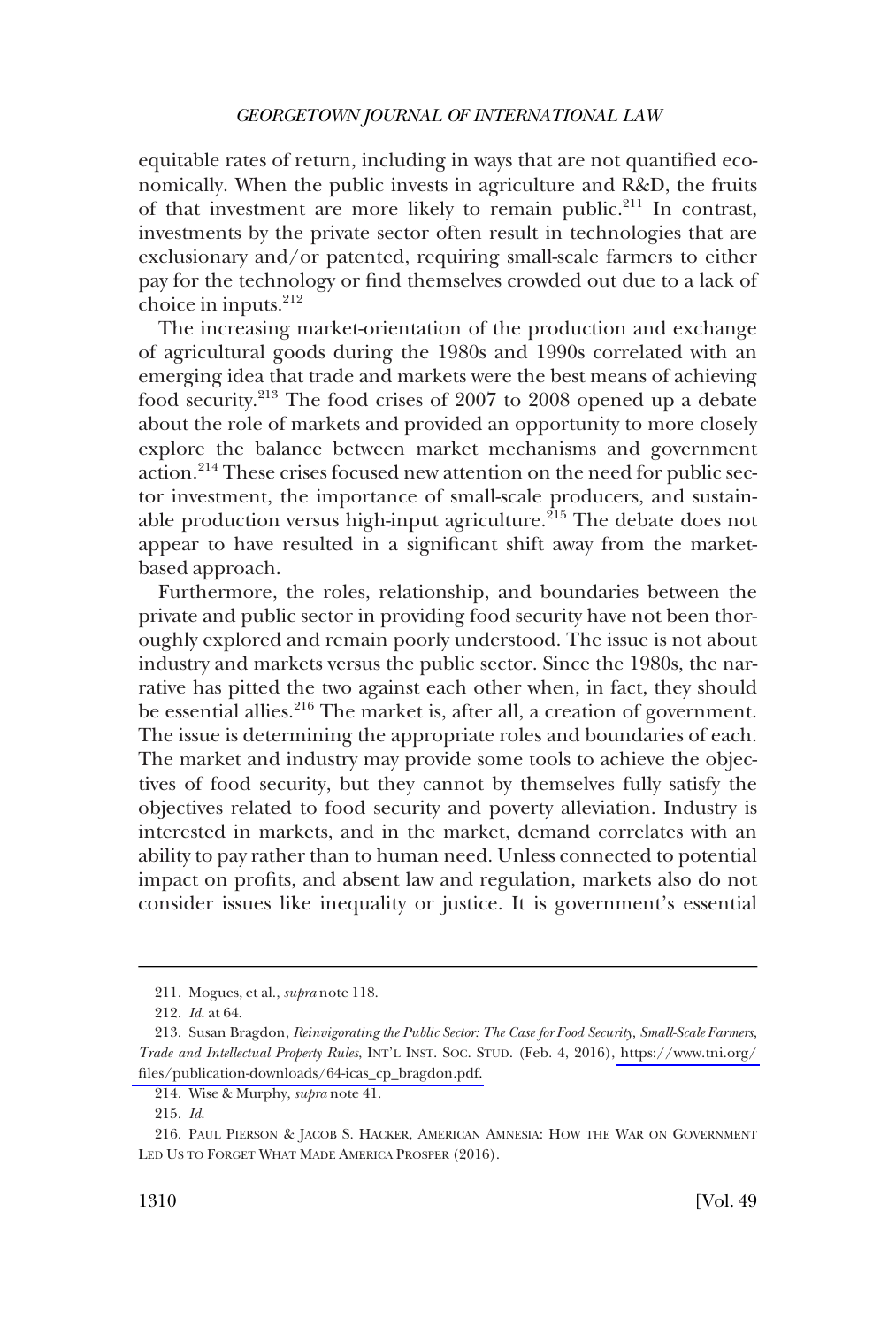<span id="page-40-0"></span>role to support the sustainable production of public goods and to protect the public interest and human rights.

### D. *Innovative Financing Mechanisms are Needed*

The health, environmental, social, and economic costs of the current system do not seem to have been factored in when discussions about financing alternative approaches are raised. If one factors in the health, economic, social, and environmental costs of the modern agricultural system, the benefits of a transition to an agro-ecological system would seem likely to benefit most private sector actors, including farmers, as well as the planet as a whole.

In 2016, the global food and agricultural industry was about an \$8 trillion market annually.<sup>217</sup> Assessments of the true global cost of food conducted by Trucost environmental consultants for FAO in 2015 estimate annual environmental costs at over \$2.3 billion.<sup>218</sup> The social costs are estimated to be even higher, at \$2.7 trillion.<sup>219</sup> Together, this adds up to a total of externalized costs of food production amounting to \$5 trillion every year.220 And this is to produce (mostly) unhealthy food to feed 30% of humanity.221 With "true cost" or "full cost" accounting, our current industrial food system is a pricey \$12.8 trillion annually.<sup>222</sup> Imagine what could be done with some reallocation.

Bold, transformative change begins with inclusive, open, transparent conversations with policymakers, nationally and internationally, about

220. *Id*.

*Plunkett's Food Industry Market Research: Food, Beverage and Grocery Overview*, PLUNKETT RES., 217. <https://www.plunkettresearch.com/industries/food-beverage-grocery-market-research/> (last visited Oct. 1, 2018).

FAO, Natural Capital Impacts in Agriculture, [http://www.fao.org/fileadmin/templates/](http://www.fao.org/fileadmin/templates/nr/sustainability_pathways/docs/Natural_Capital_Impacts_in_Agriculture_final.pdf)  218. [nr/sustainability\\_pathways/docs/Natural\\_Capital\\_Impacts\\_in\\_Agriculture\\_final.pdf](http://www.fao.org/fileadmin/templates/nr/sustainability_pathways/docs/Natural_Capital_Impacts_in_Agriculture_final.pdf) (June 2015).

*Where Does the Number of USD \$4.8 Trillion of Externalized Costs per Year Come From?*, NATURE & 219. MORE, [https://www.natureandmore.com/en/true-cost-of-food/where-does-the-number-of-usd-](https://www.natureandmore.com/en/true-cost-of-food/where-does-the-number-of-usd-48-trillion-of-externalised-costs-per-year-come-from)[48-trillion-of-externalised-costs-per-year-come-from](https://www.natureandmore.com/en/true-cost-of-food/where-does-the-number-of-usd-48-trillion-of-externalised-costs-per-year-come-from) (lasted visited Jan. 8, 2019).

<sup>221.</sup> THE ETC GRP., *supra* note 46, at 13; Anand Grover (Special Rapporteur on the Right of Everyone to the Enjoyment of the Highest Attainable Standard of Physical and Mental Health), Unhealthy Foods, Non-Communicable Diseases and the Right to Health, UN Doc. A/HRC/26/ 31 (Apr. 1, 2014); Philip J. Cafaro et al., *American Food Overconsumption, Obesity and Biodiversity Loss*, 19 J. AGRIC. & ENVIR. ETHICS 542 (2006); JEAN C. BUZBY ET AL., U.S. DEP'T OF AGRIC., EIB-121, THE ESTIMATED AMOUNT, VALUE, AND CALORIES OF POSTHARVEST FOOD LOSSES AT THE RETAIL AND CONSUMER LEVELS IN THE UNITED STATES 18 (Feb. 2014).

Global military expenditure in 2016 was \$1.69 trillion. Press Release, Stockholm Int'l 222. Peace Research Institute, Global Military Spending Remains High at \$1.7 Trillion (May 2, 2018), [https://www.sipri.org/media/press-release/2018/global-military-spending-remains-high-17](https://www.sipri.org/media/press-release/2018/global-military-spending-remains-high-17-trillion)  [trillion.](https://www.sipri.org/media/press-release/2018/global-military-spending-remains-high-17-trillion)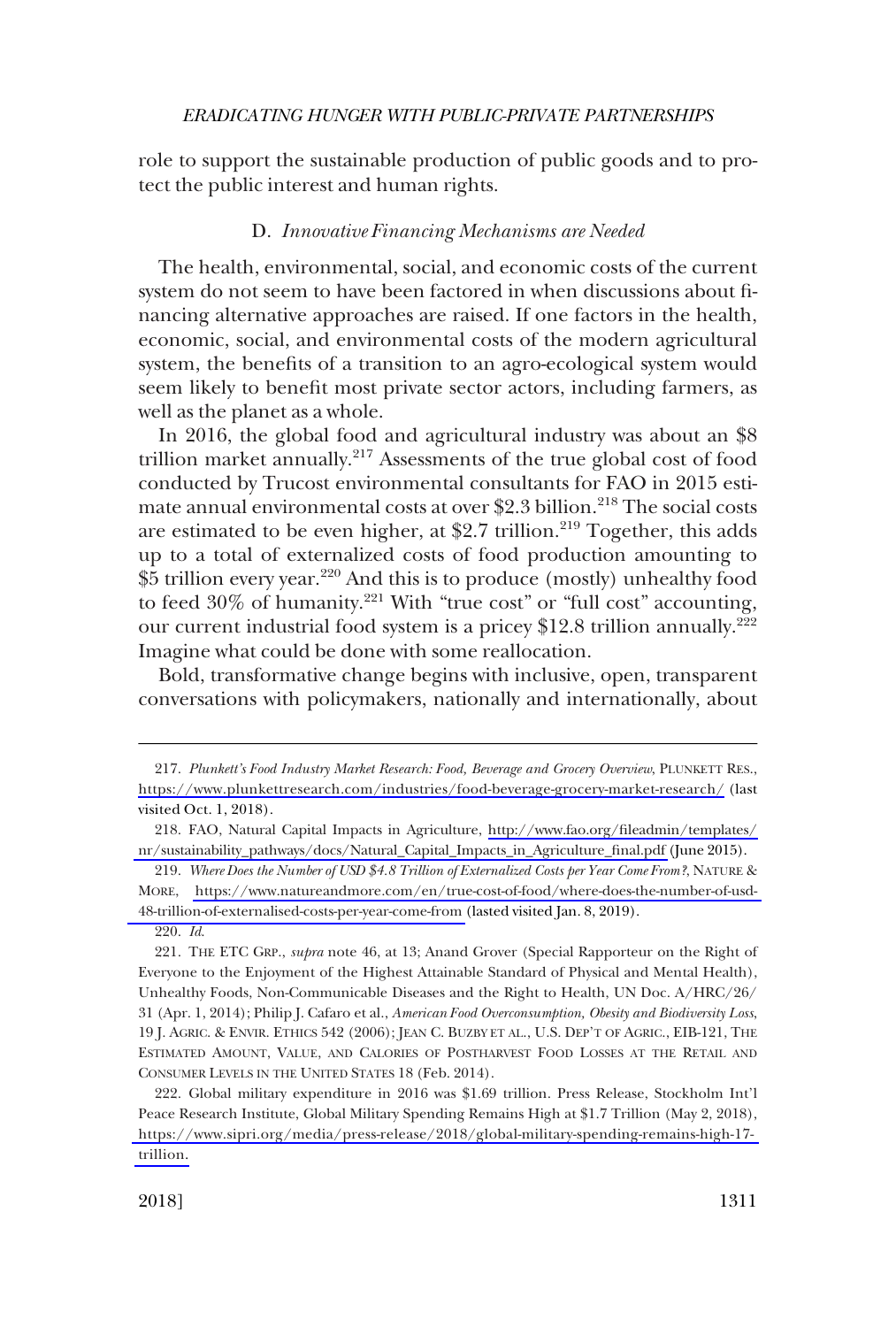what public monies subsidize in food systems, the costs to human health and safety, and the damage to the environment, including ecosystem services and resilience. Why are innovative financing mechanisms the solution if we are subsidizing the production of unhealthy food, feed stock to encourage excess meat production and consumption, and biofuels to power our planes, trains, and automobiles, especially considering that taxes are paying for ever-increasing, chronic, and debilitating health care costs for diet-related diseases and for other medicalized treatment of food-related illness?

In the context of the SDGs, these four assumptions must be critically evaluated before PPPs in agriculture can achieve success in the work they are being asked to do. We argue in this Paper that the "P" in PPP that stands for private sector must be centered on small-scale farmers. And the "P" in PPP that stands for the public sector or government must protect the public interest where it is at risk from large scale agribusiness. The overarching question posed by sustainable development is what enables people to eat and care for the earth simultaneously? An agro-ecological approach to partnerships—where small-scale farmers and agricultural biodiversity are central to sustainable development—is consistent with the overall SDG approach. It has a relational framing and accounts for the social, economic, and environmental effects of economic activity. It recognizes the need to balance power relations between and among multiple stakeholders. And it will be more likely to result in successful, transformational efforts to end hunger, improve nutrition and food security, and contribute to sustainable agriculture, pursuant to SDG 2.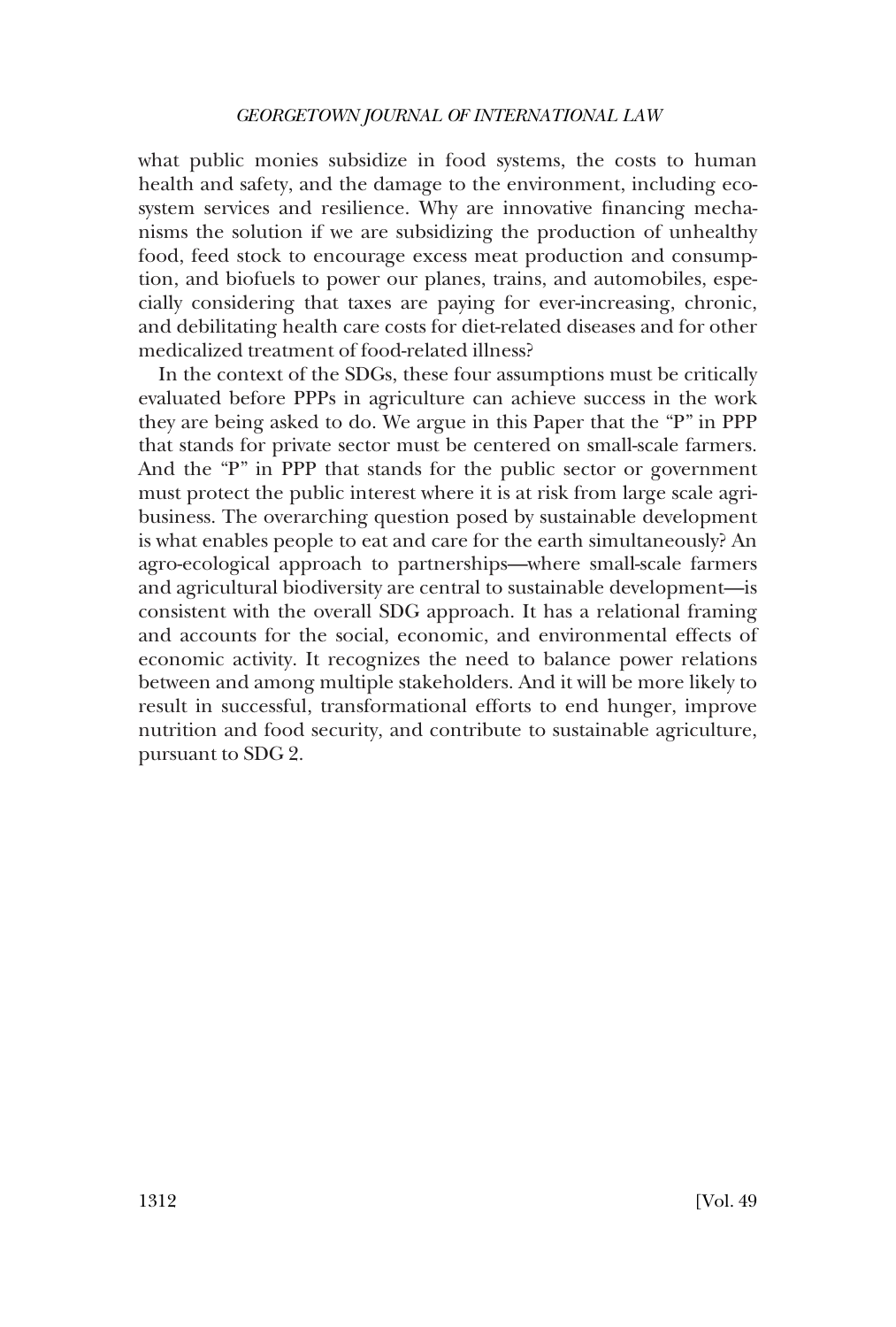|                                           | Sustainable Development Goals Related to Small-Scale Farmers and Agrobiodiversity                                                                                                                                                                                                                                                                              |                                                                                                                                                                                                                                                                                                                                                                                                    |
|-------------------------------------------|----------------------------------------------------------------------------------------------------------------------------------------------------------------------------------------------------------------------------------------------------------------------------------------------------------------------------------------------------------------|----------------------------------------------------------------------------------------------------------------------------------------------------------------------------------------------------------------------------------------------------------------------------------------------------------------------------------------------------------------------------------------------------|
| Goal                                      | Relevant Targets and Indicators                                                                                                                                                                                                                                                                                                                                | Potential Impact of Private-Sector Partnerships, Small-Scale<br>Farmers, Food Security, and Agrobiodiversity                                                                                                                                                                                                                                                                                       |
| Poverty in all its<br>SDG 1: End<br>forms | 1.1 By 2030, eradicate extreme poverty for all people every-<br>where, currently measured as people living on less than<br>$$1.25$ a day.                                                                                                                                                                                                                      | · Small-Scale farmers make up a large proportion of<br>more than 70% of the world's food, and are primary<br>the world's poor and hungry, despite producing                                                                                                                                                                                                                                        |
| everywhere                                | control over land and other forms of property, inheritance,<br>the poor and the vulnerable, have equal rights to economic<br>resources, as well as access to basic services, ownership and<br>natural resources, appropriate new technology, and finan-<br>1.4 By 2030, ensure that all men and women, in particular<br>cial services, including microfinance. | · Public-private partnerships may lead to increasing<br>costs for small-scale farming inputs, expropriation of<br>exports—threatening both their livelihoods and the<br>small-scale farmers from their land, or lower prices<br>for their goods on the world market if they shift to<br>actors in conserving agrobiodiversity. <sup>223</sup><br>global supply of agrobiodiversity. <sup>224</sup> |
| SDG <sub>2</sub> : Zero<br>Hunger         | 2.1 By 2030, end hunger and ensure access by all people-in<br>ncluding infants-to safe, nutritious and sufficient food all<br>particular, the poor and people in vulnerable situations,<br>rear round.                                                                                                                                                         | • A greater focus on export-oriented crops may<br>status of the producers, particularly if the exports are<br>decrease dietary diversity, and hence the nutritional<br>non-food crops.                                                                                                                                                                                                             |

223. Leah H. Story et al., supra note 65; UTVIKLINGSFONDET, supra note 65.<br>224. See supra, notes 127-172 and accompanying text. 223. Leah H. Story et al., *supra* note 65; UTVIKLINGSFONDET, *supra* note 65.

224. *See supra*, notes 127-172 and accompanying text.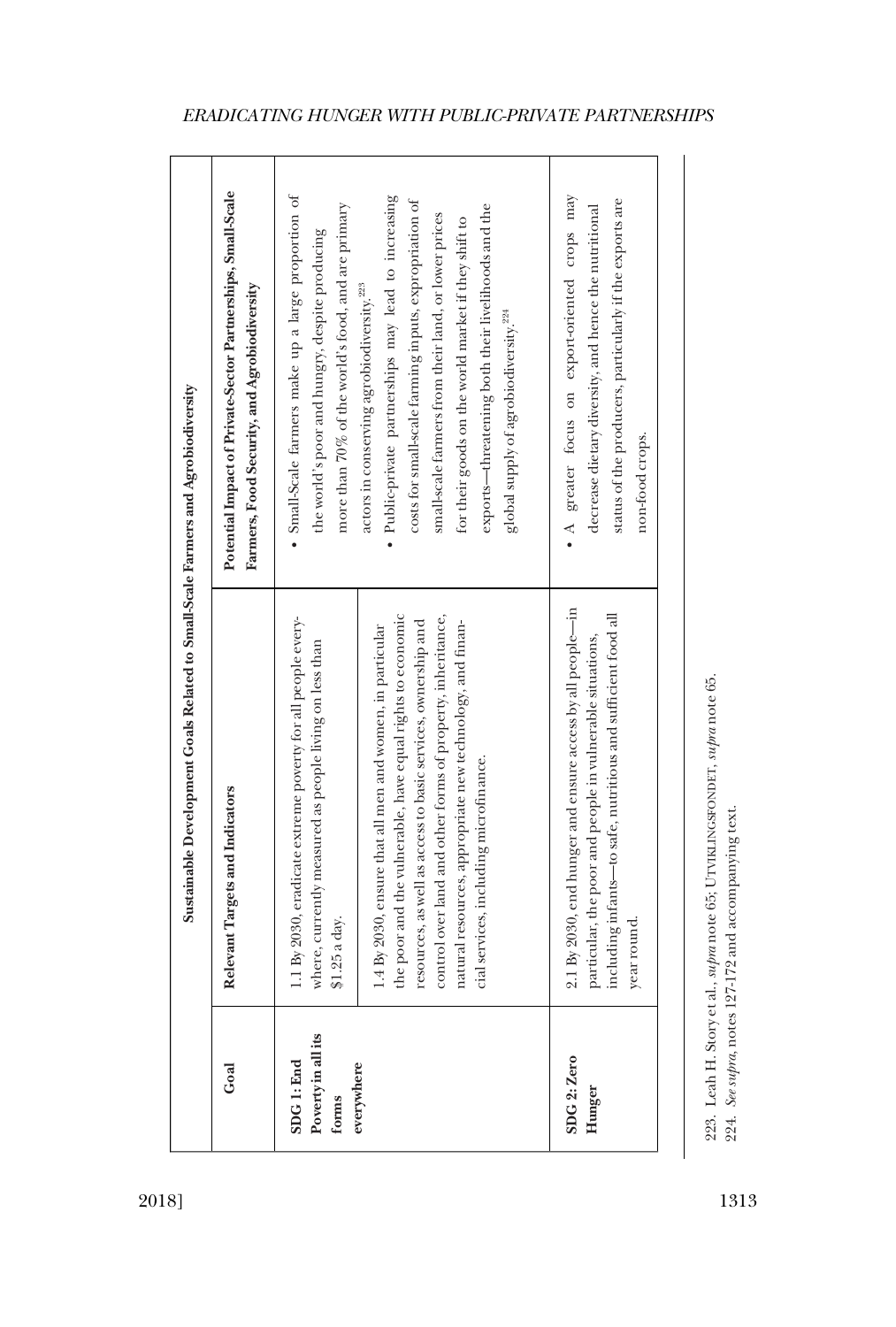|           |                                                                                   | Potential Impact of Private-Sector Partnerships, Small-Scale<br>Farmers, Food Security, and Agrobiodiversity | • Genetically diverse plant species that small-scale<br>the resilience of the global food supply. If small-scale<br>farmers lose their ability to save and plant these vari-<br>eties because of intellectual property rules and pat-<br>ents of private mega-businesses, the food system will<br>farmers cultivate contain important genetic material<br>for different environments and diseases, increasing<br>become dramatically less diverse.                                                                                                                                                                                                                                                                                                                                                                                                                                             | • Dietary diversity and access to healthy foods, includ-<br>ing locally-produced fruits and vegetables, is critically<br>important for improving nutrition and preventing                                                                                                                       |
|-----------|-----------------------------------------------------------------------------------|--------------------------------------------------------------------------------------------------------------|------------------------------------------------------------------------------------------------------------------------------------------------------------------------------------------------------------------------------------------------------------------------------------------------------------------------------------------------------------------------------------------------------------------------------------------------------------------------------------------------------------------------------------------------------------------------------------------------------------------------------------------------------------------------------------------------------------------------------------------------------------------------------------------------------------------------------------------------------------------------------------------------|-------------------------------------------------------------------------------------------------------------------------------------------------------------------------------------------------------------------------------------------------------------------------------------------------|
| CONTINUED | Sustainable Development Goals Related to Small-Scale Farmers and Agrobiodiversity | Relevant Targets and Indicators                                                                              | aged and diversified seed and plant banks at the national, re-<br>gional, and international levels, and promote access to and<br>fair and equitable sharing of benefits arising from the utiliza-<br>women, indigenous peoples, family farmers, pastoralists and<br>other productive resources and inputs, knowledge, financial<br>fishers-including through secure and equal access to land,<br>services, markets and opportunities for value addition, and<br>their related wild species, including through soundly man-<br>tion of genetic resources and associated traditional knowl-<br>2.5 By 2020, maintain the genetic diversity of seeds, culti-<br>vated plants, and farmed and domesticated animals and<br>incomes of small-scale food producers-in particular<br>2.3 By 2030, double the agricultural productivity and<br>edge, as internationally agreed.<br>non-farm employment. | reduce neonatal mortality to at least as low as twelve per<br>1,000 live births and under-five mortality to at least as low as<br>3.2 By 2030, end preventable deaths of newborns and chil-<br>dren under five years of age, with all countries aiming to<br>twenty-five per 1,000 live births. |
|           |                                                                                   | Goal                                                                                                         |                                                                                                                                                                                                                                                                                                                                                                                                                                                                                                                                                                                                                                                                                                                                                                                                                                                                                                | SDG3: Good<br>Health and<br>Wellbeing                                                                                                                                                                                                                                                           |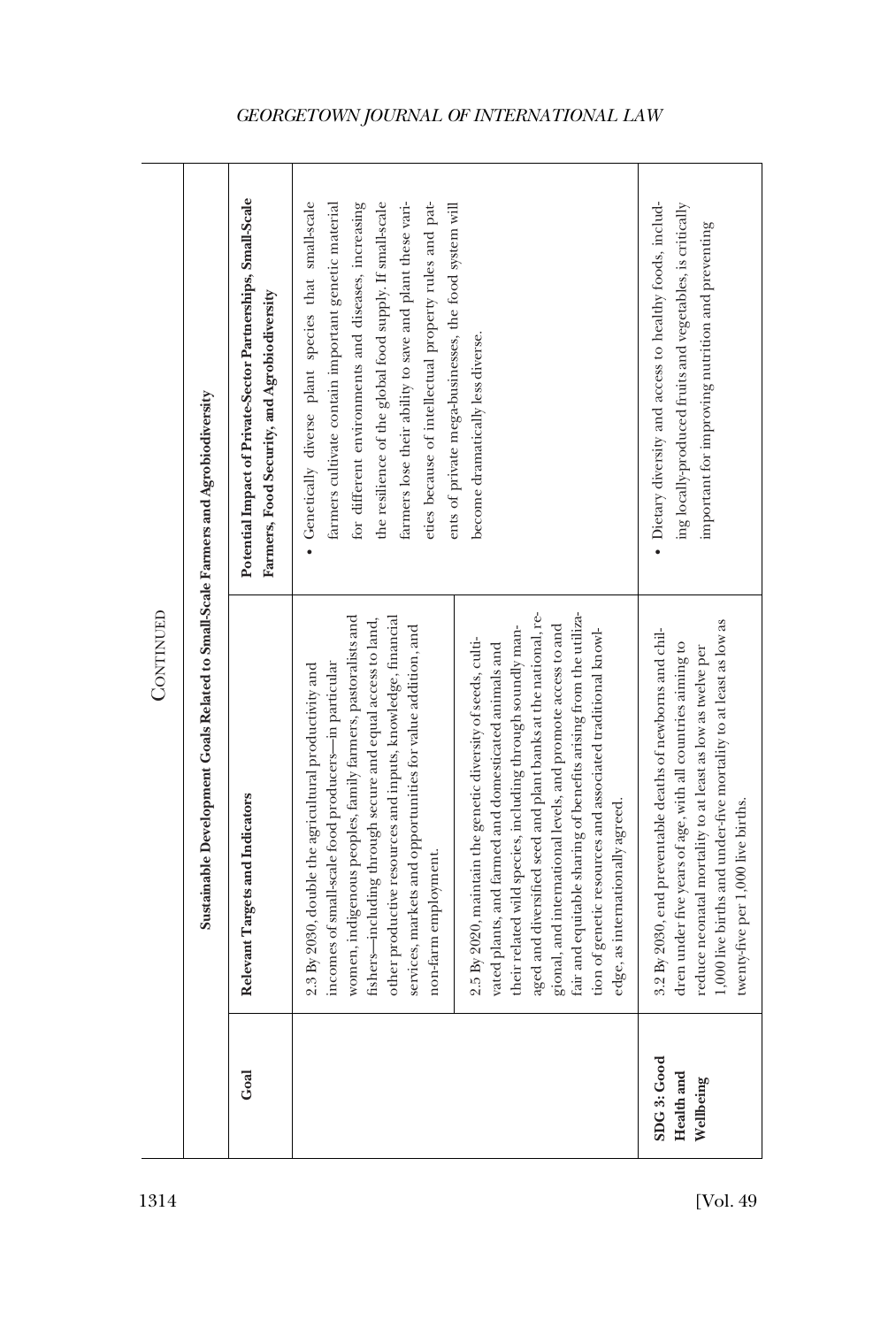|                                      | non-communicable diseases through prevention and treat-<br>3.9 By 2030, substantially reduce the number of deaths and<br>3.4 By 2030, reduce by one third premature mortality from<br>illnesses from hazardous chemicals and air, water, and soil<br>ment and promote mental health and well-being.<br>pollution and contamination.                                                                                                                                                                    | distancing people from locally-produced sources of<br>domesticated biological diversity relied upon by bil-<br>· Partnering with large-scale agribusinesses increases<br>food and increasing the amount of processed foods<br>their influence on global agro-food supply chains,<br>· Focusing on export production erodes the wild and<br>diet-related non-communicable diseases such as dia-<br>lions of people for health and nutrition.<br>betes and cardiovascular disease.<br>in global diets. |
|--------------------------------------|--------------------------------------------------------------------------------------------------------------------------------------------------------------------------------------------------------------------------------------------------------------------------------------------------------------------------------------------------------------------------------------------------------------------------------------------------------------------------------------------------------|------------------------------------------------------------------------------------------------------------------------------------------------------------------------------------------------------------------------------------------------------------------------------------------------------------------------------------------------------------------------------------------------------------------------------------------------------------------------------------------------------|
| SDG 5: Gender<br>Equality            | over land and other forms of property, financial services, in-<br>nomic resources, as well as access to ownership and control<br>and (b) share of women among owners or rights-bearers of<br>5.A. Undertake reforms to give women equal rights to eco-<br>national laws.<br>5.A.1. (a) Proportion of total agricultural population with<br>ownership or secure rights over agricultural land, by sex;<br>heritance, and natural resources, in accordance with<br>agricultural land, by type of tenure. | • Women small-scale farmers often have more tenuous<br>• The displacement of women producers also has an<br>access to agricultural land and resources, which may<br>acquisitions by mega agribusinesses partnering with<br>result in increased vulnerability to large-scale land<br>impact on the nutritional status of the household.<br>the public sector.                                                                                                                                         |
| <b>SDG 8: Decent</b><br>Work for All | growth per annum in the LDCs.<br>8.2 Achieve higher levels of economic productivity through<br>8.1 Sustain per capita economic growth in accordance with<br>national circumstances and, in particular, at least 7% GDP<br>diversification, technological upgrading, and innovation,                                                                                                                                                                                                                    | · Public-private partnerships for economic growth in<br>developing countries with large-scale agribusinesses<br>may lead to these countries orienting their agricul-<br>tural sectors towards exporting in a global market.                                                                                                                                                                                                                                                                          |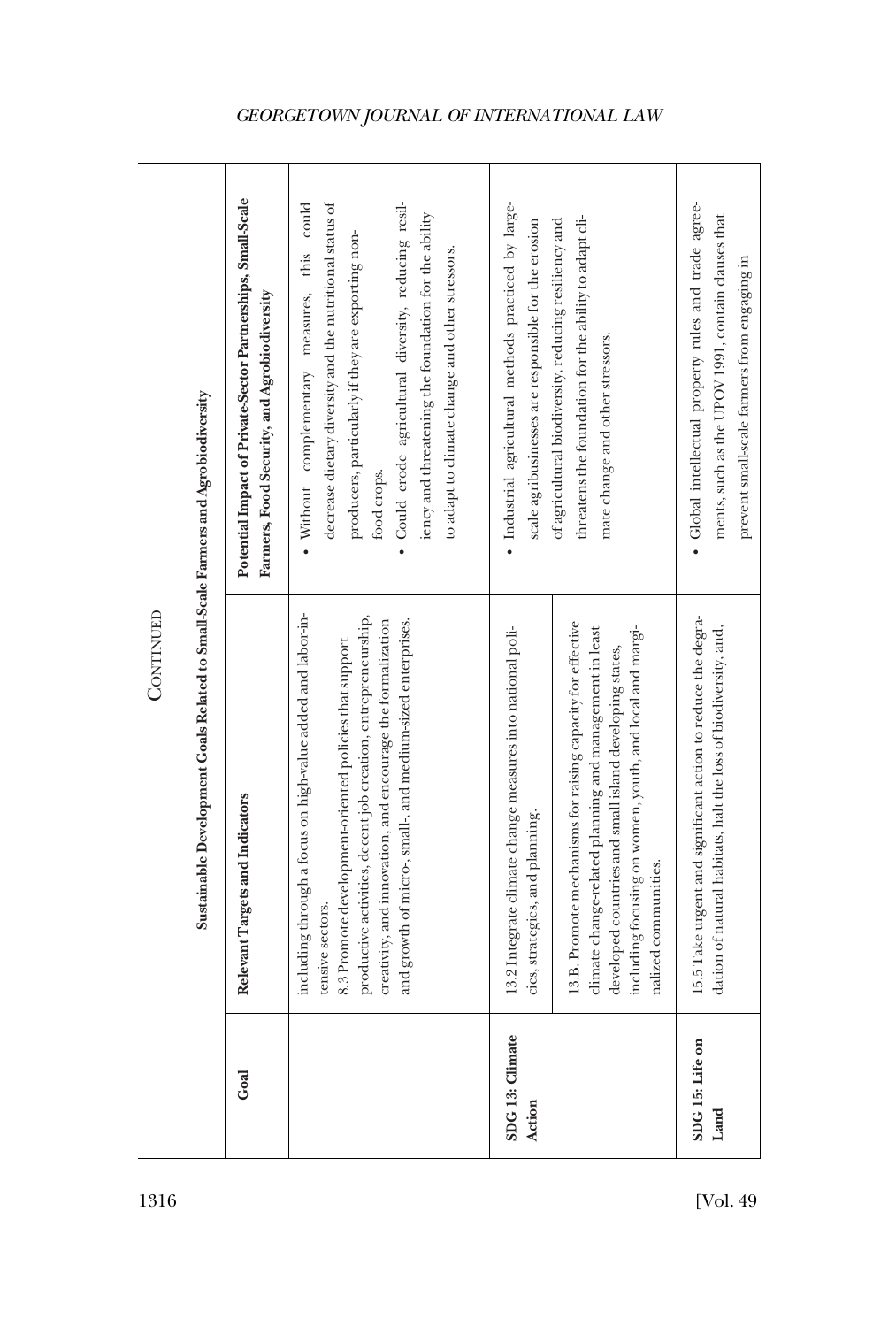| these intellectual property rules, as they are most<br>· Private firms have a vested interest in upholding<br>biodiversity-conserving practices such as seed-saving<br>-which may lead to greater use of industrial pesti-<br>cides and fertilizers that may be damaging to<br>ecosystems. |                                                                                                                                                                                                   | commonly the patent holders for these genetic tech-<br>nologies and agricultural inputs.                                                                             |                                                                                                                                                   | • Since 2008, rapid increases in the global prices for<br>major grains helped to trigger outbreaks of civil<br>unrest in more than forty countries. <sup>225</sup> |  |
|--------------------------------------------------------------------------------------------------------------------------------------------------------------------------------------------------------------------------------------------------------------------------------------------|---------------------------------------------------------------------------------------------------------------------------------------------------------------------------------------------------|----------------------------------------------------------------------------------------------------------------------------------------------------------------------|---------------------------------------------------------------------------------------------------------------------------------------------------|--------------------------------------------------------------------------------------------------------------------------------------------------------------------|--|
| by 2020, protect and prevent the extinction of threatened<br>species.                                                                                                                                                                                                                      | 15.6 Promote fair and equitable sharing of the benefits aris-<br>ing from the utilization of genetic resources and promote<br>appropriate access to such resources, as internationally<br>agreed. | into national and local planning, development processes,<br>15.9 By 2020, integrate ecosystem and biodiversity values<br>poverty reduction strategies, and accounts. | from all sources to conserve and sustainably use biodiversity<br>15.A. Mobilize and significantly increase financial resources<br>and ecosystems. | 16.6 Develop effective, accountable, and transparent institu-<br>16.7 Ensure responsive, inclusive, participatory, and<br>tions at all levels.                     |  |
|                                                                                                                                                                                                                                                                                            |                                                                                                                                                                                                   |                                                                                                                                                                      |                                                                                                                                                   | Peaceful and<br><b>SDG16:</b>                                                                                                                                      |  |

 $\overline{\phantom{a}}$ 

٦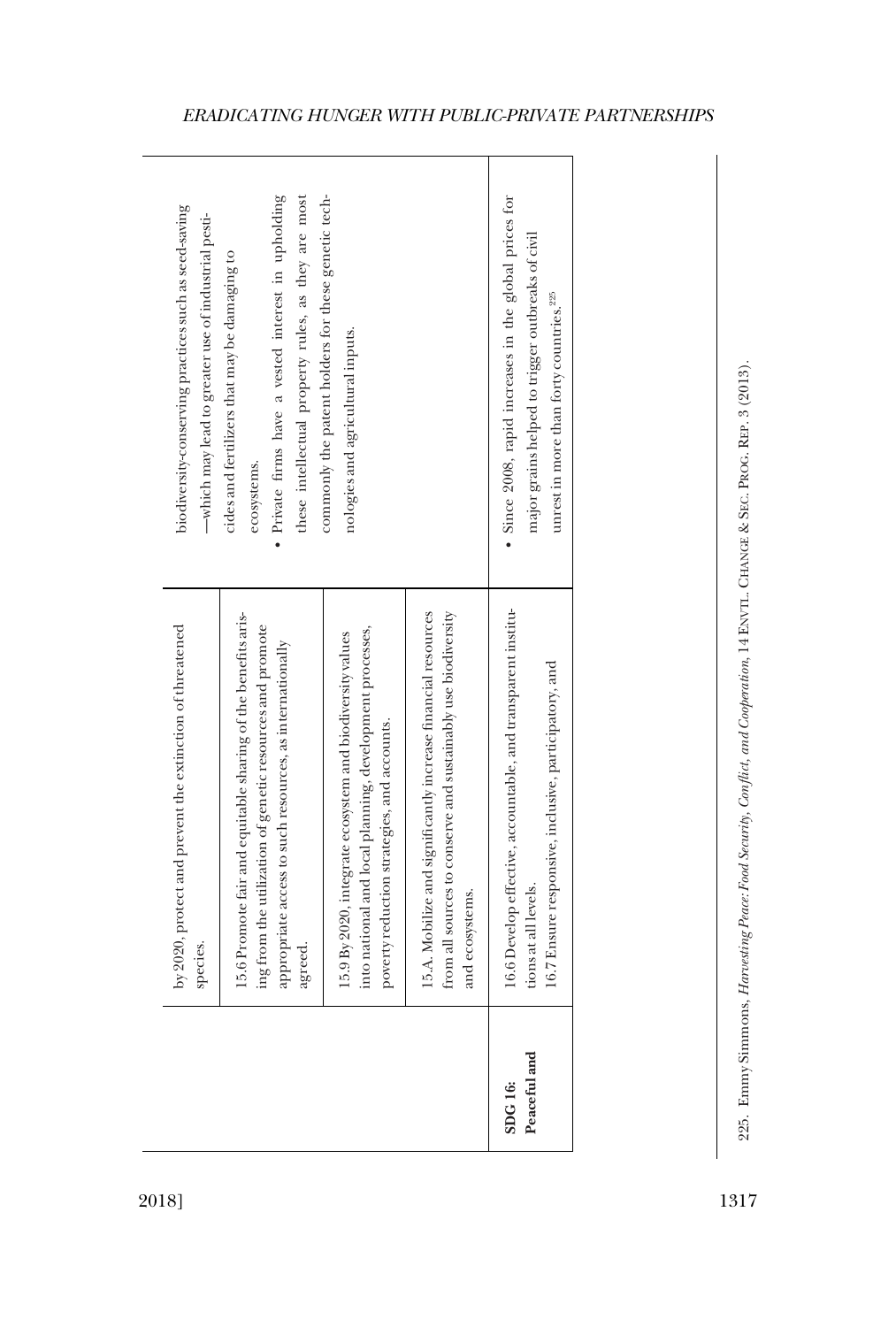|                        | Sustainable Development Goals Related to Small-Scale Farmers and Agrobiodiversity                                                                                                                                                                                                                                                                                                               |                                                                                                                                                                                                                                                                                                                                                                                                                                                                                                                                                                                                                          |
|------------------------|-------------------------------------------------------------------------------------------------------------------------------------------------------------------------------------------------------------------------------------------------------------------------------------------------------------------------------------------------------------------------------------------------|--------------------------------------------------------------------------------------------------------------------------------------------------------------------------------------------------------------------------------------------------------------------------------------------------------------------------------------------------------------------------------------------------------------------------------------------------------------------------------------------------------------------------------------------------------------------------------------------------------------------------|
| Goal                   | Relevant Targets and Indicators                                                                                                                                                                                                                                                                                                                                                                 | Potential Impact of Private-Sector Partnerships, Small-Scale<br>Farmers, Food Security, and Agrobiodiversity                                                                                                                                                                                                                                                                                                                                                                                                                                                                                                             |
| Inclusive<br>Societies | 16.B Promote and enforce non-discriminatory laws and poli-<br>16.10 Ensure public access to information  in accordance<br>16.8 Broaden and strengthen the participation of develop-<br>with national legislation and international agreements.<br>ing countries in the institutions of global governance.<br>representative decision-making at all levels.<br>cies for sustainable development. | · Focus on export-oriented agricultural methods<br>· Conflicts mainly affect rural populations, having a<br>• Agricultural biodiversity is a critical component of a<br>· Social, political, or economic inequities that affect<br>people's food security can exacerbate grievances and<br>resilient, sustainable food system, and informal seed<br>huge impact on food and agricultural production<br>aimed at connecting small-scale farmers to world<br>markets is linked to food price instability. <sup>226</sup><br>build momentum towards conflict. <sup>228</sup><br>and smallholder livelihoods. <sup>227</sup> |

*See* Josefina Stubbs, Opinion, *Harvesting Peace: How Rural Development Works for Conflict Prevention*, INTER PRESS SERVICE (Jan. 23, 2017), [http://www.](http://www.ipsnews.net/2017/01/harvesting-peace-how-rural-development-works-for-conflict-prevention/) 227. See Josefina Stubbs, Opinion, Harvesting Peace: How Rural Development Works for Conflict Prevention, INTER PRESS SERVICE (Jan. 23, 2017), http://www. 226. See supranote 39 and accompanying text. 226. *See supra* note 39 and accompanying text.

ipsnews.net/2017/01/harvesting-peace-how-rural-development-works-for-conflict-prevention/. [ipsnews.net/2017/01/harvesting-peace-how-rural-development-works-for-conflict-prevention/](http://www.ipsnews.net/2017/01/harvesting-peace-how-rural-development-works-for-conflict-prevention/).

228. *See* Cullen Hendrix & Henk-Jan Brinkman, *Food Insecurity and Conflict Dynamics: Causal Linkages and Complex Feedbacks*, 2 STABILITY: INT'L J. SEC. & DEV. 228. See Gullen Hendrix & Henk-Jan Brinkman, Food Insecurity and Conflict Dynamics: Causal Linkages and Complex Feedbacks, 2 STABILITY: INTL.J. SEC. & DEV. 26 (2013). 26 (2013).

**CONTINUED** 

**CONTINUED**